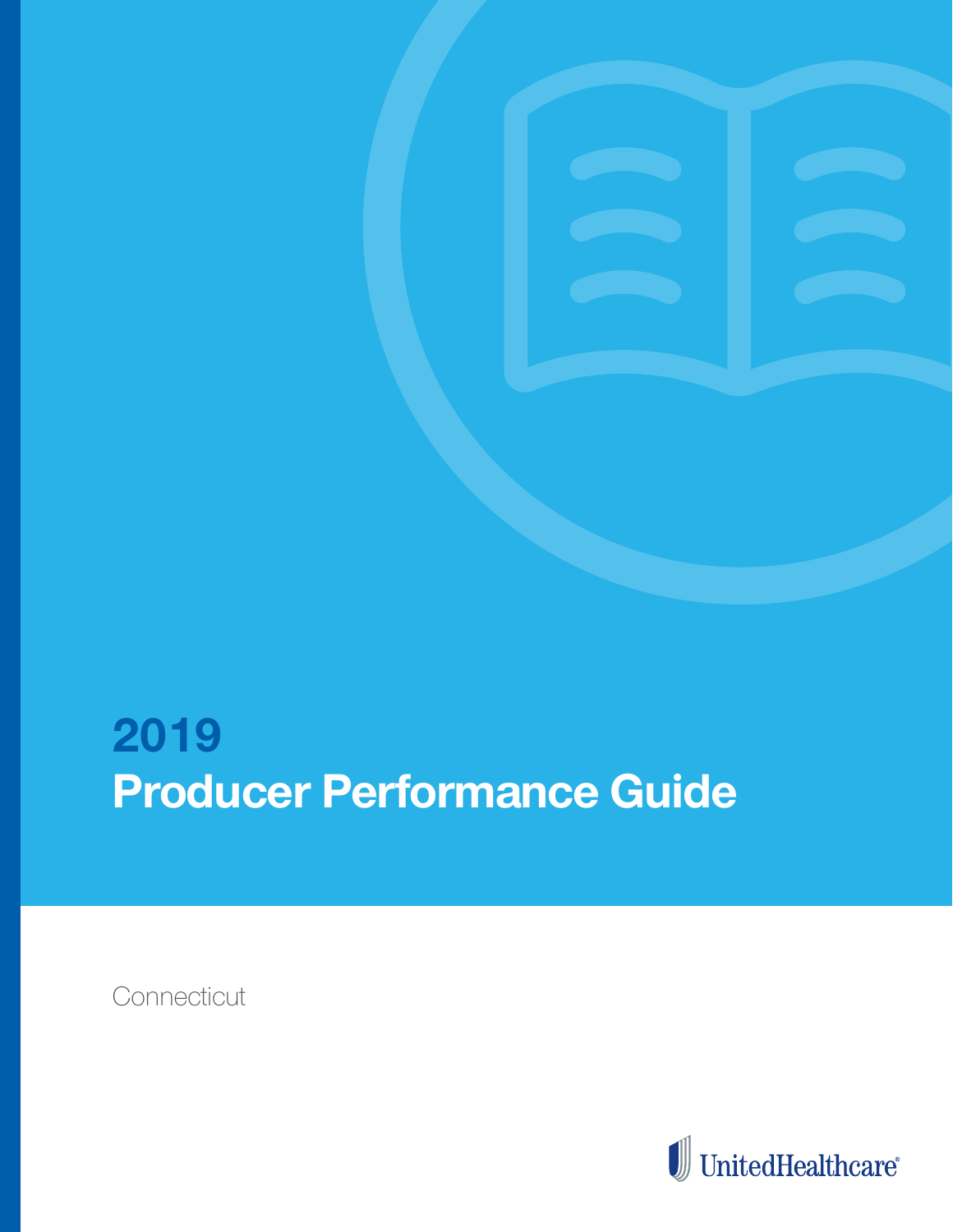

## **Dear Producer,**

We are pleased to present UnitedHealthcare's 2019 Producer Performance Guide. Please keep this guide and refer to it whenever you have a commission or bonus-related question.

As you review the guide, you'll notice there are key sections that will help you sell UnitedHealthcare and build your relationship with your clients:



#### **Resources.**

Features websites, resources and guide terminology to help you find the information you need quickly and efficiently.



### **Medical Commission and Bonus Programs.**

Outlines our competitive base commission, with additional opportunities available through our bonus programs.



## **Specialty Products Commission and Bonus Programs.**

Provides details on Small Business and Key Accounts specialty products base commission and bonus programs, including Dental, Vision, AD&D, Life, Disability and more.



### **Policies and Practices.**

Presents important, detailed information on all of our broker compensation programs.

As you read through the guide, we think you'll see that these commission and bonus programs offer fair compensation for offering UnitedHealthcare to your clients. We look forward to strengthening our relationship and working together to grow our mutual business.

Thank you,

### **UnitedHealthcare**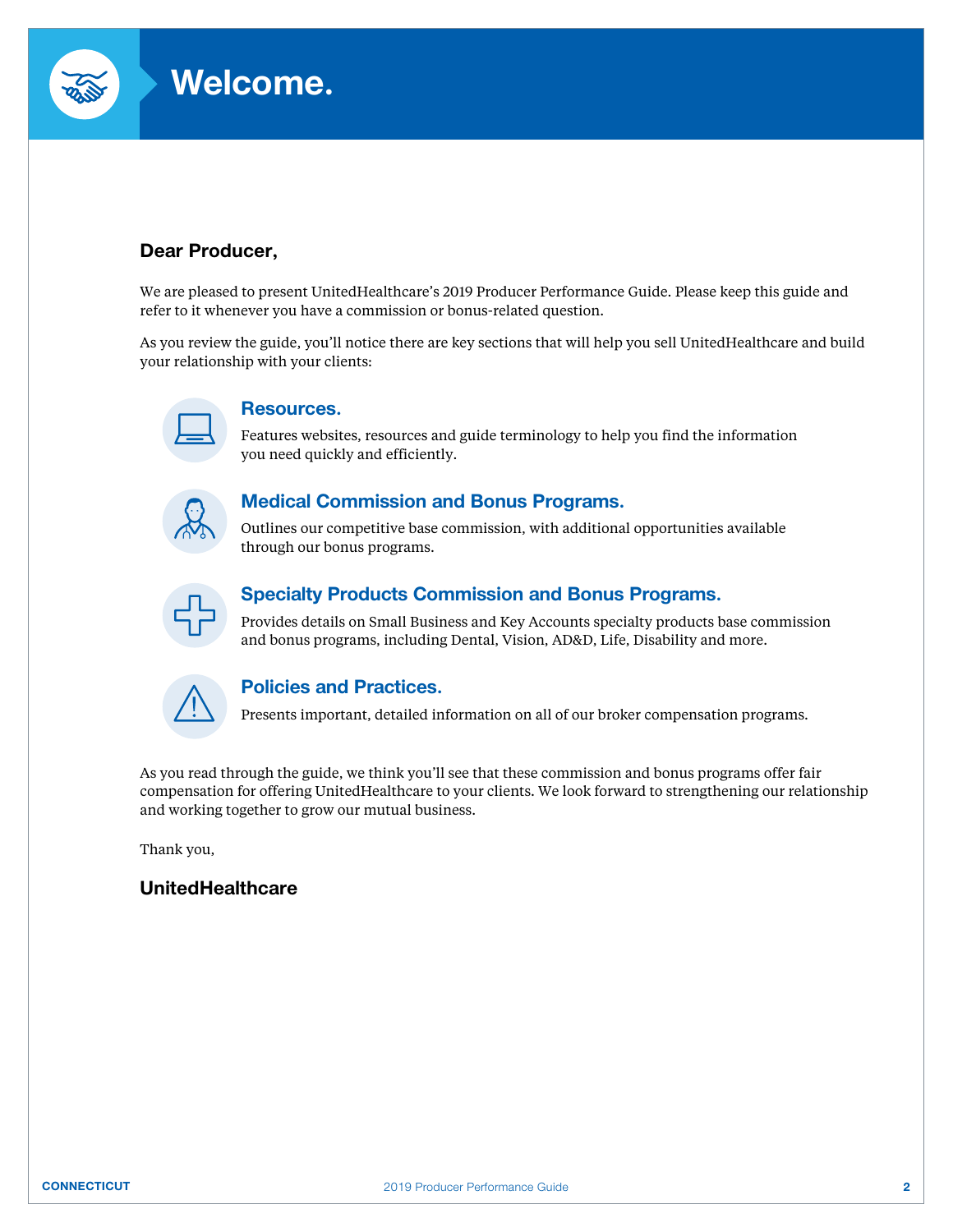

United eServices is designed to help you grow your business as a resource for online quoting, case status, renewals, plan resources, network information or commission statements.

## **Register.**

Visit **[UnitedeServices.com](http://UnitedeServices.com)**. | Click **Register**. | Enter your date of birth and Social Security number.

### **Tools and Resources.**

• **Sales Automation Management (SAM) Quoting and Online Enrollment** — SAM is an online tool on **[UnitedeServices.com](http://UnitedeServices.com)** introduced in 2016 to help make every part of the quoting, selling and installation process simpler and faster — allowing you to sell more, serve more and satisfy more clients, in less time.

 SAM utilizes innovative technology to dramatically cut down on manual entry, which also reduces errors that can waste even more time and slow down the enrollment and submission processes. SAM puts you in control, accelerating you through quoting and enrollment:

- **Input minimal group data and plan requirements.**
- **Filter and compare multiple plan options for your client.**
- **Quote, generate and email medical and specialty proposals in minutes.**
- **Continue the process using online enrollment when your client is ready to move forward.**
- **Renewal business is supported.**

 SAM allows you to quickly and efficiently comparison shop, quote and enroll your small group\* clients in UnitedHealthcare medical and specialty products. Every part of the quoting, selling and installation process is simplified and shortened.

- **Case**  Use our case-tracking feature to check the status of your case submission, so you always know where your cases are in the process.
- **Renewals** View, download and print your renewal packages, shop other plans, and generate alternate medical, pharmacy, dental and life plan quotes for your UnitedHealthcare groups with up to 50\*\* eligible employees. Renewal packages are available three months prior to the policy renewal date and remain online for six months.
- **Plan resources** Download benefit summaries, review renewal plan relativity grids and find answers to the most frequently asked questions.
- **Network resources**  Access information on our network of over 933,159 physicians and health care professionals, 5,639 hospitals and 67,000 pharmacies.\*\*\* Resources include network directories, maps and local fact sheets that include accreditation and reimbursement methods.
- **Online commission statements**  If you receive individual commission statements addressed with your individual name, you can access your individual commission statements online anytime, anywhere.

\*In the following situations, please continue to use your current system or process to obtain a quote (not SAM):

- **Groups that do not meet the State's definition of "Small Business."**
- **New Business on Existing Accounts (NBEA); New Coverage on Existing Accounts (NCEA).**
- **Business sitused in:** District of Columbia, HI, ME, MT, NH, NJ, NV, NY, VT.
- **All Savers.**
- **Oxford.**
- **Sierra.**
- **ACEC.**
- **ADP Total Source.**
- **Critical Illness Protection.**
- **Accident Protection.**
- **Business-to-business quoting using a third-party aggregator tool will not automatically populate in SAM.**

\*\*\*UnitedHealthcare internal analysis of national network count, ending Q3 2018.

<sup>\*\*</sup>The group size available for United eServices resources, including online quoting, may vary from state to state.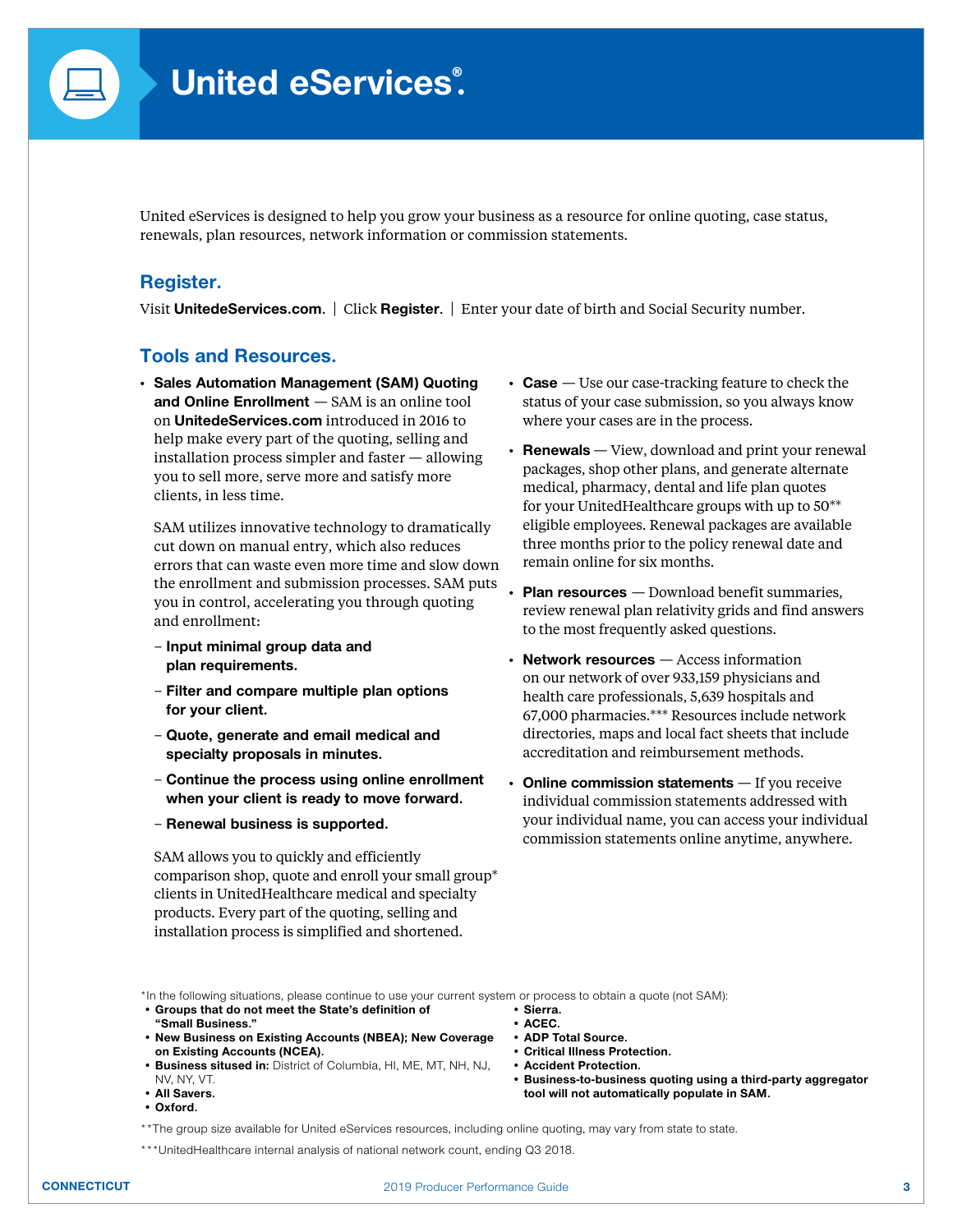## **BrokerConnect.**

### **Stay Connected with Our BrokerConnect.**

BrokerConnect is your essential guide to the latest news from UnitedHealthcare. Emailed twice a month, the resource delivers timely and valuable information about:

- Reform, compliance and legislative alerts.
- Incentive and bonus programs.
- Local news and network updates.
- Underwriting and administrative changes.
- New products and services.
- Invitations to informative events.
- Successful sales practices.
- Wellness programs and case studies.
- United Advantage program offerings.

### **Subscribe to Broker Communications.**

To receive UnitedHealthcare email communications including BrokerConnect, please contact your UnitedHealthcare account manager.

| Trouble viewing this email? View in browser                                                                                                                                                                                                                                                     |                                                                                                                          |  |
|-------------------------------------------------------------------------------------------------------------------------------------------------------------------------------------------------------------------------------------------------------------------------------------------------|--------------------------------------------------------------------------------------------------------------------------|--|
| UnitedHealthcare   BrokerConnect                                                                                                                                                                                                                                                                |                                                                                                                          |  |
| August 2018                                                                                                                                                                                                                                                                                     |                                                                                                                          |  |
| Pediatric eye care program provides new<br>benefits at no additional cost                                                                                                                                                                                                                       |                                                                                                                          |  |
| Industry's most comprehensive pediatric vision benefit now includes<br>second eye exam, new pair of glasses for UHC vision clients.<br><b>Read More</b>                                                                                                                                         |                                                                                                                          |  |
| New physician designations to feature                                                                                                                                                                                                                                                           |                                                                                                                          |  |
| more claims, quality measures                                                                                                                                                                                                                                                                   |                                                                                                                          |  |
| Effective Sept. 26, enhancements to the UnitedHealth Premium®<br>Program will include updated claims data, quality measures and criteria.                                                                                                                                                       |                                                                                                                          |  |
|                                                                                                                                                                                                                                                                                                 |                                                                                                                          |  |
| <b>Read More</b>                                                                                                                                                                                                                                                                                |                                                                                                                          |  |
| Improved billing system updates planned<br>for ACEC clients<br>Launching Aug. 24, the changes include a more user-friendly invoice<br>and ability to view and pay invoices online for members of the American<br>Council of Engineering Companies (ACEC) Life/Health Trust.<br><b>Read More</b> |                                                                                                                          |  |
| <b>Local Market Briefing</b>                                                                                                                                                                                                                                                                    |                                                                                                                          |  |
| <b>New Jersey</b><br>Ř<br>Gym reimbursement program<br>now available to members.<br><b>Read More</b>                                                                                                                                                                                            | <b>Florida</b><br>∼<br>UnitedHealthcare Motion<br>advertised along North Florida's<br>I-10 corridor.<br><b>Read More</b> |  |
| <b>Texas</b><br>ē<br>Signed disclosure forms required<br>for non-compliant HMOs.<br><b>Read More</b>                                                                                                                                                                                            | <b>Utah</b><br>的<br>Join us for UnitedHealthcare<br>Children's Foundation Topgolf<br>Event.<br><b>Read More</b>          |  |
| View more local market news                                                                                                                                                                                                                                                                     |                                                                                                                          |  |
| Stay on top of the news from<br><b>UnitedHealthcare</b>                                                                                                                                                                                                                                         |                                                                                                                          |  |
| Visit our news site for the latest strategy updates, product and service<br>news, and more.                                                                                                                                                                                                     |                                                                                                                          |  |
| Go to News                                                                                                                                                                                                                                                                                      |                                                                                                                          |  |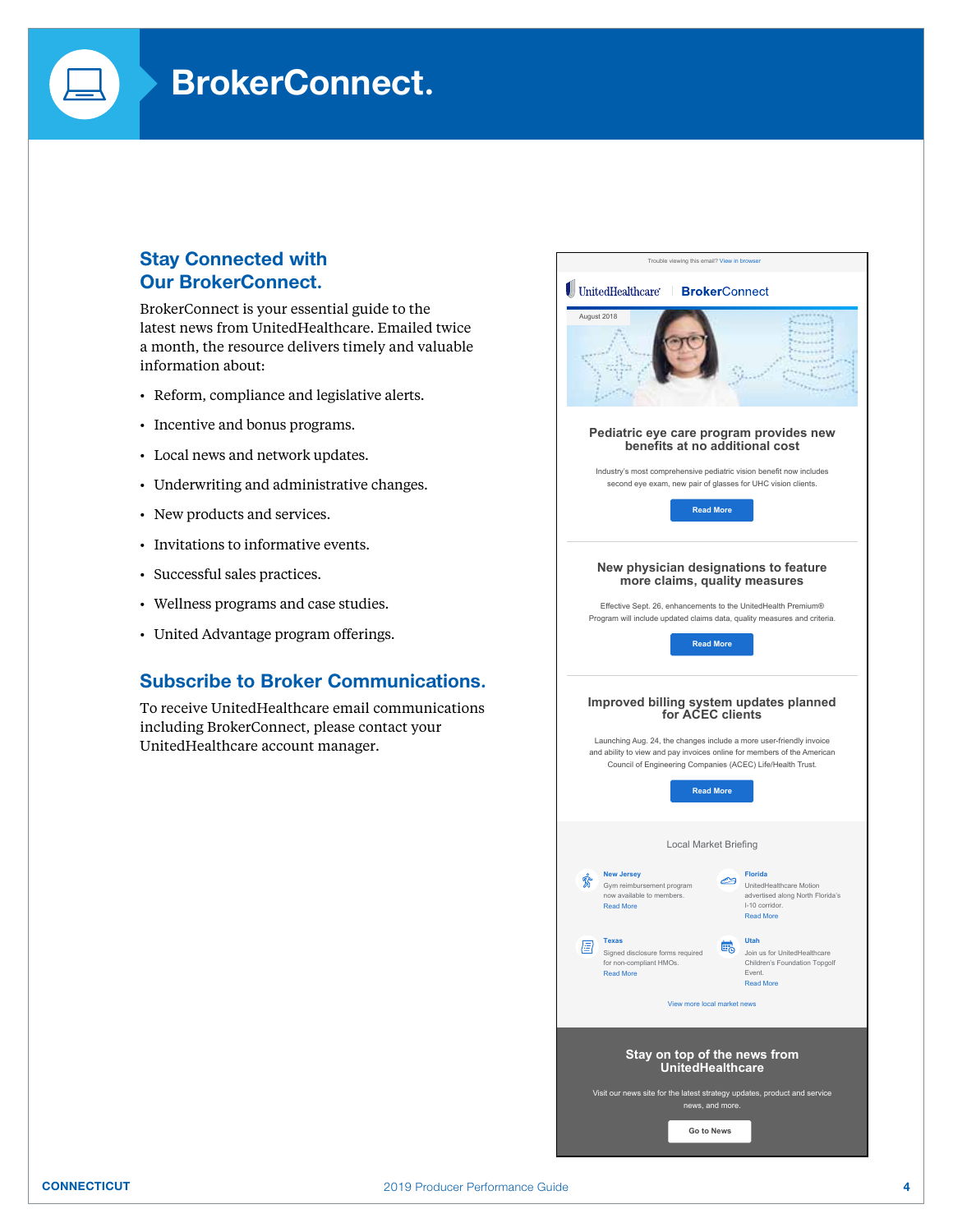

## **Our Commitment.**

UnitedHealthcare is committed to being a reliable source of information, training and broker support. These online resources help brokers gain the knowledge, skills and confidence to keep pace with today's changing health care benefits marketplace. Let us know how we can support you.

#### • **United eServices® .**

 Located at **[UnitedeServices.com](http://UnitedeServices.com)**, United eServices is our producer website designed to help you meet the demands of your business. Whether you're looking for online quoting, case status, renewals, network information, plan information or commission statements, we've got it at United eServices.

#### • **Employer eServices® .**

 Located at **[EmployereServices.com](http://EmployereServices.com)**, Employer eServices helps make benefit administration easy with online eligibility updates, enrollment, billing and claims reporting.

#### • **Communication Resources for Employers.**

 Located through **[uhc.com/cr](http://uhc.com/cr)** or **[uhc.com/communicationresources](http://uhc.com/communicationresources)**, you and employer benefit administrators will find easy-to-use communication resources to share with employees so they can better understand how to get the most out of their health benefit plan and live a healthier life.

#### • **United Advantage® .**

 Located at **[UnitedAdvantage.com](http://UnitedAdvantage.com)**, this website contains tools designed for our United Advantage agencies to help you grow your book of business. To learn more about the United Advantage program, visit the [United Advantage Overview.](http://www.uhctogether.com/UAkit/index.html)

#### • **Broker Publications and Important Notices.**

 To receive UnitedHealthcare email communications such as our BrokerConnect, please contact your UnitedHealthcare account manager.

#### • **[oxfordhealth.com.](http://oxfordhealth.com)**

 In the broker portal of our **[oxfordhealth.com](http://oxfordhealth.com)** website, brokers can check Oxford billing, eligibility, benefits, commissions and new group enrollment status; request ID cards and materials; review Oxford product options; create new proposals and rate tables; enroll a new Oxford group or member; change email address, username and password; search for participating Oxford doctors, hospitals, health facilities, labs and pharmacies; and view broker communications, including the latest Oxford news and product information.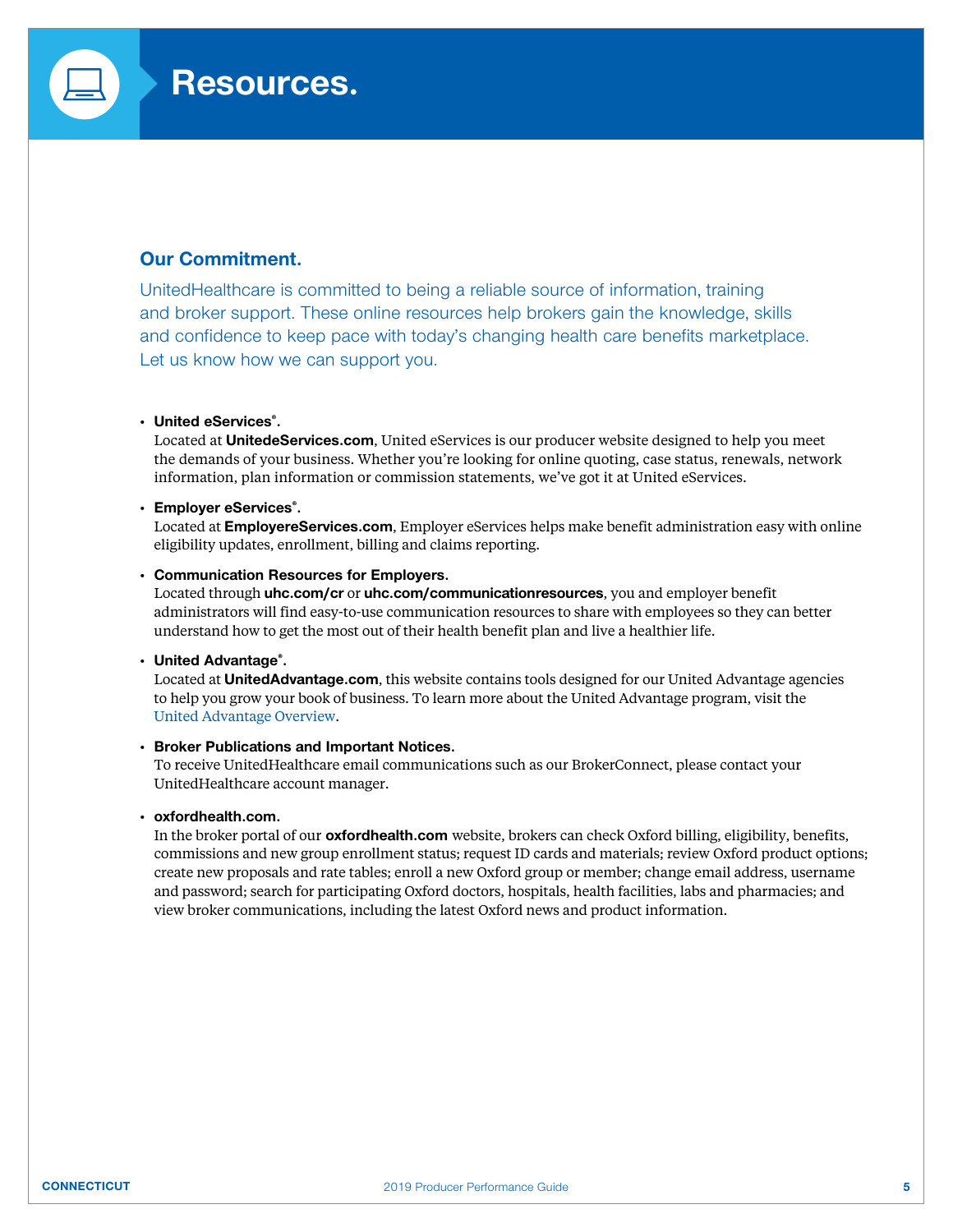

### **Area Covered by This Guide.**

The bonus programs in this guide apply only to agents located in Connecticut.

## **Case Size Designations.**

Many of the commission and bonus programs in this guide apply to specific case size segments (for example, "groups with up to 50 employees" or "51 or more employees"). In most situations, these labels will coincide with the actual number of employees in the group that are eligible (but not necessarily enrolled) for coverage. However, the actual case size segment designation for commission and bonus program purposes will be made in accordance with state and federal regulations and may be based on the employee count at some point in time, the average number of employees over some period of time or other factors such as the rating formula used, underwriting rules or operating system indicators. That means the specific assignment of any group to one of these classifications may not reflect the actual number of employees at a specified time. Once classified, groups do not automatically change classification for these purposes if their employee count grows or shrinks. That means that some groups with (for example) more than 50 employees will be included in the "up to 50 employees" commission and bonus programs, and some groups with fewer than 51 eligible employees will not. We reserve the right to classify any group in any of these designations for these purposes according to our rules and in accordance with state and federal regulations, regardless of the group's actual enrollment or eligible employee count.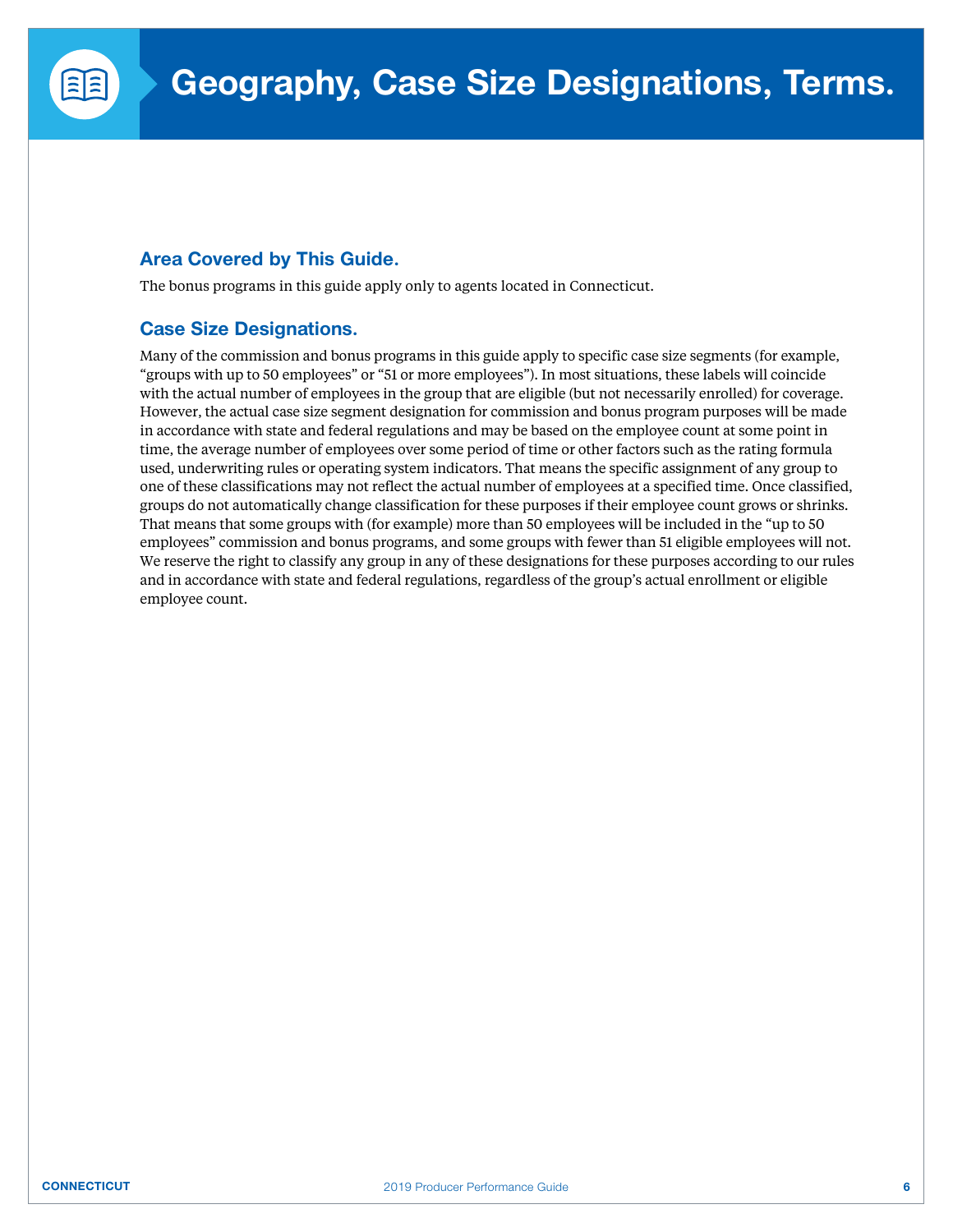## **Terms Used in This Guide.**

- **Agent, agency, broker, producer, you** and **yours** are interchangeable and refer to a licensed agent or agency.
- **UnitedHealthcare, we, our** or **us** are interchangeable and refer to UnitedHealthcare or associated subsidiaries and affiliates.
- **Customer, client, group, case** or **policy** are interchangeable and refer to the policyholder or entity purchasing the insurance product.
- **Enrolled employee, covered employee** and **subscriber** are interchangeable and refer to the employee enrolled for coverage in the insurance plan referenced.
- **Members** are the employees and their covered dependents enrolled for coverage by the insurance plan referenced.
- A **Writing Agent** is a licensed and appointed agent who actually performs the activities related to the solicitation and sale of the insurance plan.
- An **Agent of Record (AOR)** is the agent or agency receiving the commissions on a case. The term is interchangeable with "payee."
- A **consultant or service provider** is a person or agency who is paid a fee directly by the client instead of carrier-paid commissions, including cases where we administer the collection and payment of a service fee on behalf of, and as a courtesy to, the customer.
- **Affiliated cases** is the term used when larger employer groups with multiple sites or multiple segments are divided into several different policies or group numbers. Those subgroups are combined and considered to be one case for commission and bonus purposes.
- **Commissionable and non-commissionable cases:** Non-commissionable cases are cases where no commissions, or minimal commissions, are paid by the carrier. A case is considered "commissionable" when reasonable base commissions are paid to the agent on a fully insured case, or reasonable commissions are paid to the agent on the administrative fee of a self-funded case. Our processing of a "service fee" or similar payment related to a service agreement between the policyholder and the service provider does not make a case commissionable. Adding minimal or "token" commissions to a case does not make it commissionable, and commissions paid on stop-loss coverage only do not make a case commissionable. UnitedHealthcare reserves the right, at our sole discretion, to determine whether any case is commissionable. Each line of business is considered separately when determining whether a case is commissionable.

 Some restrictions apply to non-commissionable cases in bonus, override and recognition programs. All non-commissionable cases in some jurisdictions are excluded from bonus and override programs. Other non-commissionable cases may be included in bonus, override and recognition programs if the customer gives written approval for the case to be included in such programs and other conditions are met (see details in the Policy Section of this guide).

Please refer to the producer compensation policies and practices in the back of this guide for important information.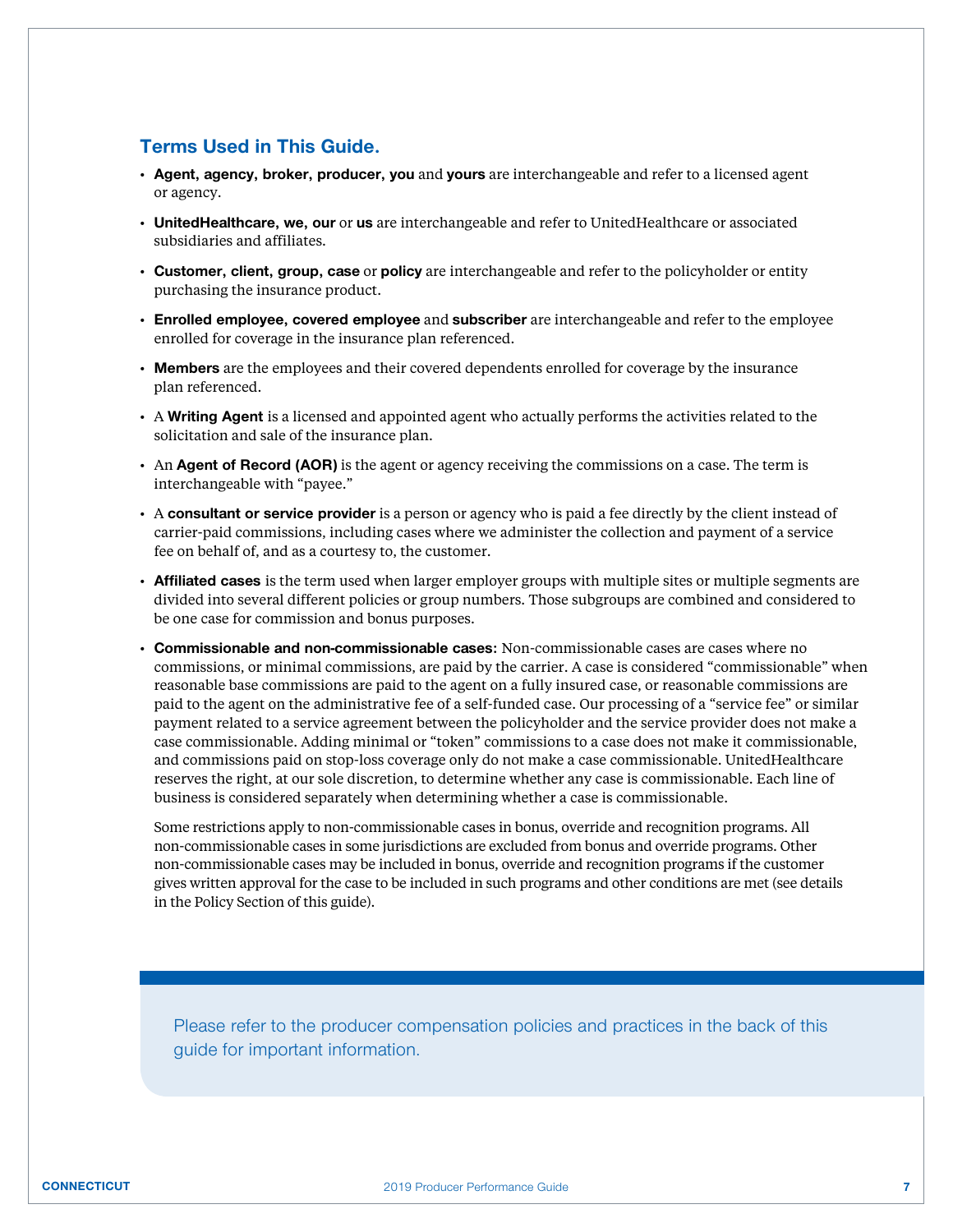

## **Medical Base Commissions**

## for Groups with up to 50 Eligible Employees.

#### **Oxford and UnitedHealthcare Medical Business.**

This commission schedule is effective for new Oxford and UnitedHealthcare medical groups with up to 50 eligible employees\* in Connecticut with effective dates on or after January 1, 2019, and existing Oxford and UnitedHealthcare medical groups in Connecticut on their first renewal on or after January 1, 2019.

| Medical Case Size            | <b>Percent of Paid Premium</b> |
|------------------------------|--------------------------------|
| Up to 2 enrolled employees   | 1% of paid premium             |
| 3 or more enrolled employees | 4% of paid premium             |

- The payment tier used for new groups on all products is established using the enrolled medical employee count at the time of initial enrollment as determined by UnitedHealthcare.
- The payment tier for renewing cases will be established using the enrolled medical employee count at a time determined by UnitedHealthcare, usually reflecting the billed employee count for the first month of the new contract period.
- The commission rate set will be used for this group for the entire first year or renewal period regardless of any changes to the enrolled employee count that occur during the period.
- Changes in the number of sub-groups in multiple-site or multi-segment affiliated groups may trigger a recalculation of the commission rate prior to the next renewal.

#### **How to Calculate Monthly Commissions.**

The monthly commission payment is calculated by multiplying the paid premium for the month by the percentage established by the group's enrollment at initial enrollment or renewal. For example, if the monthly paid premium for a new group with 20 enrolled employees at initial enrollment is \$10,000, the commissions for that month will be 4% times \$10,000, or \$400.

*All Savers Alternate Funding Commissions: Please contact your UnitedHealthcare sales office or reference the online producer portal (UHOne.com/broker) for the most current All Savers Alternate Funding commission schedule for your area.*

*Commissions vary by the group's location. Please contact your UnitedHealthcare sales office for base commission schedules in other areas. Some medical products may have a specified commission schedule that replaces and supersedes this schedule.*

*All UnitedHealthcare commissions and bonus programs are subject to the Agent/Agency Agreement and the policies contained in other sections of this guide. Please refer to that information for complete guidelines related to our producer compensation programs.* 

\*Classification as a group of "up to 50 employees" is determined by us considering a number of factors. Please see Case Size Designations on page 6 for details.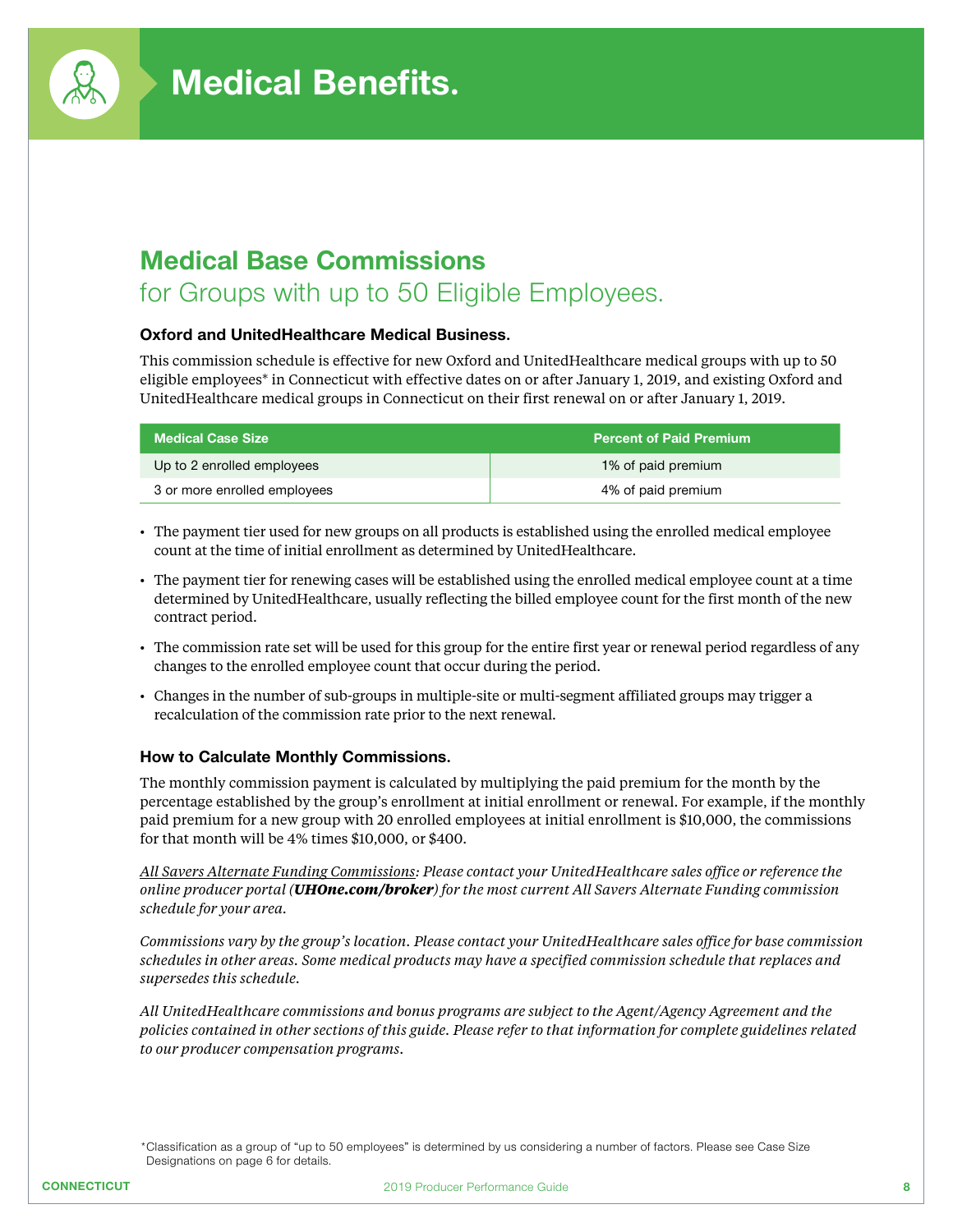## **Quarterly Medical Bonus Program**

for Groups with up to 100 Employees.

UnitedHealthcare will award a bonus to brokers with higher volumes of cases with up to 100 employees. Brokers having the required minimum number of enrolled medical employees in eligible cases on the last day of the calendar quarter and who meet minimum net growth requirements will qualify for a bonus. The bonus is paid as an amount per employee determined by the number of enrolled employees in eligible cases on the last day of the calendar quarter according to the following table:

## **Bonus Payment Table — Initial Bonus Paid per Enrolled Employee per Calendar Quarter.**

| <b>Enrolled Employees in Eligible Groups</b><br>with up to 100 Employees | Groups with 1 to 2<br><b>Enrolled Employees</b> | Groups with 3 to 50<br><b>Enrolled Employees</b> | Groups with 51<br>or More Enrolled<br><b>Employees</b> |
|--------------------------------------------------------------------------|-------------------------------------------------|--------------------------------------------------|--------------------------------------------------------|
| 100 to 199 enrolled employees                                            | \$1                                             | \$6                                              | \$2                                                    |
| 200 to 449 enrolled employees                                            | \$2                                             | \$8                                              | \$3                                                    |
| 450 to 649 enrolled employees                                            | \$3                                             | \$10                                             | \$4                                                    |
| 650 to 849 enrolled employees                                            | \$4                                             | \$12                                             | \$5                                                    |
| 850 or more enrolled employees                                           | \$5                                             | \$14                                             | \$6                                                    |

Eligible cases are fully insured medical groups and All Savers Alternate Funding groups with up to 100 eligible employees that are active on the last day of the calendar quarter. Enrolled employee counts used to determine group size and payment amounts are UnitedHealthcare's actual counts for eligible groups on the last day of the calendar quarter. Some cases require written customer approval before being eligible for bonus programs, and some cases are excluded from all bonus programs by regulations and our policies. Groups located in New York are not eligible for this bonus. Only agents permanently located in the area indicated on page 6 of this guide are eligible for this bonus.

**Net growth:** The bonus you receive will be modified by a factor determined by the change in the number of enrolled medical employees eligible for the Quarterly Medical Bonus program from the same calendar quarter in the prior year, according to the following table:

| <b>Net Change Percent</b> | <b>Net Growth Factor</b> |
|---------------------------|--------------------------|
| 125% or more              | 1.3                      |
| 115% to 124.9%            | 1.2                      |
| 105% to 114.9%            | 1.1                      |
| 100.0% to 104.9%          | 1.0                      |
| <b>Under 100%</b>         | No bonus                 |

The percentages in the left-hand column of the net change table above are the total of the enrolled employees in eligible medical cases at the end of the current quarter divided by the same count at the end of the same calendar quarter in the prior year, rounded to the nearest one-tenth of one percent. The prior year count of eligible cases will include groups that were active with us in the prior year but may not have been included in the prior year's Quarterly Medical Bonus calculation due to changes in program rules, segment transfers, AOR changes or other situations.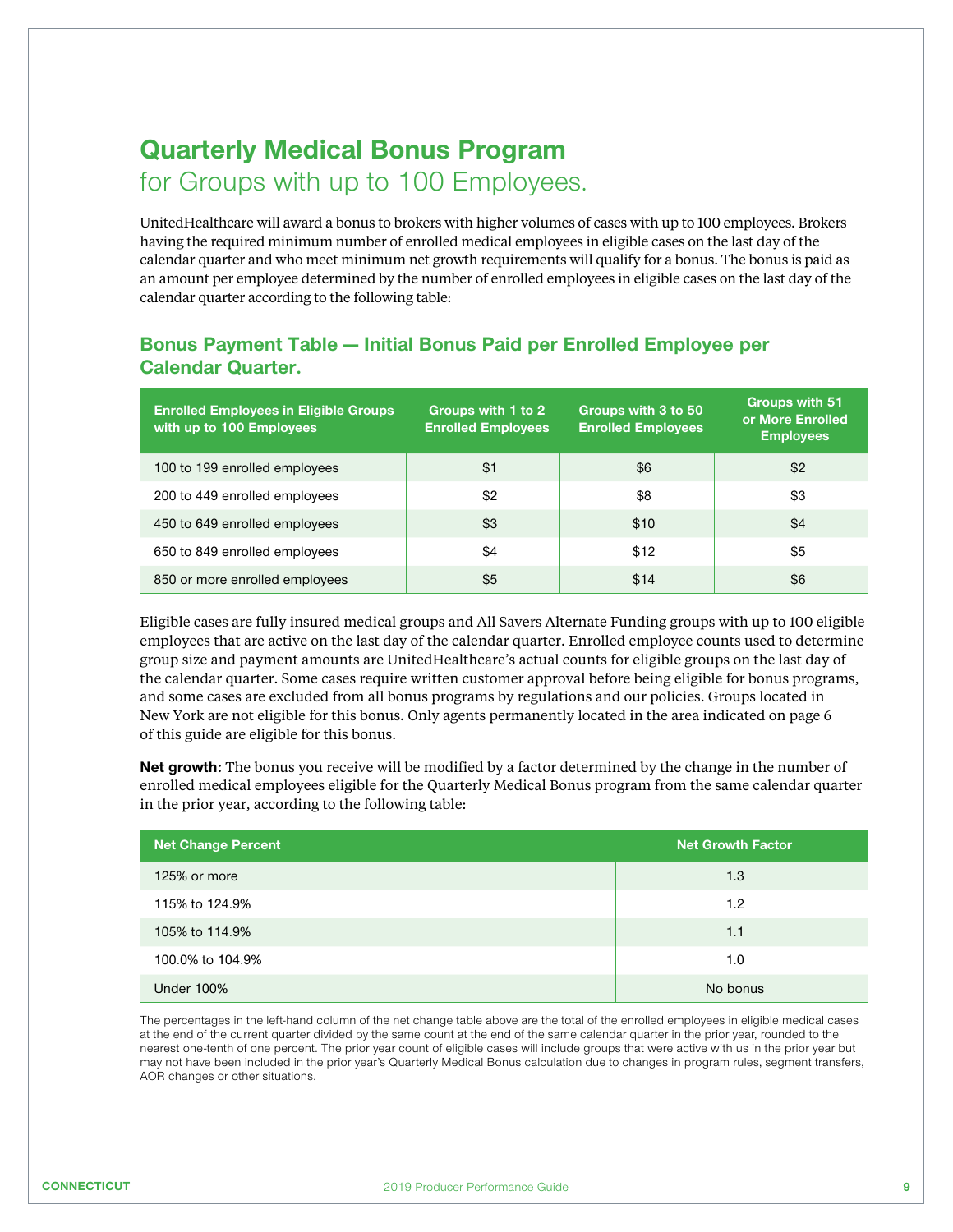**Specialty Benefits:** The bonus you receive will be modified by a factor that is determined by the ratio that results from dividing the number of enrolled employees in group dental, life, vision, short-term disability, long-term disability, critical illness, hospital indemnity and accident cases with up to 100 eligible employees (including stand-alone cases) at the end of the current calendar quarter by the number of medical enrolled employees in eligible cases at the end of the current calendar quarter, according to the following table:

| <b>Ratio of Specialty Benefits Enrolled Employees to</b><br><b>Medical Enrolled Employees</b> | <b>Bonus Amount Is Multiplied By:</b> |
|-----------------------------------------------------------------------------------------------|---------------------------------------|
| 1.25 or more                                                                                  | 1.3                                   |
| 1.0 to 1.249                                                                                  | 1.2                                   |
| 0.75 to 0.999                                                                                 | 1.0                                   |
| 0.5 to 0.749                                                                                  | 0.8                                   |
| Under 0.5                                                                                     | 0.7                                   |

**Agent of Record (AOR) changes:** Cases that are removed from the agency's block of eligible business due to an AOR change during the bonus period will be removed from the prior year enrollment count (and therefore will not count against the agency in the net change percentage calculation) unless the group cancels at the time of the AOR change. Cases that are acquired by the agency due to an AOR change during the bonus period will be included in both the beginning and ending count for all bonus calculations, regardless of the original effective date of the acquired case.

## **Quarterly Medical Bonus Calculation.**

## You can calculate your Quarterly Medical Bonus by following these steps:

#### **1. Determine Bonus Level and Initial Bonus Amount.**

- a. Find the appropriate row in the Bonus Payment Table on the previous page for the total number of enrolled employees in all eligible groups as of the end of the current quarter.
- b. Multiply the enrolled employee counts by the appropriate rates in the payment table to determine the Initial Bonus Amount.

#### **2. Determine the Net Growth Factor.**

- a. Calculate the Net Change in medical lives from the prior year by dividing the current enrolled employee count in eligible groups for the current quarter by the enrolled employee count for the same quarter in the prior year.
- b. Find the appropriate Net Growth Factor from the table on the previous page.
- c. If the Net Change in medical lives is high enough to qualify for a bonus, multiply the Initial Bonus Amount by the Net Growth Factor from the table on the previous page.
- **3. Determine Specialty Bonus Factor and Quarterly Medical Bonus Amount.**
	- a. Calculate the ratio of Specialty Benefits employees to medical employees by dividing the Specialty Benefits enrolled employee count by the medical enrolled employee count for the current quarter.
	- b. Find the appropriate Specialty Benefits Factor from the table on this page.
	- c. Multiply the amount from step 2c above by the Specialty Benefits Factor to determine the Quarterly Medical Bonus payment.

<sup>\*</sup>Classification as a group with "up to 100 employees" is determined by us considering a number of factors. Please see "Case Size Designations" on page 6 for details.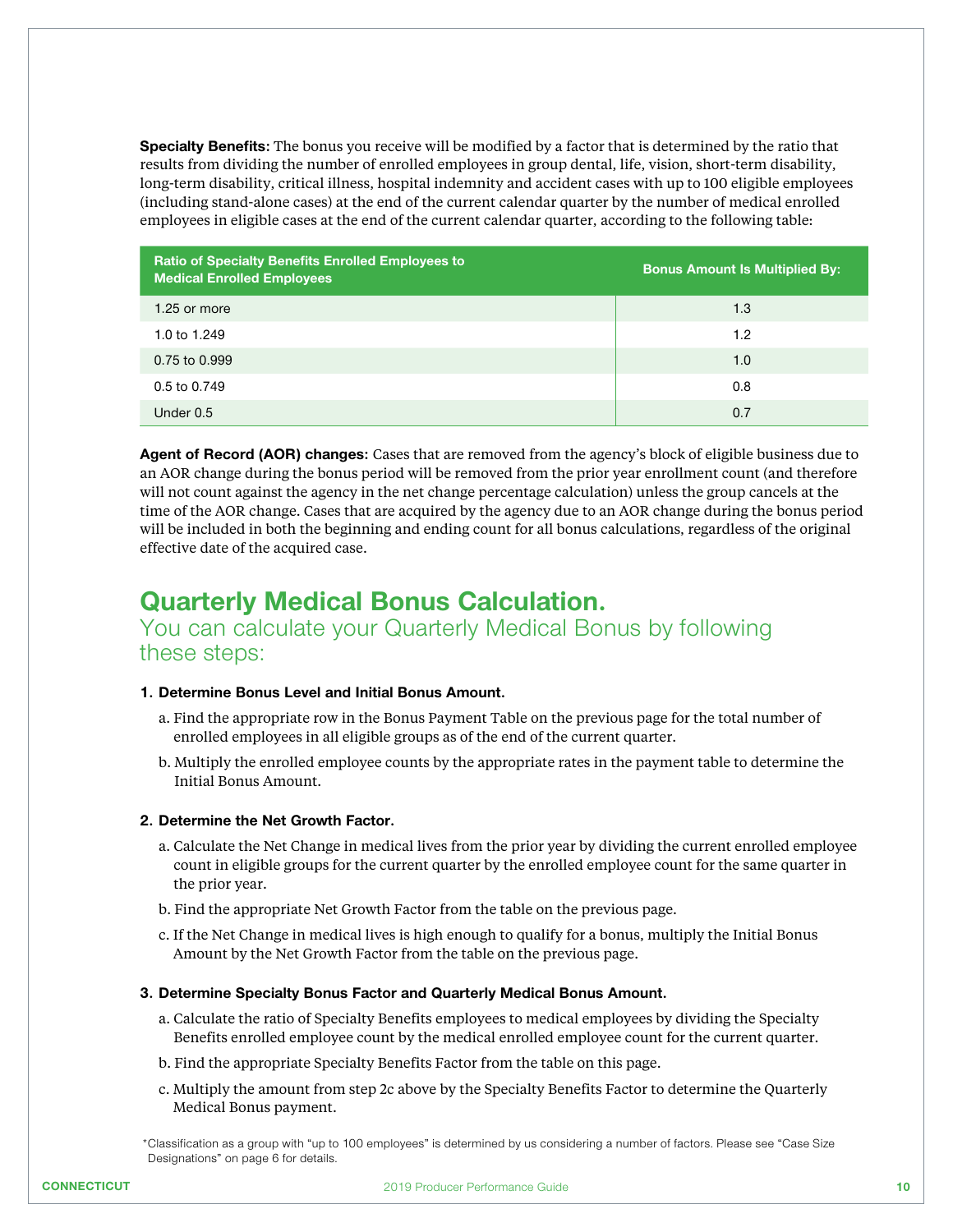## **Specialty Benefits**

## for Groups with up to 50 Eligible Employees.

#### **Group Term Life and AD&D Base Commissions.**

10% of paid premium

#### **Dental Base Commissions.**

| <b>Dental Annual Premium*</b>                         | <b>Commission Rate</b> |
|-------------------------------------------------------|------------------------|
| For the first \$10,000 of paid premium in a plan year | 10% of paid premium    |
| For the next \$15,000 of paid premium in a plan year  | 7.5% of paid premium   |
| For the next \$15,000 of paid premium in a plan year  | 5% of paid premium     |
| For the next \$20,000 of paid premium in a plan year  | 2.5% of paid premium   |
| For paid premium over \$60,000 in a plan year         | 1.5% of paid premium   |

\*This schedule is applied on a per-case basis. The schedule is applied to each dental case starting at the top of the schedule on the original effective date or renewal date.

### **Vision Base Commissions.**

10% of paid premium

## **Short-Term and Long-Term Disability Base Commissions.**

| <b>Disability Annual Premium*</b>                  | <b>Commission Rate</b> |
|----------------------------------------------------|------------------------|
| For the first \$15,000 paid premium in a plan year | 15% of premium         |
| For the next \$10,000 paid premium in a plan year  | 10% of premium         |
| For the next \$25,000 paid premium in a plan year  | 5% of premium          |
| For paid premium over \$50,000 in a plan year      | 1% of premium          |

\*This schedule is applied on a per-case basis. The schedule is applied to each disability case starting at the top of the schedule on the original effective date or renewal date.

## **Oxford Benefit Management® (OBM) and Specialty Benefit Solutions (SBS) Commissions for Groups with 2 to 100 Eligible Employees.**

#### 10% of paid premium

Oxford Benefit Management, Inc. acts as the distribution company for products by third-party vendors including UnitedHealthcare Dental, Spectera, LifeEra and UnitedHealth Allies. The UnitedHealthcare Dental PPO Plan, the UnitedHealthcare Dental Trust Plan and Spectera, Inc. are underwritten by UnitedHealthcare Insurance Company, Hartford, Connecticut (except in New York), UnitedHealthcare Insurance Company of New York, Hauppauge, New York (New York only). OBM does not underwrite or administer these products and bears no risk on any product offered. UnitedHealthcare Dental coverage provided by or through UnitedHealthcare Insurance Company or its affiliates. Administrative services provided by Dental Benefit Providers, Inc., Dental Benefit Administrative Services (California only), United HealthCare Services, Inc. or their affiliates. UnitedHealthcare Vision coverage provided by or through UnitedHealthcare Insurance Company or its affiliates. Administrative services provided by Spectera, Inc., United HealthCare Services, Inc. or their affiliates. UnitedHealthcare Life and Disability products are provided by UnitedHealthcare Insurance Company and Unimerica Insurance Company; Unimerica Life Insurance Company of New York (New York City); and in California, Unimerica Life Insurance Company. OBM and SBS packages are not available in all states and state-specific requirements may cause limitations or variations for the plans.

Commissions for Specialty Benefit groups with 51 or more eligible employees may be established at the request of the agent or customer. The above schedules will apply if an alternative schedule is not requested.

Classification of a group with "up to 50 eligible employees" is determined by us considering a number of factors. Please see "Case Size Designations" on page 6 for details.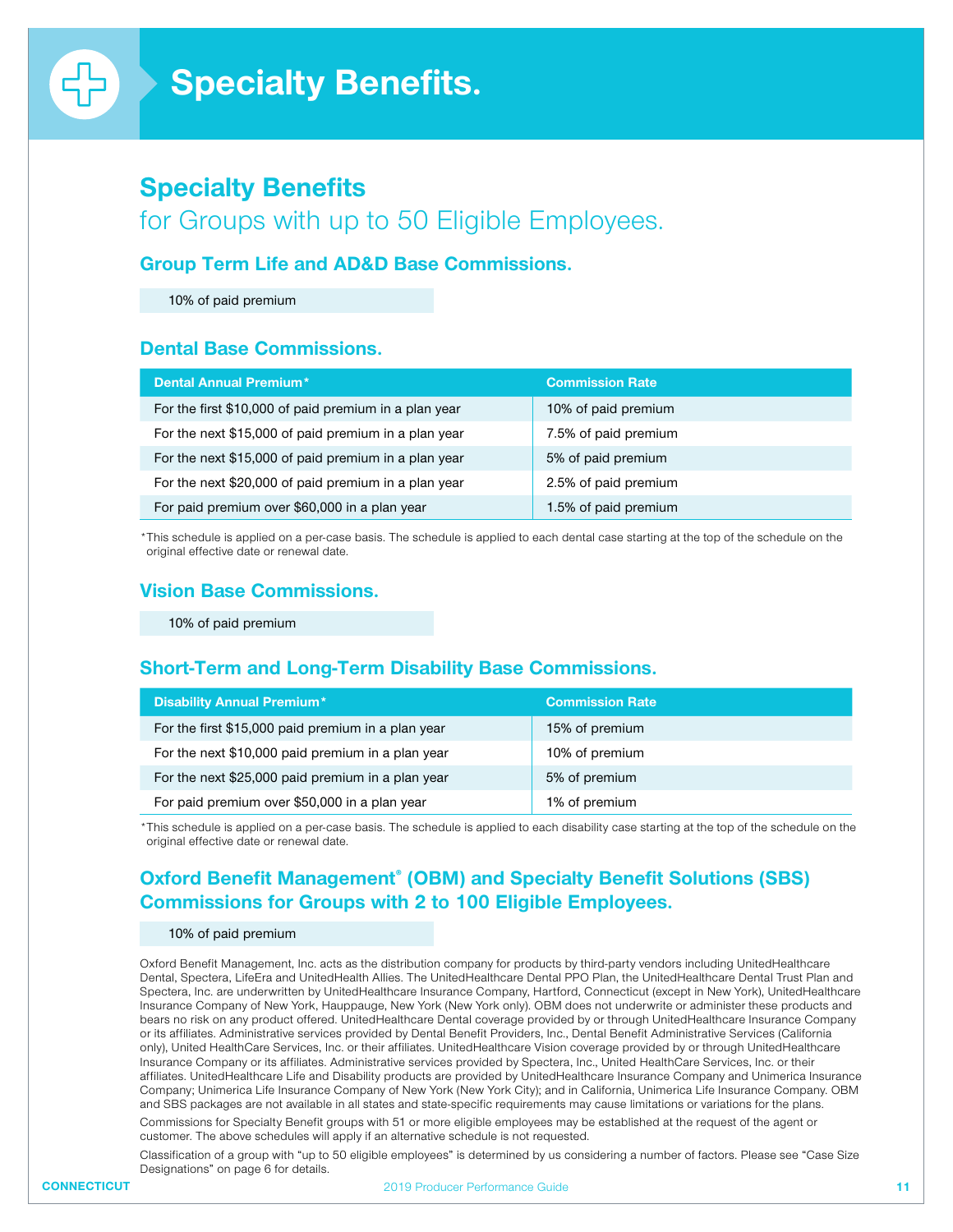## **Specialty Benefits New Business Bonus.**

You may earn a bonus for selling new group term life, group supplemental life, group dental, group short-term disability, group long-term disability, group vision, group critical illness, group accident and group hospital indemnity insurance for groups with five or more enrolled employees as of January 2020. In order to receive this bonus, you must meet both of the following requirements:

- Sell at least 15 new lines of coverage having a combined minimum of \$150,000 in annualized premium and fees or 10 new lines of coverage having a combined minimum annualized premium and fees of \$750,000 with effective dates from January 2, 2019 through January 1, 2020, and
- Have a net change percentage for your entire Specialty Benefits block of business from January 2019 through January 2020 of at least 100.0%.

If all of the bonus requirements are met, the bonus is calculated using the highest bonus percentage in the following table:

| Specialty Benefits New Lines of Coverage and Annualized Premium*                                                                                                                               | <b>Bonus Percentage</b> |
|------------------------------------------------------------------------------------------------------------------------------------------------------------------------------------------------|-------------------------|
| 15 lines of coverage with a combined minimum of \$150,000 in annualized<br>premium and fees*                                                                                                   | 3%                      |
| 20 lines of coverage with a combined minimum of \$200,000 in annualized<br>premium and fees, OR 10 lines of coverage with a combined minimum of<br>\$750,000 in annualized premium and fees*   | 4%                      |
| 25 lines of coverage with a combined minimum of \$250,000 in annualized<br>premium and fees, OR 10 lines of coverage with a combined minimum of<br>\$1,000,000 in annualized premium and fees* | 5%                      |
| 30 lines of coverage with a combined minimum of \$300,000 in annualized<br>premium and fees, OR 10 lines of coverage with a combined minimum of<br>\$1,500,000 in annualized premium and fees* | 6%                      |

\*In eligible lines of coverage with effective dates from January 2, 2019 through January 1, 2020. Annualized premium and fees for bonus qualification is equal to the January 2020 premium and fees of eligible cases multiplied by 12.

Both employer-paid and employee-paid lines of coverage sold with medical coverage or on a stand-alone basis are included in the bonus program. The maximum Specialty Benefits new business bonus paid on any line of coverage within any one case or affiliated cases is \$15,000.

**Bonus adjustment for Specialty Benefits net change percentage:** Our Specialty Benefits new business bonus requires a minimum net change in premium for your book of Specialty Benefits lines of coverage with five or more enrolled employees from January 2, 2019 through January 1, 2020. To receive a new business bonus, your January 2020 Specialty Benefits premium and fees must be at least 100.0% of the premium and fees that we received for your Specialty Benefits lines of coverage for January 2019. The Specialty Benefits net change percentage in premium and fees is calculated by dividing the premium and fees received for all of your Specialty Benefits lines of coverage in January 2020 by the premium and fees received for all of your Specialty Benefits lines of coverage in January 2019. The net change percentage is rounded to the nearest one tenth of one percent. Specialty Benefits lines of coverage that do not meet our general bonus eligibility requirements will be excluded from the net change calculation. If the Specialty Benefits net change percentage is less than 100%, no bonus will be paid.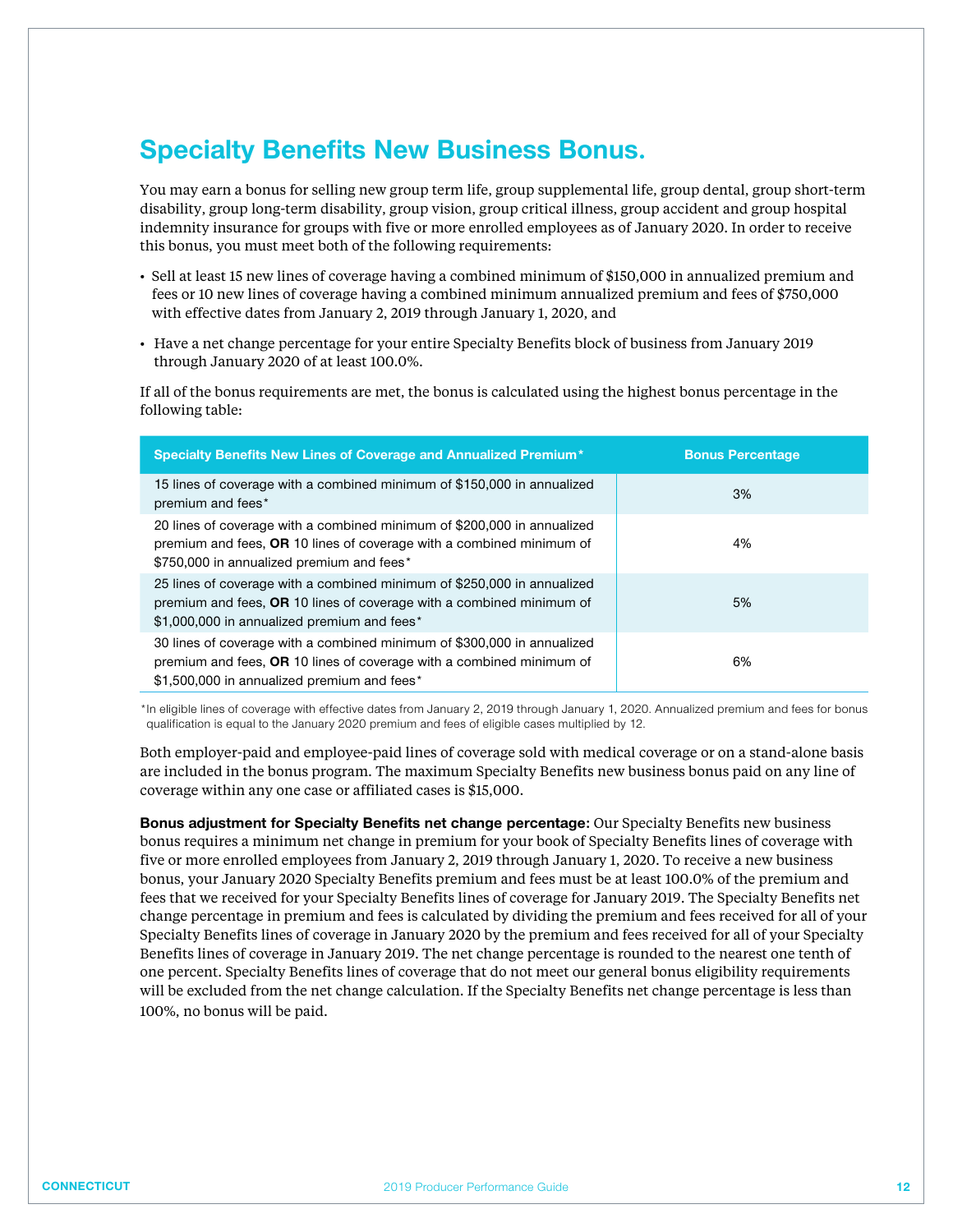#### **Specialty Benefits New Business Bonus Details.**

- You must sell at least 15 eligible lines of coverage with original effective dates from January 2, 2019 through January 1, 2020 having a combined minimum of \$150,000 in annualized premium and fees (or alternatively, 10 new lines of coverage having a combined minimum annualized premium and fees of \$750,000), and have a Specialty Benefits net change percentage of 100.0%, in order to qualify for the Specialty Benefits new business bonus. The Specialty Benefits new business bonus is paid on annualized premium and fees for lines of coverage that had original effective dates from January 2, 2019 through January 1, 2020, are active on January 1, 2020 and meet all other eligibility requirements.
- Annualized premium and fees for this bonus are defined as the January 2020 premium and fees of the eligible line of coverage multiplied by 12. The bonus payment is based on the annualized premium and fees.
- The maximum Specialty Benefits new business bonus paid on any line of coverage within any one case or affiliated cases is \$15,000. In situations where commissions on the case are split between more than one Agent of Record, the maximum bonus limit will be applied before the bonus is allocated to the Agents of Record.
- An eligible line of coverage for the Specialty Benefits new business bonus is group term life, group supplemental life, group dental, group short-term disability, group long-term disability, group vision, group critical illness, group accident and group hospital indemnity insurance in a group of five or more enrolled employees in January 2020, that has an original effective date from January 2, 2019 through January 1, 2020. An eligible line of coverage must meet all of UnitedHealthcare's general bonus eligibility requirements. An eligible line of coverage can be sold with medical coverage or on a stand-alone basis. Both employer-paid and employee-paid lines of coverage are eligible for the bonus.
- An eligible line of coverage must be in an eligible group. Spectera Plan Administrators Private Label vision, Family Medical Leave (FML) administration plans and some Governmental Entity cases are not eligible for any bonus programs. Groups written through Affiliated Associations of America (AAOA), embedded dental or vision benefits, dental discount cards or state statutory disability plans are not eligible for this bonus. Dental groups administered through UMR/Fiserv that use a dental network other than the UnitedHealthcare Dental network are not eligible for this bonus. UnitedHealthcare has sole discretion in determining whether a line of coverage is eligible for any bonus program. The lines of coverage, premium and fees of ineligible cases are not included toward the minimum line of coverage requirements, the premium and fee requirements, or any other requirements or calculations related to any Specialty Benefits bonus. Lines of coverage counts and premiums and fees for affiliated groups are combined for all bonus calculations.
- For dual or multiple broker arrangements, line of coverage credit and premium or fee credit will be allocated in the same proportion as the commissions are split on the line of coverage. Fractional credits will be used in the calculation, and credits will not be rounded to the nearest integer.
- Special rules apply to payment of bonuses for Governmental Entity and non-commissionable customers. We require written customer acknowledgment and approval before paying bonuses on Governmental Entity cases with 51 or more eligible employees. Written customer permission is required for non-governmental, non-commissionable cases to be eligible for bonus programs. Some lines of coverage are excluded from all bonus programs by regulations or our policies. Please refer to the Producer Compensation policies and procedures for Governmental Entities and non-commissionable cases in this guide for additional information.
- An agent or agency can only qualify for one Specialty Benefits new business bonus. The lines of coverage sold and minimum annualized premium and fees within any row must both be met to qualify for a row in the bonus table. The bonus will be paid at the highest bonus percentage where both the lines of coverage and annualized premium and fees criteria are met. If an agent meets the qualifications in more than one row in the table, only the bonus for the row paying the highest bonus amount will be paid.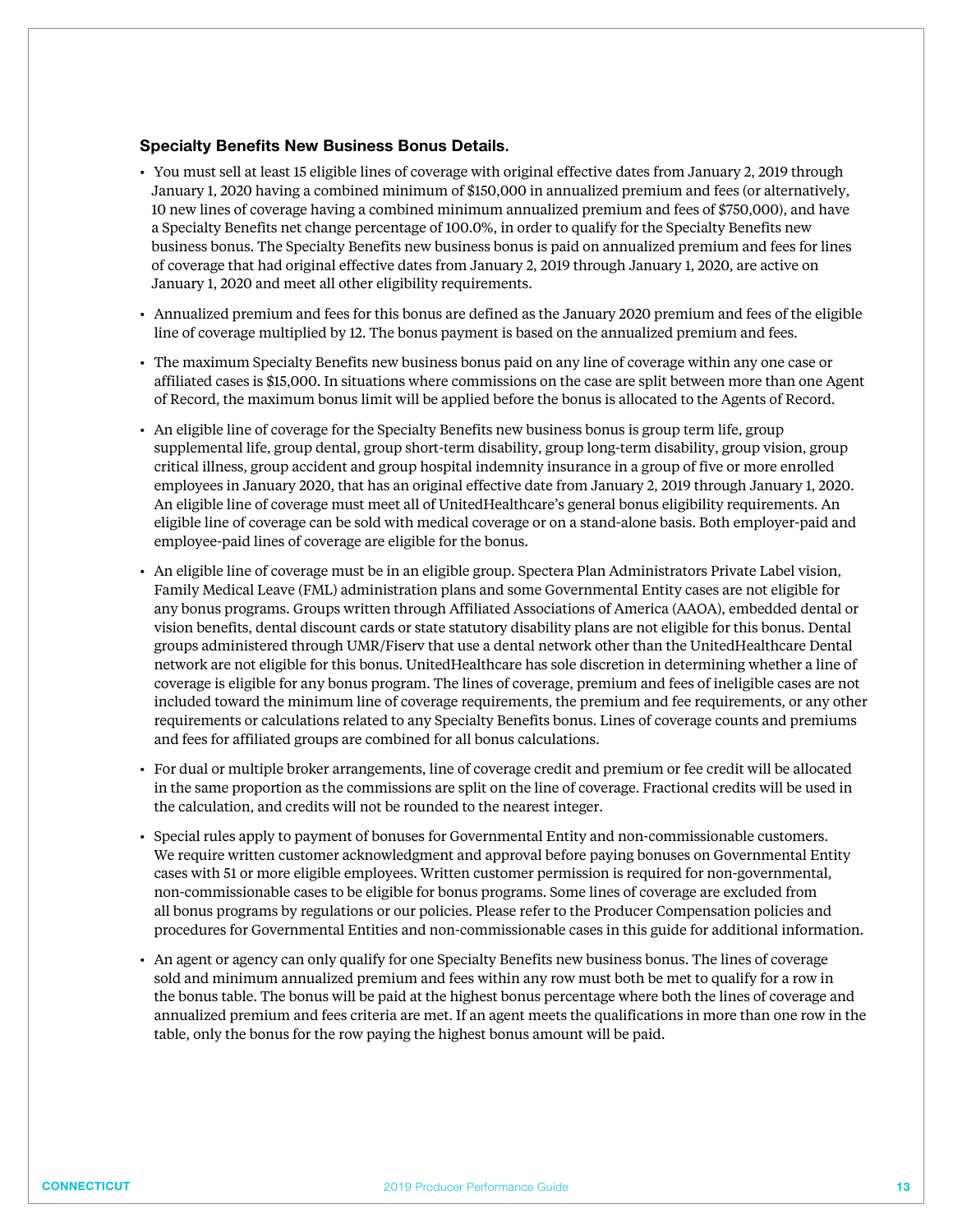**Specialty Benefits new business bonus calculation examples:** The Specialty Benefits new business bonus is calculated by totaling the eligible lines of coverage and the annualized premium and fees for those eligible lines of coverage to determine the bonus tier from the Specialty Benefits new business bonus payment table. The Specialty Benefits net change percentage is then calculated to determine if the agency qualifies for the Specialty Benefits new business bonus.

**Example 1:** An agency has 17 new Specialty Benefits lines of coverage with five or more enrolled employees and effective dates from January 2, 2019 through January 1, 2020, with annualized premium and fees in new eligible lines of coverage of \$200,000. In their block of Specialty Benefits business with five or more enrolled employees, the agency had \$1,000,000 in annualized Specialty Benefits premium in January 2019, and \$1,200,000 in annualized Specialty Benefits premium in January 2020.

 *Step 1. Determine Specialty Benefits new business bonus qualification level:* 17 new eligible lines of coverage with annualized premium and fees of \$200,000 qualifies for an initial bonus of 3% of the annualized premium and fees for the new eligible lines of coverage.

 *Step 2. Calculate Specialty Benefits net change percentage:* \$1,200,000 in annualized Specialty Benefits premium in January 2020 divided by \$1,000,000 in January 2019 equals a Specialty Benefits net change percentage of 120.0%, resulting in the agency meeting the net change in premium requirement.

 *Step 3. Calculate the Specialty Benefits new business bonus:* The bonus payable is 3% of \$200,000, which equals a bonus of \$6,000.

**Example 2:** An agency has 10 new lines of coverage with five or more enrolled employees and effective dates from January 2, 2019 through January 1, 2020, with annualized premium and fees in eligible products of \$800,000. In their block of Specialty Benefits business with five or more enrolled employees, the agency had \$1,000,000 in received premium in January 2019, and \$950,000 in received specialty benefits premium in January 2020.

*Step 1. Determine Specialty Benefits new business bonus qualification level:* 10 new lines of coverage with annualized premium and fees of \$800,000 qualifies for an initial bonus of 4% of the annualized premium and fees for the new eligible lines of coverage.

 *Step 2. Calculate Specialty Benefits net change percentage:* \$950,000 in received premium in January 2020 divided by \$1,000,000 in January 2019 equals a Specialty Benefits net change percentage of 95.0%.

 *Step 3.* The agent has not met the minimum Specialty Benefits net change percentage of 100.0%, and no bonus is payable.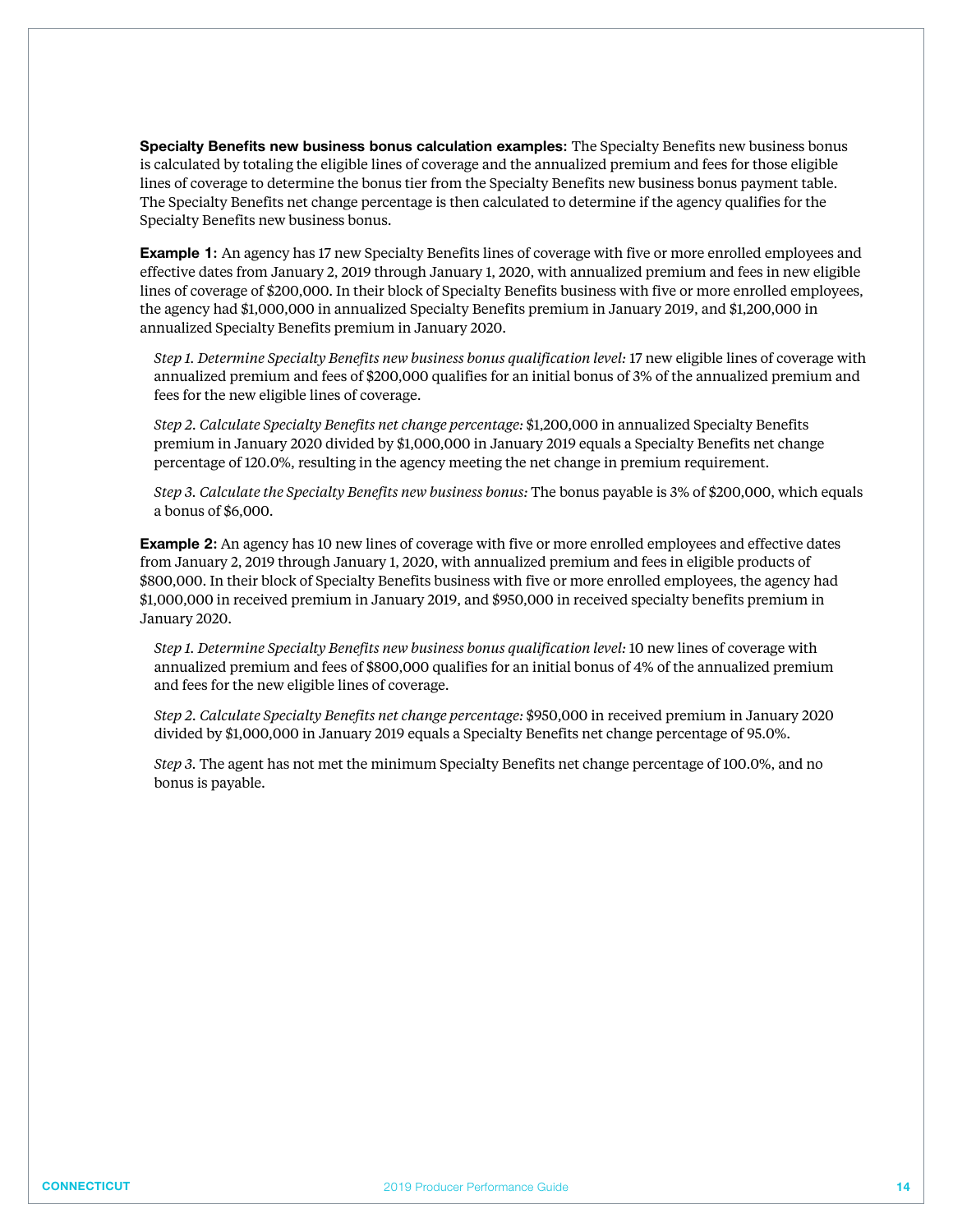## **Specialty Benefits Retention Bonus.**

You may earn a bonus for renewing group term life, group supplemental life, group dental, group short-term disability, group long-term disability, group vision, group critical illness, group accident and group hospital indemnity insurance for groups with five or more enrolled employees in January 2020 and having renewal dates from January 2, 2019 through January 1, 2020.

In order to receive a Specialty Benefits retention bonus, you must meet all of the following requirements:

- Qualify for the UnitedHealthcare 2019 Specialty Benefits new business bonus.
- Have at least 25 lines of coverage having a combined minimum of \$750,000 in received premium and fees that have renewal dates from January 2, 2019 through January 1, 2020, and
- Have a Specialty Benefits premium retention percentage at least 85.0% in Specialty Benefits lines of coverage with renewal dates from January 2, 2019 through January 1, 2020.

If all of the bonus requirements are met, the bonus is calculated using the highest bonus percentage in the following table:

| <b>Specialty Benefits Premium Retention Percentage</b> | <b>Bonus on Received Premium and Fees*</b> |
|--------------------------------------------------------|--------------------------------------------|
| 85.0% to 89.99%                                        | 2%                                         |
| 90.0% to 94.99%                                        | 3%                                         |
| 95.0% or greater                                       | 4%                                         |
| Less than $85.0\%$                                     | No bonus                                   |

\*In eligible lines of coverage with renewal dates from January 2, 2019 through January 1, 2020. Bonus is paid only on the premium and fees received on renewing lines of coverage during the period from February 2019 through January 2020.

Both employer-paid and employee-paid cases sold with medical coverage or on a stand-alone basis are included in the bonus program. The maximum Specialty Benefits retention bonus paid on any line of coverage within any one case or affiliated cases is \$15,000.

**Specialty Benefits premium retention percentage:** You are required to have a premium retention percentage of at least 85.0% in order to receive a Specialty Benefits retention bonus. The Specialty Benefits premium retention percentage is the January 2020 premium and fees received for lines of coverage that have renewal dates from January 2, 2019 through January 1, 2020, divided by the January 2019 premium and fees received for lines of coverage that have renewal dates from January 2, 2019 through January 1, 2020. The Specialty Benefits premium retention percentage calculation includes only lines of coverage that have renewal or termination dates from January 2, 2019 through January 1, 2020.

#### **Specialty Benefits Retention Bonus Details.**

• To qualify for the Specialty Benefits retention bonus you must:

- Qualify for the UnitedHealthcare 2019 Specialty Benefits new business bonus.
- Have at least 25 lines of coverage having a combined minimum of \$750,000 in received premium and fees with renewal dates from January 2, 2019 through January 1, 2020.
- Have a Specialty Benefits premium retention percentage at least 85.0% in Specialty Benefits lines of coverage with renewal dates from January 2, 2019 through January 1, 2020.
- The maximum Specialty Benefits retention bonus paid on any line of coverage within any one case or affiliated cases is \$15,000. In situations where commissions on the case are split between more than one Agent of Record, the maximum bonus limit will be applied before the bonus is allocated to the Agents of Record.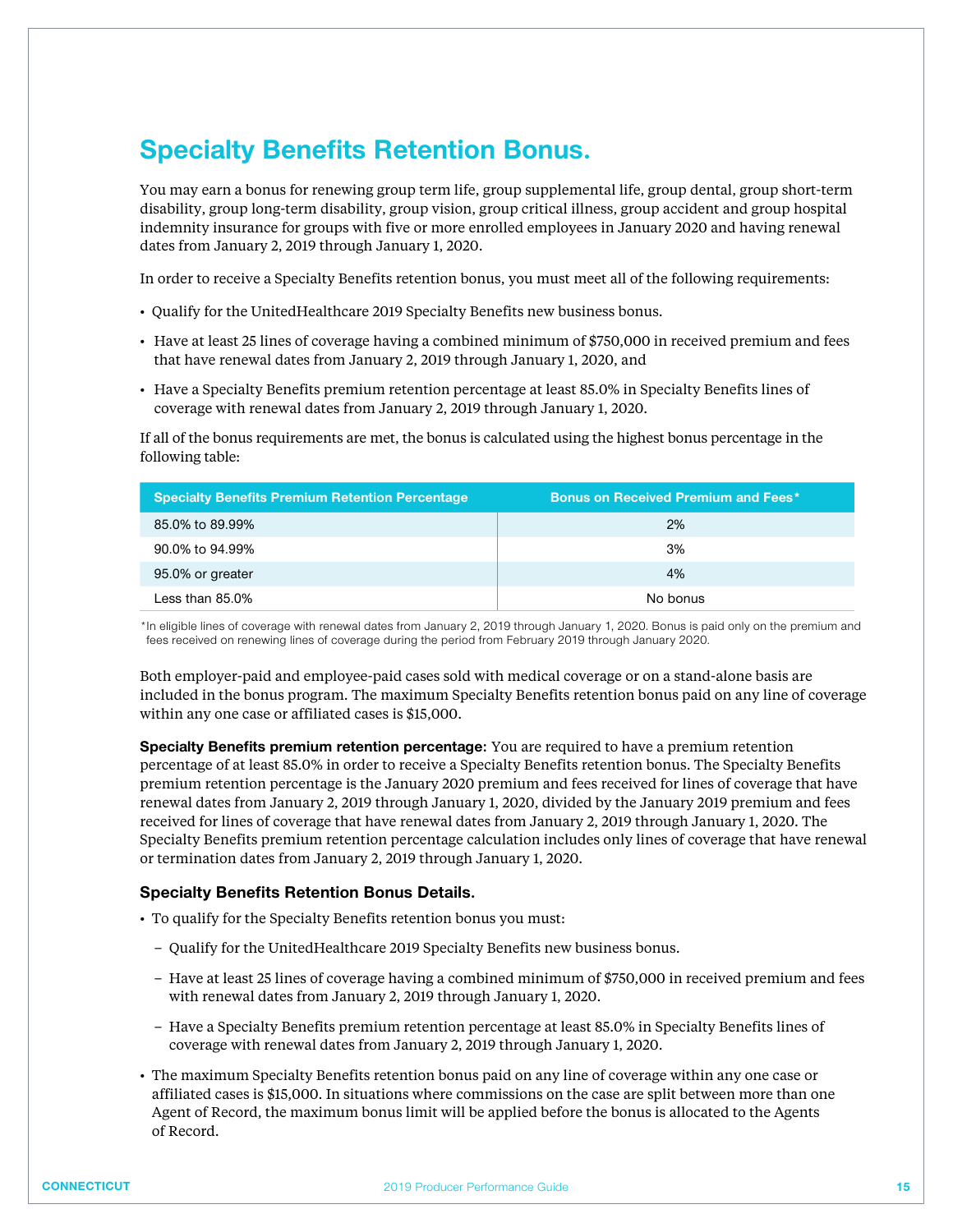An eligible line of coverage for the Specialty Benefits retention bonus is group term life, group supplemental life, group dental, group short-term disability, group long-term disability, group vision, group critical illness, group accident and group hospital indemnity insurance covering a group of five or more enrolled employees that has a renewal date from January 2, 2019 through January 1, 2020. An eligible line of coverage must also meet all of UnitedHealthcare's general bonus eligibility requirements. An eligible line of coverage can be associated with medical coverage or exist on a stand-alone basis. Both employer-paid and employee-paid lines of coverage are eligible for this bonus.

- "Received premium and fees" are the premium and fees received by UnitedHealthcare for eligible Specialty Benefits lines of coverage for the months of February 2019 through January 2020. The Specialty Benefits retention bonus is paid on received premium and fees for eligible lines of coverage that are active on January 1, 2020, and meet all other general bonus eligibility requirements. For purposes of this bonus, the "renewal date" for groups with rate guarantees longer than one year will be the 12-month anniversary of their original effective date or their last renewal.
- For the Specialty Benefits retention bonus, "Premium retention percentage" is the January 2020 premium and fees received for lines of coverage eligible for the 2019 Specialty Benefits retention bonus divided by the January 2019 premium and fees received for lines of coverage eligible for the 2019 Specialty Benefits retention bonus.
- An eligible line of coverage must be in an eligible group. Spectera Plan Administrators Private Label vision, Family Medical Leave (FML) administration plans and some Governmental Entity cases are not eligible for any bonus programs. Groups written through Affiliated Associations of America (AAOA), embedded dental or vision benefits, dental discount cards or state statutory disability plans are not eligible for this bonus. Dental groups administered through UMR/Fiserv that use a dental network other than the UnitedHealthcare Dental network are not eligible for this bonus. UnitedHealthcare has sole discretion in determining whether a line of coverage is eligible for any bonus program. The lines of coverage, premium and fees of ineligible cases are not included toward the minimum line of coverage requirements, the premium and fee requirements, or any other requirements or calculations related to any Specialty Benefits bonus. Lines of coverage counts and premiums and fees for affiliated groups are combined for all bonus calculations.
- For dual or multiple broker arrangements, line of coverage credit and premium or fee credit will be allocated in the same proportion as the commissions are split on the case. Fractional credits will be used in the calculation, and credits will not be rounded to the nearest integer.
- Special rules apply to payment of bonuses for Governmental Entity and non-commissionable customers. We require written customer acknowledgment and approval before paying bonuses on Governmental Entity cases with 51 or more eligible employees. Written customer permission is required for non-governmental, non-commissionable cases to be eligible for bonus programs. Some lines of coverage are excluded from all bonus programs by regulations and our policies. Please refer to the Producer Compensation policies and procedures for Governmental Entities and non-commissionable cases in this guide for additional information.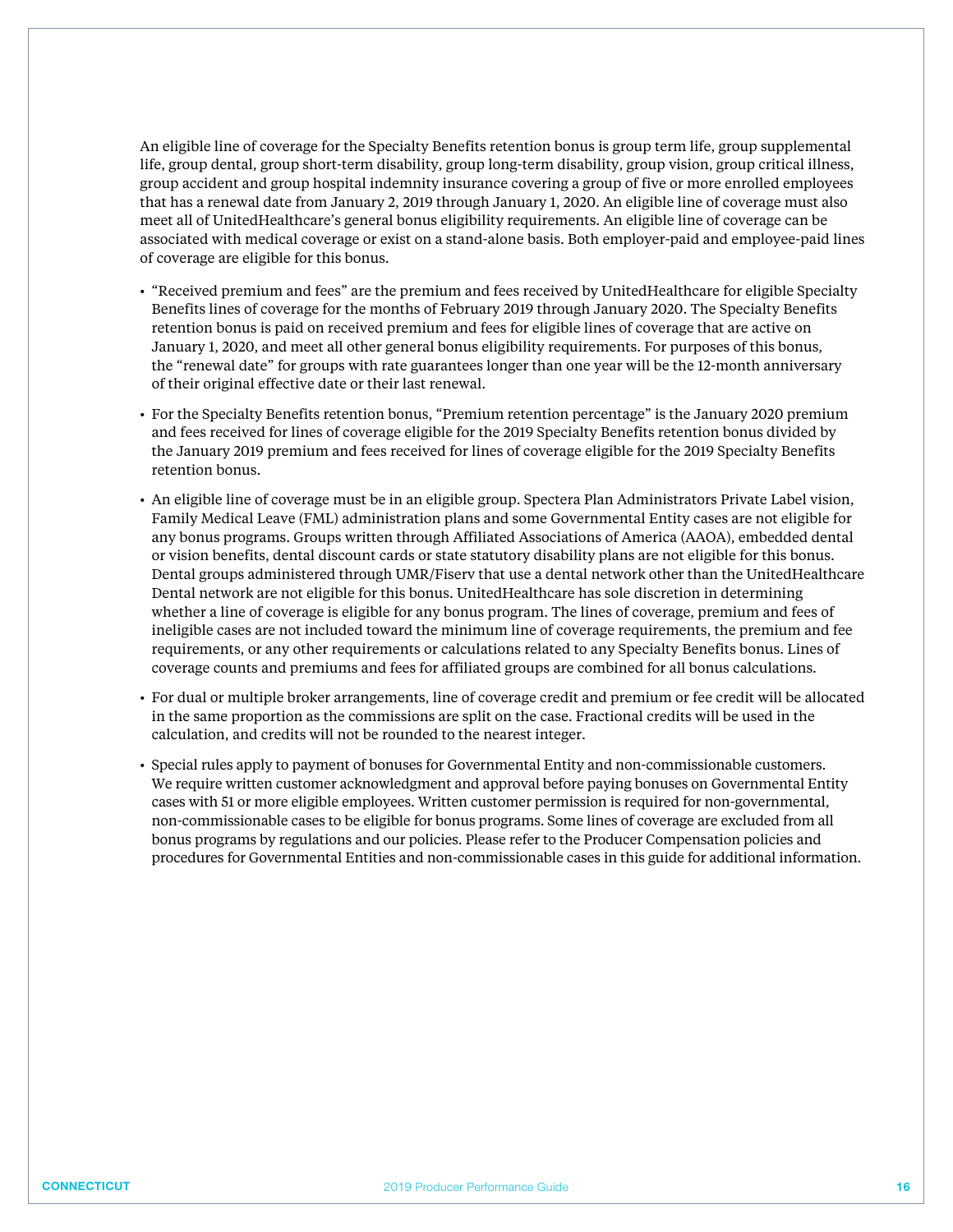**Specialty Benefits retention bonus calculation:** If all the qualifying criteria for the Specialty Benefits retention bonus are met, the bonus is calculated as follows:

Specialty Benefits retention bonus calculation example: An agency qualifies for a Specialty Benefits new business bonus by writing 16 new coverages with annualized premium and fees in eligible products of \$160,000. In addition:

- The agency had a net change percentage of at least 100% in the Specialty Benefits new business bonus calculation.
- The agency had 25 eligible lines of coverage on January 1, 2020 with renewal dates from January 2, 2019 through January 1, 2020.
- The total premium and fees received for these 25 lines of coverage for the period from February 2019 through January 2020 was \$770,000.
- The January 2019 premium and fees received for eligible lines of coverage was \$65,000, and the January 2020 premium and fees received for eligible lines of coverage was \$63,375.

*Step 1. Calculate the premium retention percentage:* The agency's premium retention percentage is \$63,375 (the January 2020 premium and fees received for eligible lines of coverage) divided by \$65,000 (the January 2019 premium and fees received for eligible lines of coverage), or 97.5%.

*Step 2. Determine the Specialty Benefits retention bonus percentage:* Referring to the bonus table, we find that a premium retention percentage of 97.5% earns a bonus of 4% of received premium and fees.

*Step 3. Calculate the Specialty Benefits retention bonus amount:* The bonus payable is 4% of the total premium and fees received for the eligible lines of coverage for the period from February 2019 through January 2020, which is \$770,000. The bonus is 4% times the total premium and fees received for these 25 lines of coverage for the period from February 2019 through January 2020. The calculation is 4% of \$770,000, or \$30,800.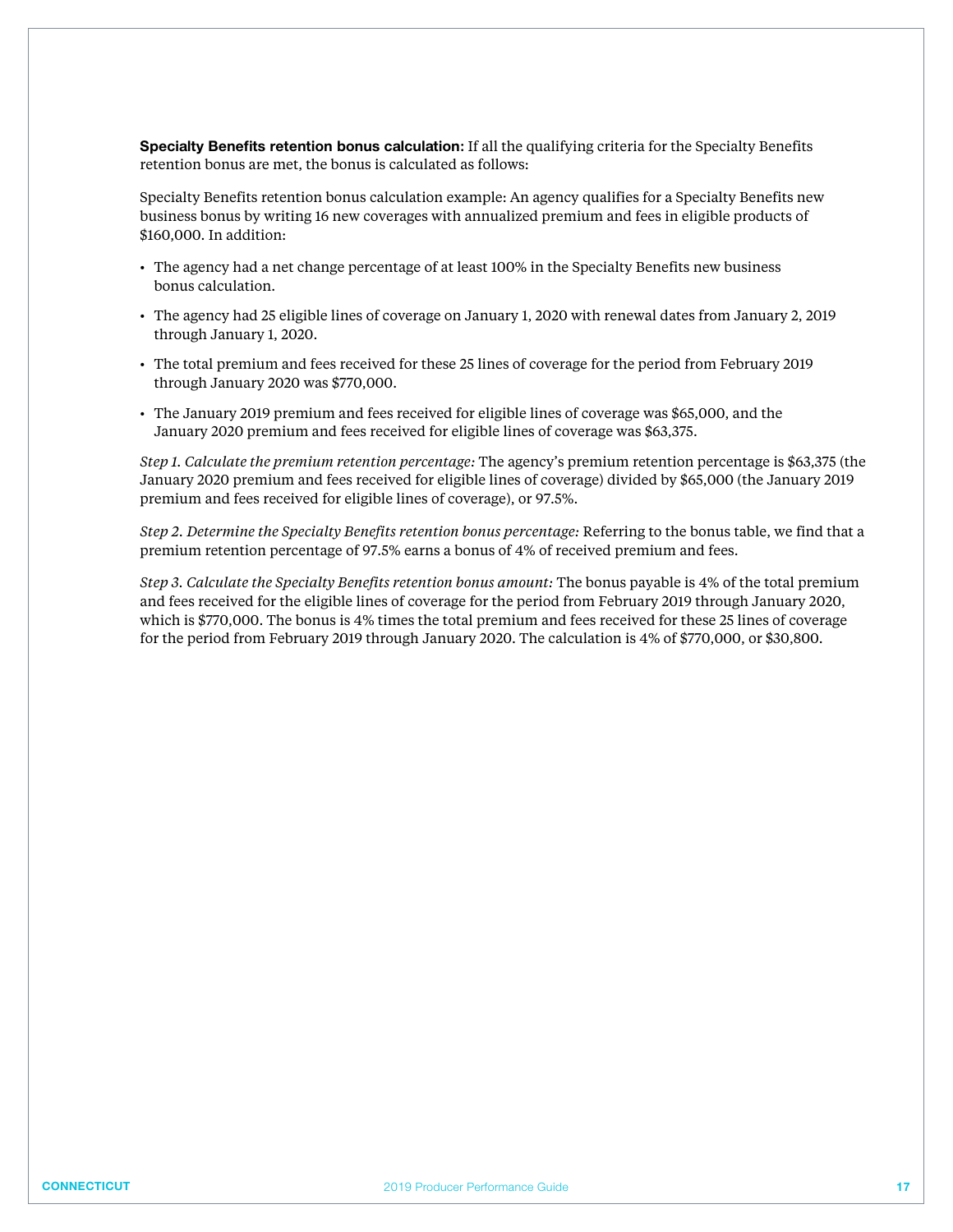

Effective February 1, 2019, Section 3.1 of the UnitedHealthcare Agent/Agency Agreement is replaced in its entirety with the following paragraph:

#### **Section 3: Compensation**

**3.1 Compensation Payable to Agent.** UnitedHealthcare will compensate Agent for Agent's services during the term of this Agreement in accordance with the terms and conditions set forth in any applicable commission, bonus or other compensation schedule or information (as determined solely by UnitedHealthcare) that may be made available by UnitedHealthcare from time to time. Notwithstanding anything to the contrary contained in this Agreement or any such compensation schedule or information, UnitedHealthcare will not compensate Agent under the terms of this Agreement, except with respect to all Enrolling Units (regardless of the effective date of coverage by UnitedHealthcare) for which (a) Agent is the Agent of Record, (b) Agent continues to service the Enrolling Unit (regardless of whether the writing agent is affiliated with Agent) and (c) UnitedHealthcare determines, in its sole discretion, that it may legally compensate Agent. UnitedHealthcare will not pay, nor shall Agent accept, any compensation on any Enrolling Unit where the Agent receives compensation directly from the Enrolling Unit or is otherwise acting as a consultant for the Enrolling Unit, unless UnitedHealthcare first receives a written consent, in a form acceptable to UnitedHealthcare, from the Enrolling Unit authorizing UnitedHealthcare to compensate the Agent on such Enrolling Unit.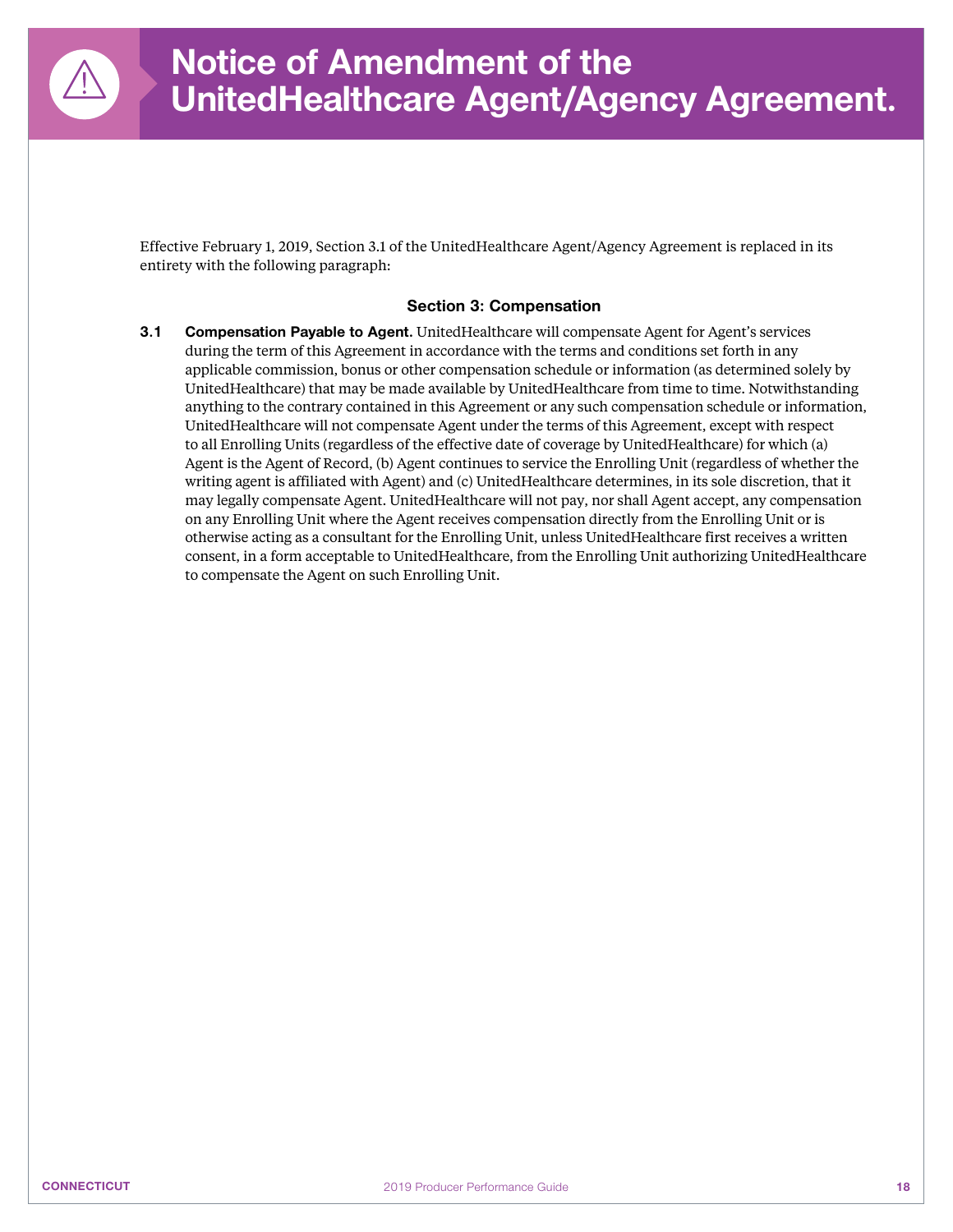#### **The definitions of key terms used in this guide can be found on page 7.**

**Area covered by this guide:** Only agents and agencies permanently located in the area for which this guide is written are eligible for the bonus, recognition and other programs described in this guide.

**Agent credentialing, contracting and appointment:** Agents and agencies who sell products offered by UnitedHealthcare and related companies must have a written agreement with us, and be appropriately licensed and appointed in the states where they solicit or sell our products. Producers must maintain active licenses and appointments in the appropriate states, and remain in good standing with us, to receive commissions. No commissions will be paid on any case for any period where the Writing Agent or Agent of Record is not licensed and appointed in the state where the case is issued, except following the termination of an appointment where permitted by law. No retroactive commissions will be paid for cases where commissions were forfeited due to lack of licensing and appointment.

The terms of the UnitedHealthcare Agent/Agency Agreement apply to all commission, bonus and recognition programs. Agents and agencies are responsible for complying with all applicable state and federal statutes and regulations related to the sale of our products.

**Regulatory reporting:** UnitedHealthcare complies with all applicable state and federal regulations with regard to producer compensation. All producer compensation will be reported as required for federal, state and local income taxes. All producer compensation, including bonuses, overrides and other compensation, may be subject to reporting to meet other regulatory requirements. Commissions, bonuses, overrides and some non-cash compensation associated with some groups will be reported for ERISA-related reporting (Form 5500, Schedules A or C). UnitedHealthcare will have sole discretion as to whether, and to what extent, compensation is subject to reporting under these regulations.

**Case size segment assignment:** Many of the commission and bonus programs in this guide apply to specific case size segments (for example, "groups with up to 50 employees," "groups with up to 100 employees," "Key Accounts" or "51 or more employees"). In most situations, these labels will coincide with the actual number of employees in the group that are eligible (but not necessarily enrolled) for coverage. However, the actual case size segment designation for commission and bonus program purposes will be made in accordance with state and federal regulations and may be based on the employee count at some point in time, the average number of employees over some period of time, or other factors such as the rating formula used, underwriting rules or operating system indicators. That means the specific assignment of any group to one of these classifications may not reflect the actual number of employees at a specified time, and may not coincide with case size designations used for other purposes. Once classified, groups do not automatically change classification for these purposes if their employee count grows or shrinks. That means that some groups with (for example) more than 50 employees will be included in the "up to 50 employees" commission and bonus programs, and some groups with fewer than 51 eligible employees will not. We reserve the right to classify any group in any of these designations for these purposes according to our rules and in accordance with state and federal regulations, regardless of the group's actual enrollment or eligible employee count.

**UnitedHealthcare electronic delivery consent:** By accepting an appointment with UnitedHealthcare, agents agree that UnitedHealthcare will employ electronic communications for most business-related communications. This consent applies to all Internet-based communications from UnitedHealthcare, including email, website and mobile applications. Electronic communications include, but are not limited to, commission statements, renewal packages and emails between agents and UnitedHealthcare employees.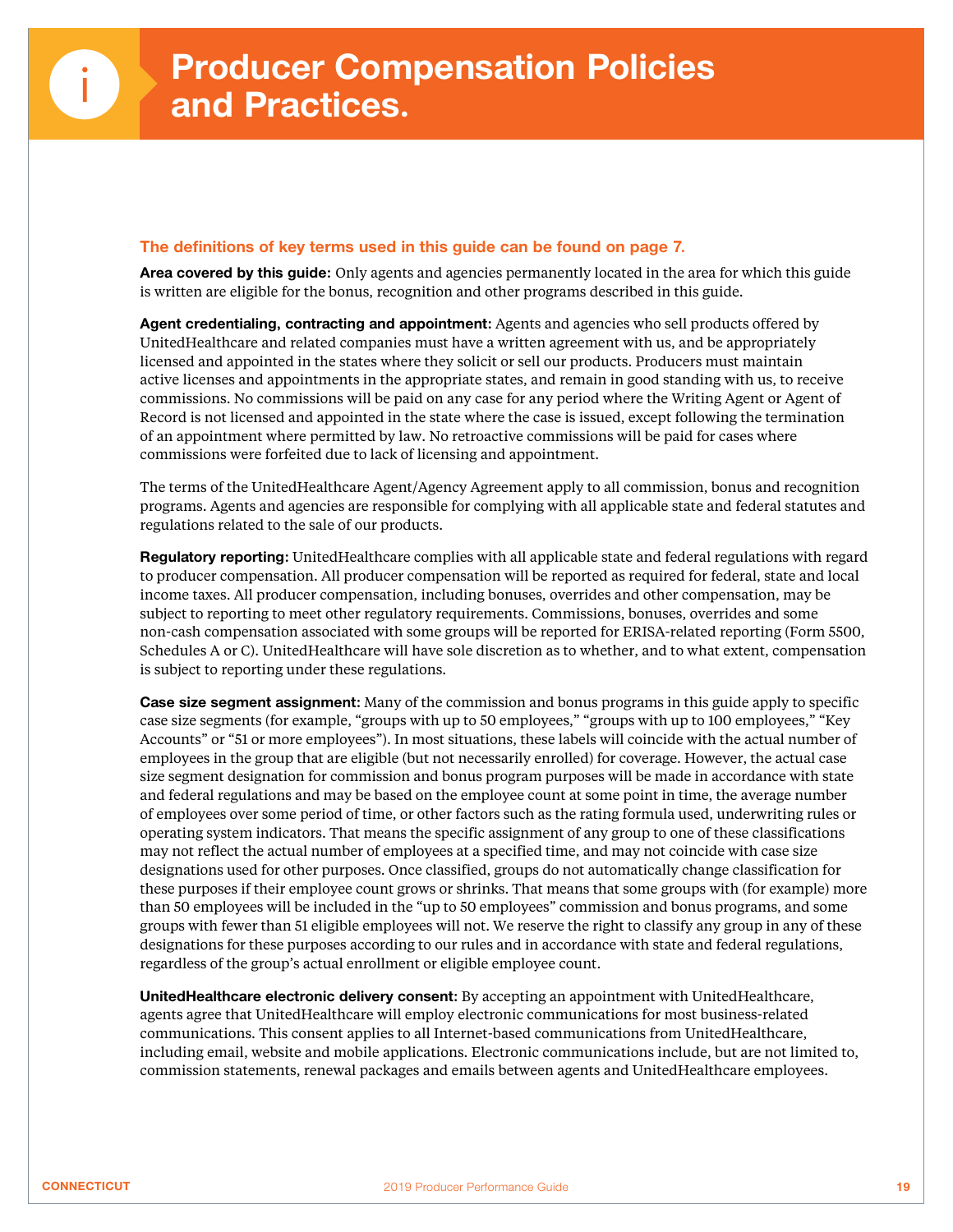## **Business Practices.**

UnitedHealthcare is committed to ethical business practices and full disclosure of our producer compensation to customers. We believe that our programs provide fair compensation for the value that our appointed agents and agencies bring to customers and UnitedHealthcare.

**Disclosure of producer compensation:** UnitedHealthcare believes in fully transparent producer compensation, which means that customers have the right to know what their producer is being paid for servicing their UnitedHealthcare products, including all bonuses and override payments. We encourage our producers to share their compensation arrangements with their customers. Our Agent/Agency Agreement and our compensation policies require disclosure to customers when required by law and provide discretion for us to disclose compensation directly to our customers as we deem appropriate.

UnitedHealthcare is committed to greater customer awareness of the compensation being paid to producers for selling our products. Basic information about UnitedHealthcare's producer compensation programs is included in our proposals. Additional general information is included in our employer application, administrative service agreements and on our employer Internet site.

**Customer-specific compensation disclosure:** The specific compensation paid to a producer for the solicitation or sale to employer groups covered by Employment Retirement Income Security Act (ERISA) is reported in the Form 5500 (Schedules A or C) information sent to those customers. The compensation reported includes base commissions, bonuses, overrides and certain non-monetary compensation. Beyond this regulated reporting, we believe that the primary source of specific information regarding compensation is the producer receiving the compensation. We encourage customers to ask their agents about their compensation and we encourage our agents to inform their customers about their compensation. Customers who inquire about the specific compensation paid on their policies will initially be directed to their producer. If a customer continues to request that we supply this information to them directly, we will honor that request and disclose base commissions, bonuses, overrides and certain non-monetary compensation paid on the case. All customers have access to this information, regardless of case size, funding or business type. We may require that such requests be in writing by an authorized representative of the customer.

**Written customer acknowledgments:** UnitedHealthcare may require written customer acknowledgment and approval for certain compensation arrangements. We reserve the right, at our sole discretion, to request written customer acknowledgment and approval, and to establish the form of such acknowledgment, for any compensation that we pay. Some state laws require that a producer obtain written customer acknowledgment of compensation received from an insurer if the producer is also receiving compensation directly from the customer. UnitedHealthcare expects producers to know and comply with such laws, including any requirements as to when the customer acknowledgment must be obtained.

**Bid rigging or other unfair bidding practices are not tolerated:** UnitedHealthcare's business practices and various laws and regulations prohibit any activities that manipulate proposals in coordination with competitors in a manner contrary to the customer's interests. Bid rigging involves trading business with competitors through the manipulation of premiums, fees or products to produce a quote that is intentionally higher or less favorable to a prospective customer, or is in any way designed to provide a false appearance of competition. It is UnitedHealthcare's policy to always present a legitimate quote to the producer, consultant or customer. We will never condone or allow a producer to coordinate pricing with another carrier in a way that gives one of the carriers a competitive edge, or prevents the best price from being presented to the customer. If you suspect someone is attempting to rig a bid or otherwise inappropriately steer business, report the situation to UnitedHealthcare's legal department immediately. Note that bid rigging or steering generally involves coordination with other carriers. A situation where we present our best premium rate or fee to a producer or customer, even though we do not expect that the rate will be competitive, is not bid rigging. It is also permissible to lower quoted premiums if we receive additional underwriting information, to match competitor pricing or as the result of negotiation with the customer.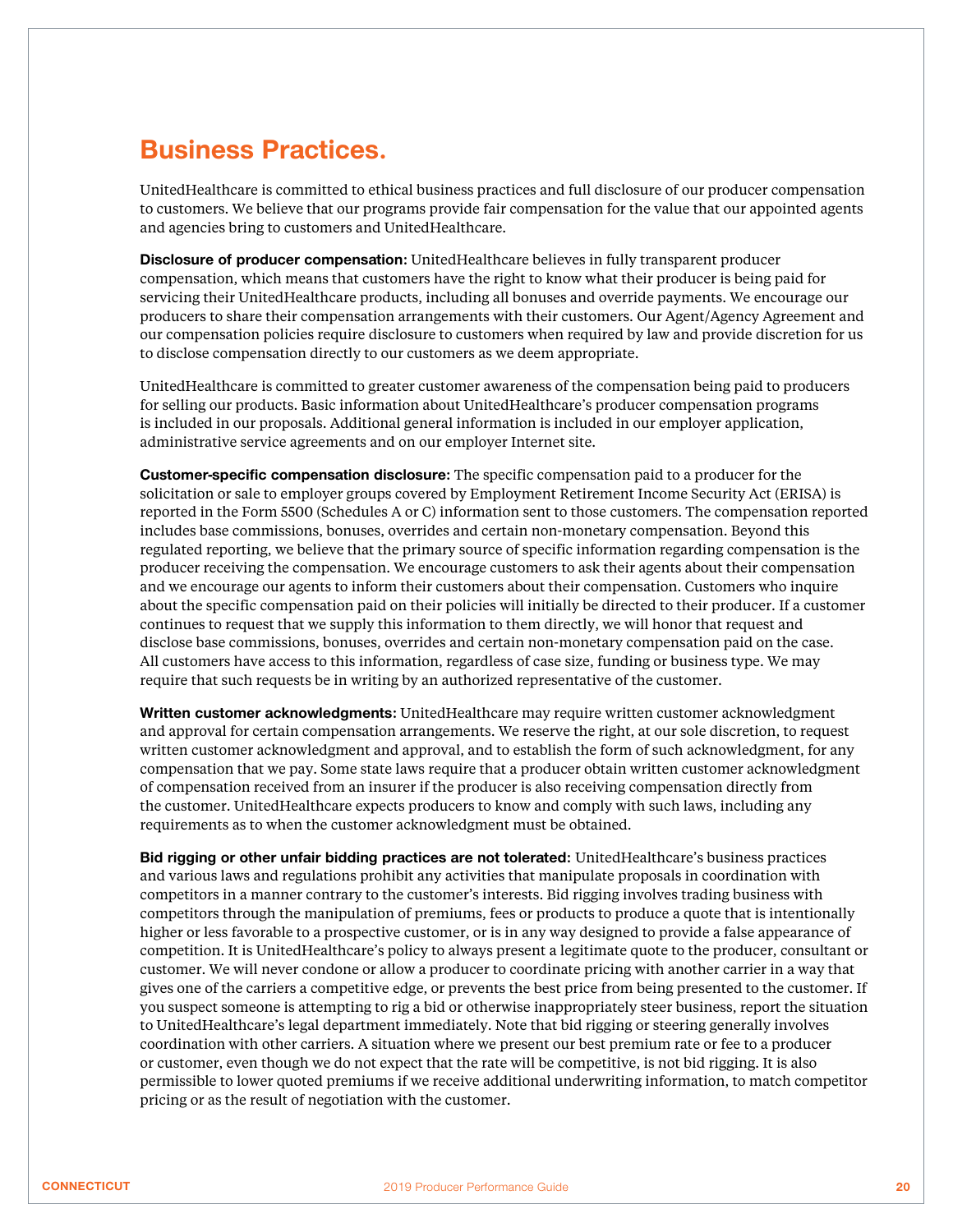## **Base Commissions.**

UnitedHealthcare may modify any base commission at any time for any reason with notice as specified in the Agent/Agency Agreement.

**Small groups:** Base commission schedules for "small groups" (in some jurisdictions having up to 50 employees, and in other jurisdictions up to 100 employees) vary from market to market. The small group base commission schedule used for a single site case is the schedule in effect for the county in which the policy is issued. If there are multiple sites associated with a case, the commission schedule used will be that of the base location selected by us. Special rules regarding multiple sites cases may apply in some areas. In most situations, the number of enrolled employees for all locations will be used to determine the tier that establishes the commission rate. However, the regulations in certain states may result in the isolation of the enrolled employee count for locations within that state. In such instances, the commissions for such locations may be calculated independently based on the enrolled employee count for that state only, and these employees will be excluded from the counts in other locations.

The base commission tier for small groups in states where a published "tiered" commission schedule applies will be set using an initial or renewal enrolled employee count at a time of our choosing. For some of our operating systems, the tier will be established using the enrolled employee count at the time of the first month's bill for new groups, and the billed count for the first month of a renewal year, but this will vary at our discretion. The enrolled employee count for customers with multiple sites may be re-established every time an affiliated site is added or removed during the contract year.

**Large groups:** Large group cases are groups with 51 or more employees, or 101 or more enrolled employees, depending on the jurisdiction. UnitedHealthcare may prohibit the payment of base commissions on large group cases in a specified size segment and geography. If such a prohibition is applied, no base commission will be paid on the cases subject to the prohibition.

If no prohibition of base commissions is applied to a case, UnitedHealthcare may establish or cap commissions for large groups based on geography and the number of eligible or enrolled employees in a group. Otherwise, the base commission for large groups is established by the customer, subject to state regulations and UnitedHealthcare's agent compensation policies (including any applicable maximum commission limit). When commissions are not established by UnitedHealthcare and the customer does not give specific instructions, base commissions for large groups are established by mutual agreement between UnitedHealthcare and the agent in accordance with our policies and where allowed by state regulations.

Premium rates for large groups may vary to reflect the commission included in the proposal. UnitedHealthcare may modify any base commission at any time for any reason with notice as specified in the Agent/Agency Agreement.

Agents and customers may request that no commissions be paid for large groups. Base commissions will only be paid on large groups if commissions are included in the premium rate being paid by the customer. If an existing large group customer requests a reduction or elimination of commissions, we will comply with the request and reduce premium, and reduce or eliminate commissions, in accordance with the request and our policies. If an existing large group customer requests an increase in commissions, the higher commissions will not be paid until premiums are increased to cover the cost of the additional commissions. UnitedHealthcare reserves the right to limit the amount of commissions that can be paid on any case. UnitedHealthcare may require that an authorized representative of a customer provide written acknowledgment and approval of the commission structure and amount for their case at any time.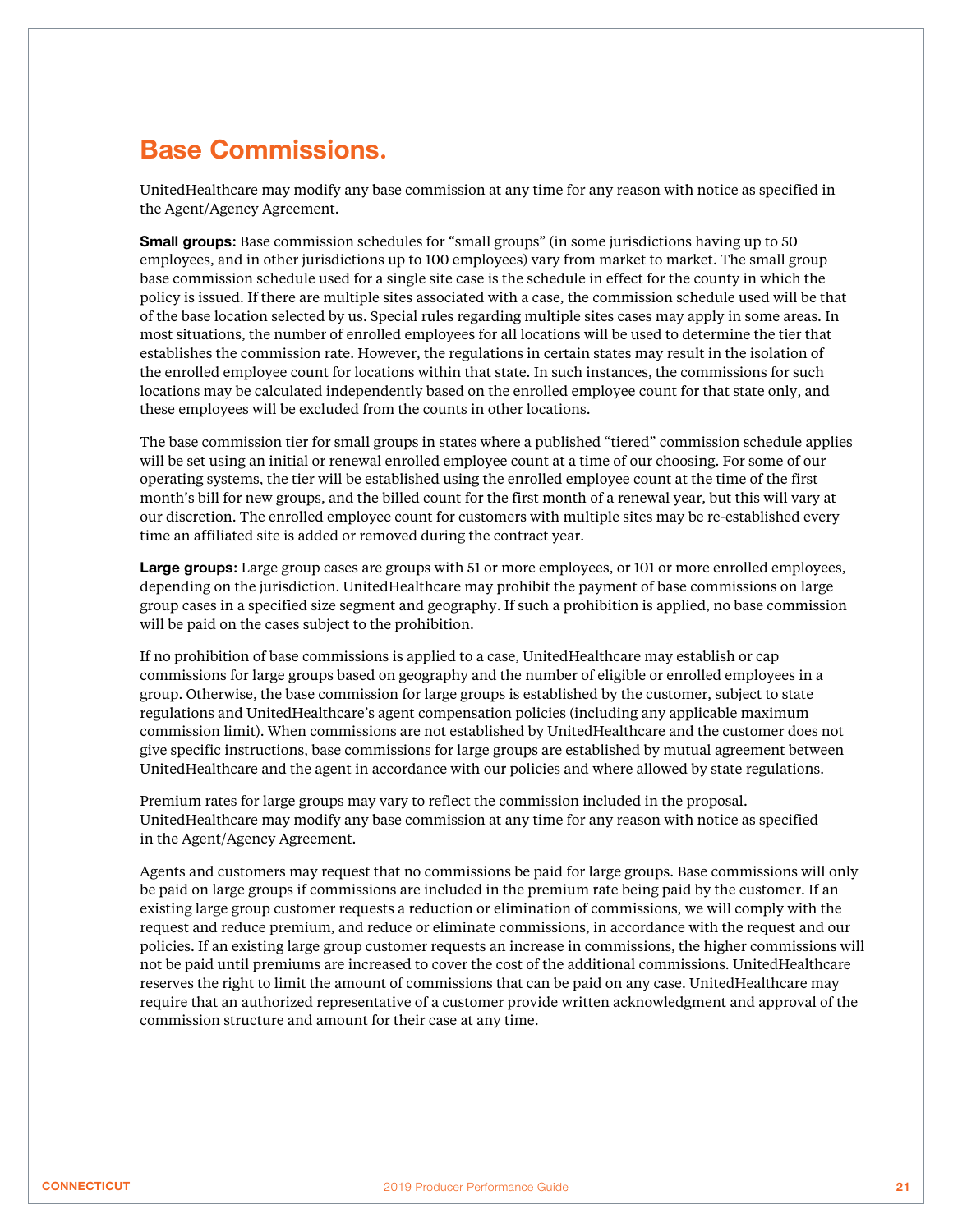**Maximum allowable commissions and prohibited commissions:** UnitedHealthcare may establish maximum allowable commission rates or prohibit commissions for a specified category or segment of groups at any time with 30 days notice to agents. The categories for which commissions are limited or prohibited may include size segment, geographic location and other attributes. UnitedHealthcare may adjust the maximum allowable commission rate, prohibit commissions or waive the prohibition of commissions for a specified group if, in UnitedHealthcare's sole discretion, circumstances warrant such action.

**Customer acknowledgment and approval for base commissions:** UnitedHealthcare may require written customer approval before paying commissions on any fully insured medical group if, in UnitedHealthcare's sole opinion, such documentation is appropriate and necessary to assure that all parties are aware of and agree to the commission level. The written customer acknowledgment must be submitted to UnitedHealthcare underwriting and accepted by UnitedHealthcare to receive a proposal or before payment of commissions. A sample customer acknowledgment letter may be obtained from your UnitedHealthcare representative.

**Repayment and recovery of commission and override errors:** UnitedHealthcare will not adjust any commission or override payments to an agent, agency or general agent except with respect to payments made within two years prior to the date of the adjustment. In this regard, neither an agent, agency, general agent nor UnitedHealthcare may assert a claim against the other relating to incorrect commission or override payments, unless such claim is made, and the resulting adjustment is commenced, within two years of the date of the incorrect commission or override payments. UnitedHealthcare maintains the right to recover payments by reducing any amounts owed to the broker, including all commission, override and bonus payments.

**Enrollment count and premium adjustments:** Retroactive changes to employee counts or premiums will be applied at the commission rate that was in effect for the month the adjustment was made.

**Delinquent premium:** No commissions are payable for any premium collected by a third party, collection agency, through a court judgment or similar process.

**Commissions on groups with Packaged Savings<sup>®</sup>:** The premium used to calculate percent of premiumbased commissions for groups receiving Packaged Savings is reduced by the Packaged Savings administrative credit in order to accurately reflect actual premium received.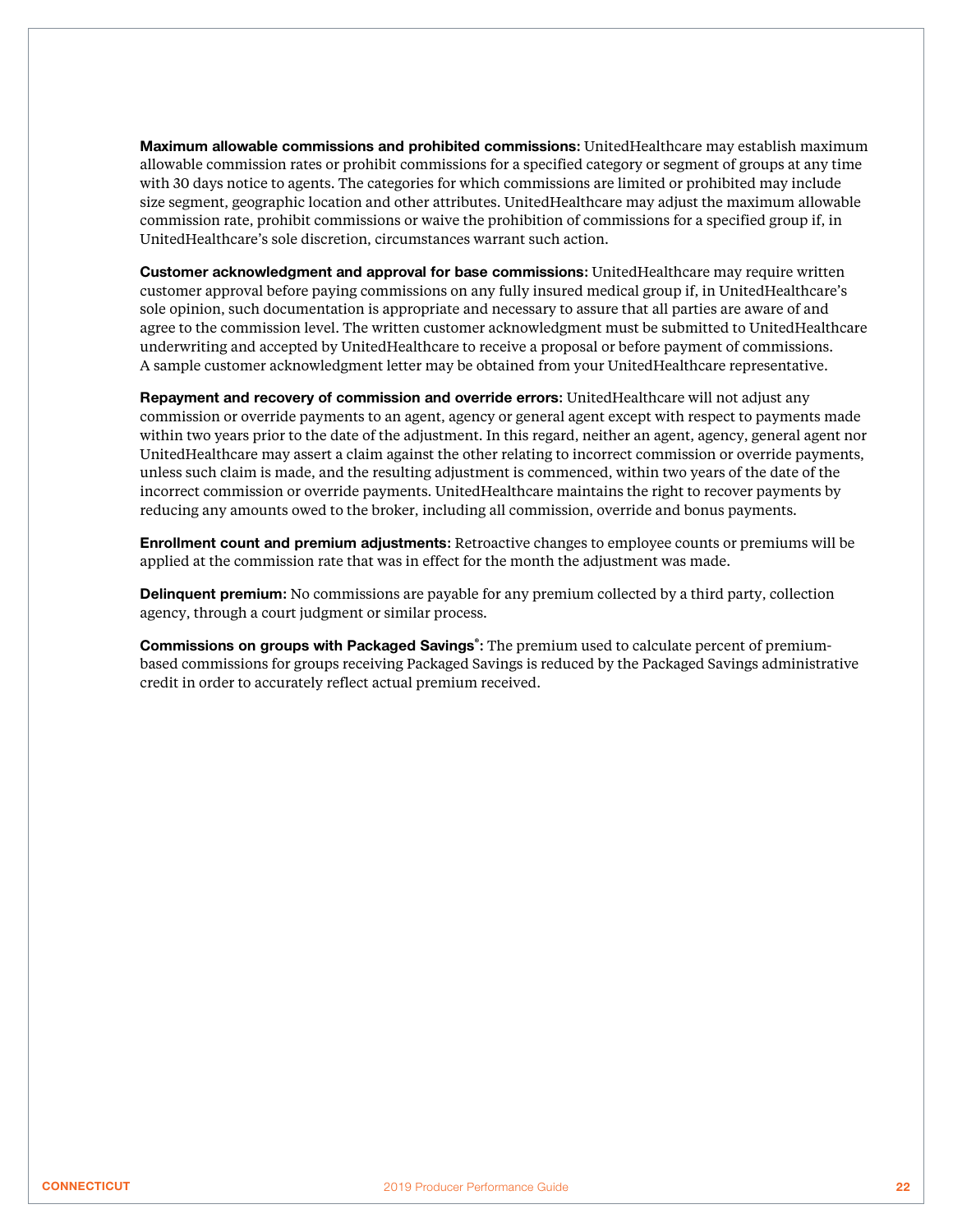**Agent of Record changes:** Compensation will be paid only to the licensed and appointed Agent of Record (AOR) assigned to the case by the customer and accepted by us. The customer has the right to designate and change their AOR; however, UnitedHealthcare reserves the right to accept or reject, at our sole discretion, requests to change the AOR assigned to a case and direct commissions and bonus payments to another AOR.

All requests to change AOR assignments must be made in writing by the customer in a form approved by us. We will generally accept requests to change AOR if the request is made in writing by an authorized representative of the customer. The request must be made in the form of a letter, on the customer's letterhead, directed to UnitedHealthcare (not the new AOR) that:

- Delegates the new Writing Agent and AOR (using the name by which they are appointed by us),
- Specifies the lines of coverage impacted, and
- States that the customer's delegation of the new AOR supersedes all other designations, and terminates commissions and other payments to any prior agent.

If we accept the customer's request, the AOR change will be implemented at a time of our choosing, usually in the month following our receipt of the request. As a courtesy, and at our discretion, we may advise the current AOR of the receipt of the request to remove them from the case.

Properly executed AOR change request letters should be submitted directly to one of the following:

 By fax: **1-888-289-0069** By email: **OxProducerComp@uhc.com** By United States Postal Service mail: **UnitedHealthcare Commissions 4 Research Drive Shelton, CT 06484**

An AOR change request may be rescinded if the request to rescind the designation of the new AOR is received by us in writing within 30 days of the effective date of the AOR change that is being rescinded. If the request to rescind the designation of the new AOR is received after 30 days of the effective date of the AOR change, the previous agent will be reinstated as the AOR on the first day of the next month following the receipt of the recision letter.

If an agent is designated as the AOR for cases where there is no current agent, or no commissions are paid on the case, UnitedHealthcare will not pay commissions to the new agent if commissions are prohibited for the case. If commissions are permitted, no commissions will be paid until commissions are added to the fully insured premium rate or self-funded fee. If we recognize a new AOR on a commissionable case and the new AOR requests an increase in commissions in writing, we will not pay the higher commissions until the additional commissions are added to the fully insured premium rate or self-funded fee. The change in premium can occur at the next renewal, or the customer may approve a change in premium in writing off-renewal to accommodate the compensation. If we recognize a new AOR on a commissionable case where we do not have an established commission schedule, and the new AOR requests a decrease in commissions in writing, we will reduce the commissions and the fully insured premium rate or self-funded fee when the change can be processed, without waiting for the next renewal date. (Note that we will not increase, decrease or eliminate commissions paid according to an established commission schedule.)

The customer is always the ultimate authority in designating an AOR for their case, provided that we have contracted with and appointed the designated AOR. However, absent other instructions from the customer, a current AOR may designate a new AOR by requesting such a change in writing. If the current AOR is an agency, the person requesting such a change must certify that they are authorized to make such a request on behalf of the agency. The new AOR is subject to acceptance by UnitedHealthcare.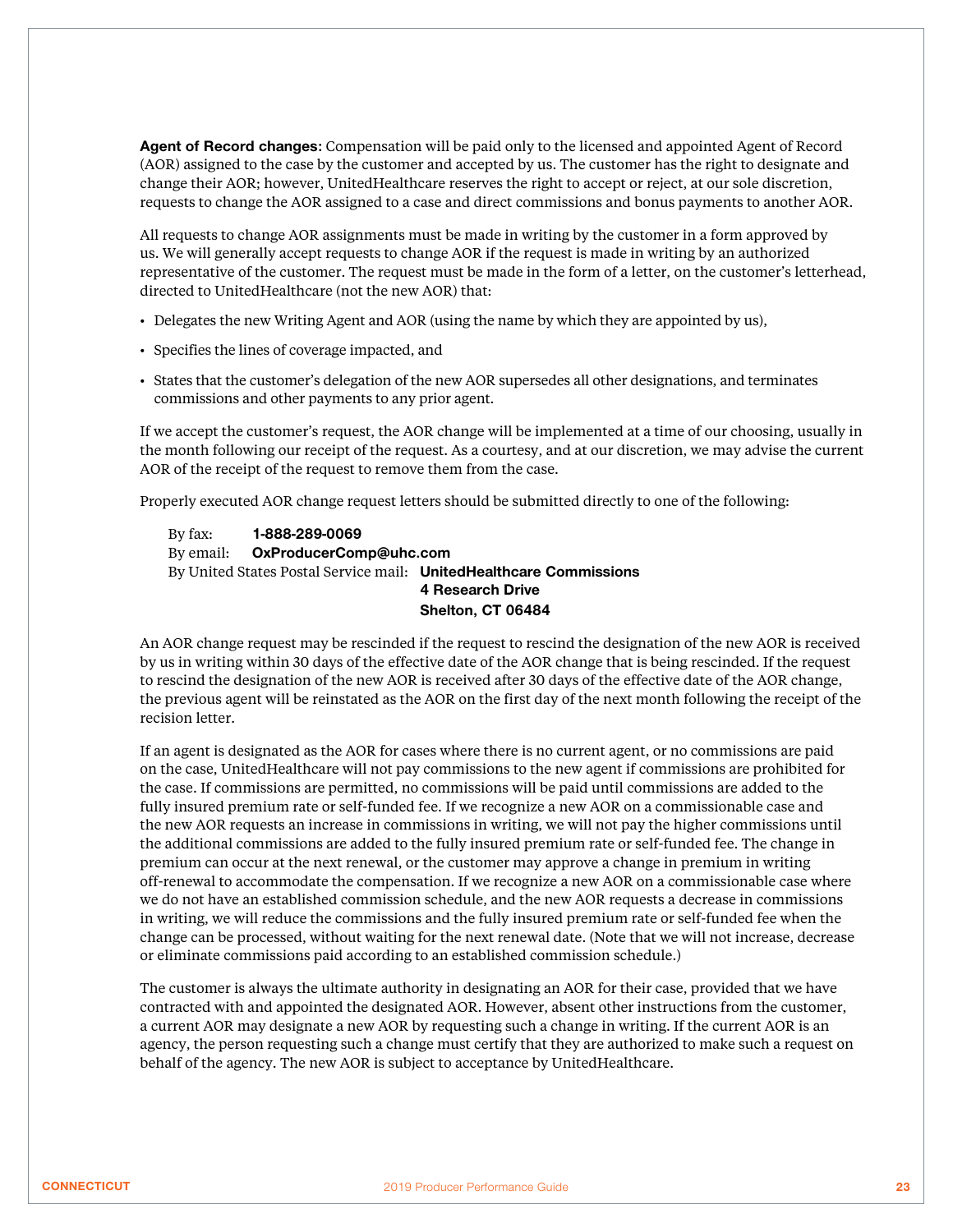**Change of Service Provider under a Service Fee Billing Agreement:** Customers who engage a Service Provider and enter into a Service Fee Billing Agreement can change their Service Provider. The naming of the new Service Provider requires completion of a new Service Fee Billing Agreement with the new Service Provider.

Effective date of change to the Service Fee Service Provider: Due to some issues related to the timing of invoices, UnitedHealthcare can only accept changes to the Service Provider under a Service Fee Billing Agreement if notice is received by the UnitedHealthcare Commissions Unit before the customer's next month billing invoice is created. In most instances that occurs around the tenth day of the month prior to the month being billed (for example, June 10 for a change that is effective July 1). If a request to change Service Providers is received after the coming month's billing invoice is created, the change in Service Providers will not occur for two months (for example, a change request received September 20 will be effective November 1). System and reporting issues prohibit us from making exceptions to these rules.

Customers who know they will be replacing their current Service Provider but who do not yet have a new Service Provider or updated Service Fee documents can remove the current Service Provider before the billing invoice is created without naming a replacement by notifying their sales representative of the upcoming change. In such cases, we can install a new Service Provider starting in the month after the old Service Provider was removed.

**Assignment:** An AOR may appoint another agent or agency (the assignee) to receive the commissions on all of their cases through assignment. Such an assignment of commissions is irrevocable, and all rights to further assignment of commissions on the assigned cases will be granted only to the agent or agency to which the commissions are assigned. The assignee must be licensed and appointed by UnitedHealthcare and legally able to receive commissions. We reserve the right to reject any request for assignment. An agent may rescind their assignment at any time, but the rescission will only apply for cases written after the effective date of the rescission.

**Commissions differentiated by length of coverage:** For commission structures that are differentiated by the length of time the case has had coverage with us, "first-year" commissions are paid for a period from the original effective date up to the first renewal date. The commission rates for "subsequent years" or "renewal years" are paid for all months starting on and following the first renewal date. The subsequent-year or renewal-year commission classification will apply as long as the company has continuing coverage with any of our subsidiaries, even if the policy undergoes a change in coverage, reinstatement, transfer to another operating platform, is "spun-off" from a larger group or is transferred to another UnitedHealthcare or UnitedHealth Group operating company.

**Commissions differentiated by product:** Commission schedules may apply to a specific product or set of products within a product line. UnitedHealthcare has sole discretion to classify a product and assign commission schedules to a product. The commission schedule for groups that convert from one product to another will be changed at the time of the product conversion.

**Government continuation policies:** No commissions are paid on policies converted to individual policies and certain government continuation policies.

**Premium holiday:** A premium holiday occurs when we eliminate the premium due in a month for a customer or a group of customers. During a premium holiday the customer pays no money for their coverage for the month, but their coverage remains in force.

The following policies apply to the payment of commissions for a premium holiday:

 1. Percent of premium: A premium holiday means that no premium is paid for the month of the premium holiday. Therefore, no commissions will be paid for cases where commissions are paid as a percent of premium.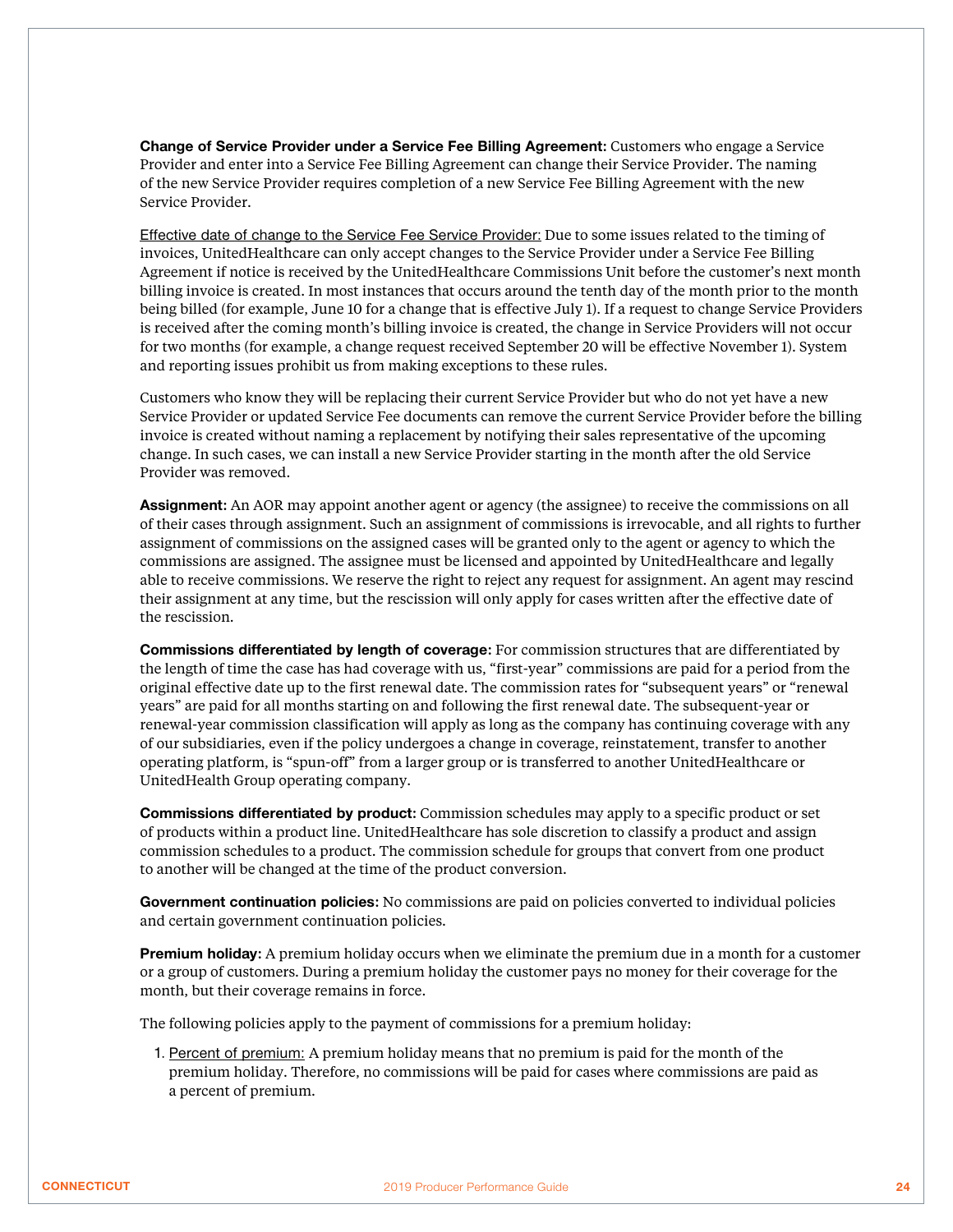- 2. Per employee per month (PEPM): Commissions will be paid for groups where the commissions are based on the number of enrolled employees in the month. Even though no premium is paid, there is an active enrolled employee count. Therefore, commissions will be paid in the usual manner for commission based on a payment per employee per month.
- 3. Flat fee: The group is still active for the premium holiday month, so flat-fee commissions will be paid in the usual manner for commission based on a flat fee per month.

If we process a service fee as a courtesy to the customer and the service provider, no service fees will be collected or paid for a premium holiday month.

These premium holiday policies are subject to exception or modification at UnitedHealthcare's discretion.

**Restrictions on the use of health reimbursement accounts (HRAs) or self-funded plans with UnitedHealthcare medical policies:** UnitedHealthcare prohibits the solicitation or sale of its medical products for use in conjunction with HRAs or self-funded plans unless the UnitedHealthcare medical product is specifically designed for such use. Where permitted by law, UnitedHealthcare reserves the right to eliminate commissions on UnitedHealthcare and affiliate medical products that were not specifically designed for use with an HRA or self-funded plan if it determines that an agent has sold such a product for use with an HRA or self-funded plan. Where permitted by law, we will recover commissions paid on any UnitedHealthcare and affiliate medical products for any period of time that an HRA or self-funded plan was in force in violation of this policy.

**Agent certification of information:** Agents may be required to sign documents or certify information related to a group's funding type or funding level, employee contribution, coverages or other aspects of a customer's coverage (or application for coverage) with UnitedHealthcare. Where permitted by law, agents found to have knowingly signed inaccurate documents or certified inaccurate information on such documents will be subject to possible sanctions, including termination of appointments and forfeiture of commissions for the group covered by the document. Where permitted by law, we may recover commissions paid on any UnitedHealthcare and affiliate's products or services for any period of time that any group was in force under the inaccurate documentation.

### **Special Policies for Governmental Entities.**

Special rules apply to payment of monetary compensation (including commissions, bonuses and overrides) and non-monetary rewards to producers who solicit and sell UnitedHealthcare coverage or services to taxsupported or government-related customers, referred to as "Governmental Entities" in our Agent/Agency Agreement and throughout this guide. Customers considered Governmental Entities include (but are not limited to) villages, townships, cities, counties, states, public school districts (including some charter schools) and universities, government-sponsored boards and districts, and similar entities. UnitedHealthcare has sole discretion in determining whether a customer is a "Governmental Entity."

**Restriction on consultants for Governmental Entities:** A producer must notify UnitedHealthcare immediately if they accept a consulting fee or other compensation directly from a Governmental Entity (or accept compensation from a third party, other than UnitedHealthcare, on behalf of a Governmental Entity). Producers who are acting as consultants for a Governmental Entity (that is, they receive compensation directly from the Governmental Entity) will not be able to receive commissions, bonuses, overrides, non-monetary rewards or other compensation from UnitedHealthcare on that case unless an authorized representative of the Governmental Entity gives written acknowledgment and approval of such payments in a form acceptable to UnitedHealthcare. This policy applies to all case sizes (including groups with up to 50 eligible employees) and funding types.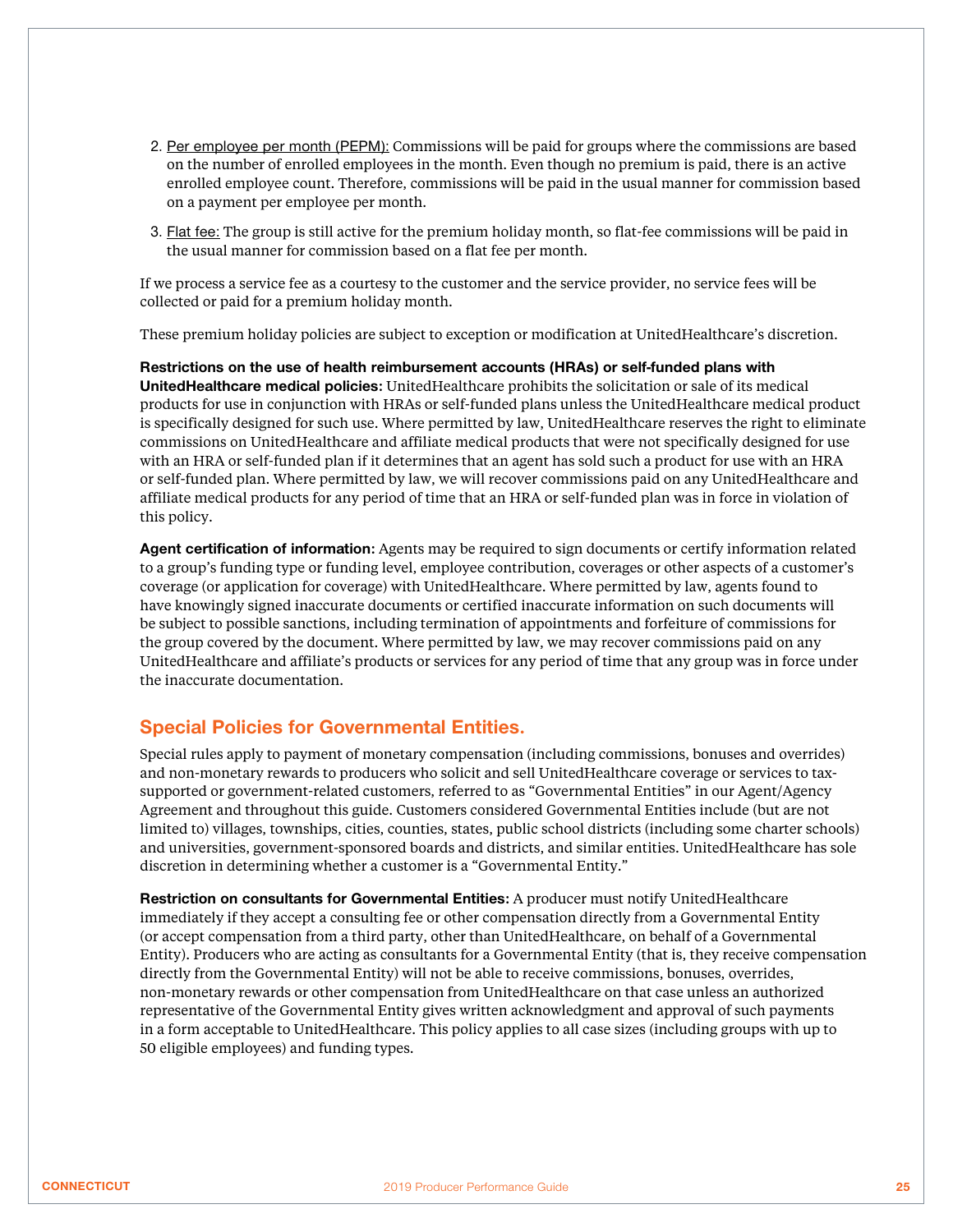**RFP and RFI restrictions for Governmental Entities:** The Request for Proposal, Request for Information, bid specifications or other written instructions for some Governmental Entities with 51 or more employees may specify or limit the amount of compensation that may be paid to the producer. UnitedHealthcare strictly adheres to producer compensation limits established by the request for proposal or bid specifications for Governmental Entities with 51 or more employees. If a limit on compensation is established, those limits cannot be exceeded. If compensation is paid in the form of commissions, no separate additional compensation in any form, such as overrides or bonuses, may be paid to the producer where the total of such amounts, together with the commissions, would exceed the customer's limitations.

**Bonuses and overrides for Governmental Entities:** Special bonus and override rules apply to Governmental Entities. To ensure that Governmental Entities have an opportunity to understand the compensation being paid on their case, we require written customer approval before paying bonuses and/or overrides on large group cases (including cases where we administer a service fee) that are Governmental Entities. This acknowledgment and approval must include all the information required in the template available for this purpose, and must be signed by an official authorized to sign legal documents for the Governmental Entity. Even with customer acknowledgment, eligibility for bonuses and overrides is subject to acceptance by UnitedHealthcare.

**Small group Governmental Entities:** If a Governmental Entity case is classified by us as a small group case and standard commissions are paid, the case is eligible for published bonus programs. Small group cases are quoted and placed with the assumption that no special compensation considerations will be granted. However, even for these cases, if the producer accepts any compensation directly from or acts as the consultant to the Governmental Entity, no compensation of any type can be paid to the producer without written customer acknowledgment and approval. Producers are responsible for notifying us that they are receiving this compensation or otherwise acting as a consultant to a Governmental Entity. Producers may not accept such compensation if the terms of their agreement with the Governmental Entity prohibit the payment of such compensation. Producers are responsible for notifying us that they are unable to accept such compensation.

### **General Policies for Bonus and Recognition Programs.**

UnitedHealthcare's bonus programs may vary from market to market. Some bonus programs are available only in certain locations. The programs in this guide apply only to agents and agencies that are permanently located in the area covered by this guide, unless otherwise specified in the bonus rules. UnitedHealthcare may modify or terminate any or all bonus, override or recognition programs at any time and for any reason without prior notice, unless state law prohibits such a change.

Bonuses and overrides are paid to the agent or agency to whom commissions are paid on an eligible case. Agents must be in good standing and have an active appointment with UnitedHealthcare during the program period and at the time of the payment to be eligible for bonus and override programs. Eligible business written and renewed by an agent or agency is included in the bonus calculation regardless of the location of the group, unless excluded by the specific program rules, our policies or state regulations. A case's eligibility for a specific bonus or override program is dependent upon a number of factors including, but not limited to, the number of enrolled employees at initial enrollment, renewal or some other point in time; the case's location; funding type; General Agent involvement; and length of time covered by UnitedHealthcare. UnitedHealthcare may offer bonus, override and recognition programs only to selected agents or agencies.

Bonus periods vary from program to program. Bonuses will be paid when the required data is available in final form, and after allowing additional time for calculations and data validation. The enrolled employee or member counts used in any bonus program will be from a source of UnitedHealthcare's choosing, and on a date (or dates, if applicable) of our choosing. Once finalized by UnitedHealthcare, enrollment counts will not be adjusted for subsequent changes or retroactive adjustments to the enrollment count. UnitedHealthcare's determination of group and enrollment counts is final.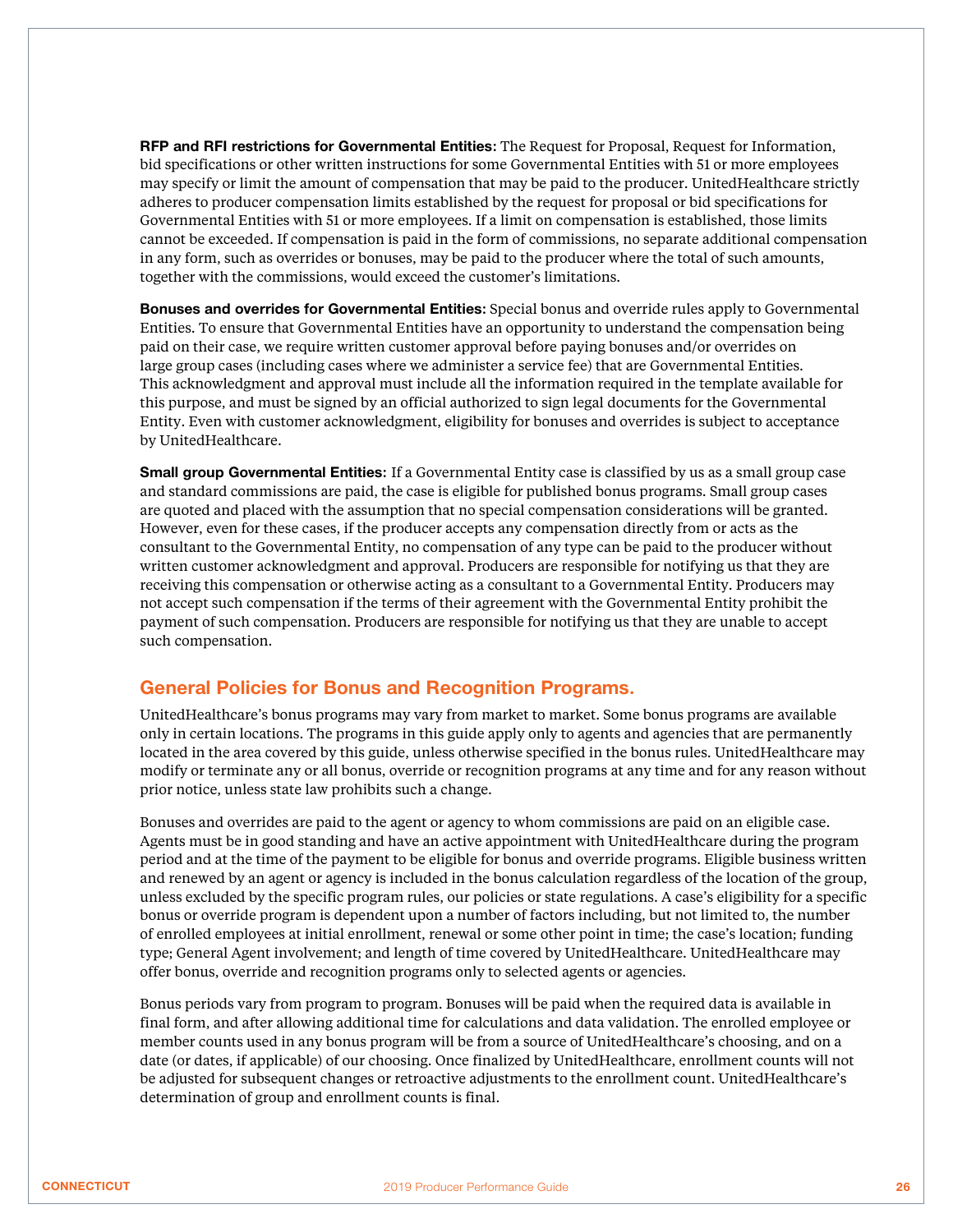**Modifications and exclusions in bonus programs:** UnitedHealthcare has the right to modify or terminate any bonus program at any time without notice. UnitedHealthcare has the right to retroactively change the terms of any bonus program, and correct any bonus program material, in the event of typographical or other errors. UnitedHealthcare has the right to substitute any non-cash rewards, trip destinations or other prizes at any time without notice. UnitedHealthcare has the sole and complete discretion to interpret the terms of all bonus programs and to determine amounts payable under the program. UnitedHealthcare has the right to exclude any case from eligibility for any bonus, override or recognition program for any reason. UnitedHealthcare will exclude any case from eligibility for any and all bonus, override or recognition programs if it determines, at its sole discretion, that including the case in the program would create an actual or perceived conflict of interest for the agent and the customer. Cases may be excluded from bonus eligibility, or bonus payments may be subject to recovery from future compensation, if cases eligible for the bonus or used in the bonus calculation cancel during the first 12 months of coverage.

UnitedHealthcare bonus programs are generally designed for a specific product or case size segment. We reserve the right to specify or clarify the limitations and terms of any bonus program at any time without notice. Employer association, affinity business and business acquired through the acquisition of an agency, a block of business or similar transaction may be excluded from bonus eligibility at our discretion without notice. Affiliation, trust and association business may be excluded from bonus programs without notice at our discretion. All New York community rated groups (up to 100 eligible employees), New York Health Maintenance Organization business, New York HealthPass business, Healthy New York, Connecticut Business and Industry Association (CBIA), Affiliated Associations of America (AAOA) and Cover Florida business are excluded from all bonus programs. All non-commissionable business in New Mexico, Montana and any other states or jurisdictions where regulations prohibit such payments is excluded from all bonus and override programs. Bonus programs are subject to, and contingent upon, regulatory approval in New York, and other jurisdictions, as required by law.

**Reporting and disclosure of bonus payments:** All bonus and override payments, and some non-cash compensation, will be subject to reporting as required for regulatory requirements, including (but not exclusively) the reporting associated with ERISA groups (Form 5500, Schedules A and C). UnitedHealthcare will be the sole arbiter as to whether and to what extent compensation is subject to reporting under these regulations, and will determine how bonus amounts are allocated to eligible cases.

All bonus and override payments, and some non-cash compensation, are subject to income tax reporting and withholding (if applicable). The taxable value of non-cash recognition such as trips will be assigned to the entity that directly earned the reward regardless of who actually received the benefits of the reward.

**Governmental Entities:** Some Governmental Entity cases written or renewed by producers may not be eligible for bonus programs. Please refer to the "Special Policies for Governmental Entities" section of this guide for details.

**Bonus adjustments:** Any corrections to a bonus payment must be requested within 180 days of the date the bonus was paid. All claims for a bonus payment must be made within 180 days of the date the bonus payment was released by UnitedHealthcare.

**Change in a group's eligibility status:** If a group that was not eligible for bonus programs becomes eligible (for example, by becoming "commissionable"), the date of bonus eligibility will be determined solely by UnitedHealthcare. In most cases, groups that become eligible prior to the end of a bonus period will be included in that bonus, unless inclusion in that bonus would create a conflict of interest, or if the customer was advised that the case would not be eligible for bonuses during the period. If the bonus involves net change or retention elements, the group's enrollment will be added to the beginning counts of the bonus calculation if the group was effective at the time of the baseline or beginning measurement.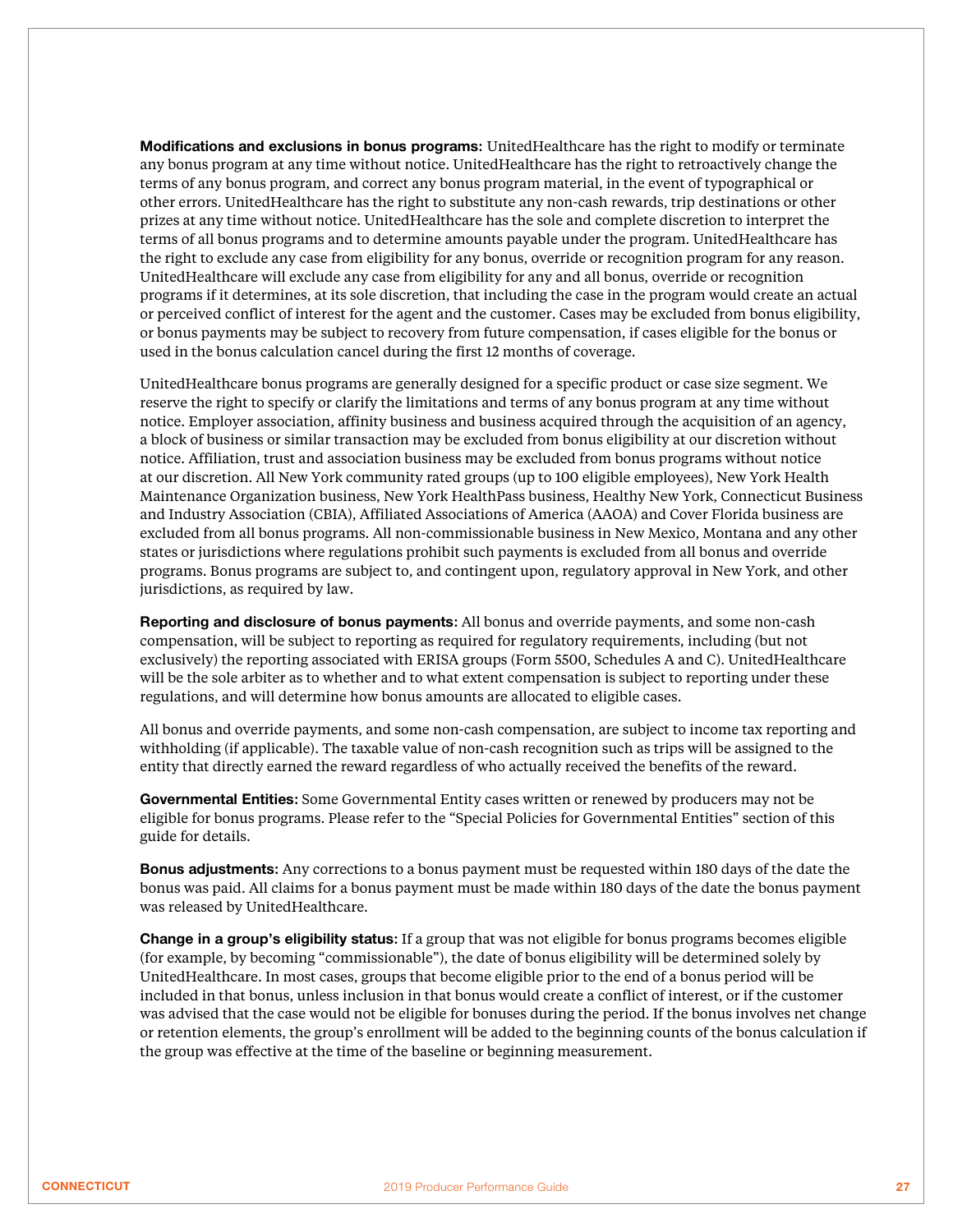**Agent of Record (AOR) changes:** Unless indicated otherwise in a bonus program's specific rules, the following rules apply for AOR changes: Existing UnitedHealthcare cases acquired by an agent through an AOR change will not be credited as "new business" for the acquiring agent in bonuses where "new business" is a component of the bonus program. Existing UnitedHealthcare cases acquired by an agent through an AOR change will be added to both the beginning and ending counts of the new AOR for net change, retention and persistency calculations in bonus programs for which the cases are eligible, regardless of the effective date of the case.

Existing UnitedHealthcare cases lost by an agent through an AOR change that remain with UnitedHealthcare are generally excluded from all bonus calculations for the losing agent. Such cases are not counted for meeting eligibility requirements for the losing agent, and will be removed from both the beginning and ending counts for net change, retention and persistency calculations for the losing agent. Cases that cancel coverage with UnitedHealthcare at the time of an AOR change will be counted as terminations for the AOR in effect on the last day of coverage with UnitedHealthcare.

If an agent or producer acquires all or part of another producer's existing UnitedHealthcare block of business by purchase, merger or other means, the acquired business will not count toward any new business requirements. Existing UnitedHealthcare cases acquired by purchase, merger or other means will be added to both the beginning and ending counts of the new AOR for net change, retention and persistency calculations in bonus programs for which the cases are eligible, regardless of the effective date of the case.

**Case size designation changes:** The impact of a change in case size designation of a case (for example, from "groups with up to 100 employees" to "groups with 101 or more employees") will vary for specific bonus programs. Cases that enter a new case size segment due to a case size designation change will not be credited as "new business" or as a net gain for net change, retention and persistency calculations. Cases that leave a case size segment due to a change in enrollment will not be considered a cancellation for net change, retention and persistency calculations, and will be removed from both the beginning and ending counts. Cases that transfer into the "up to 100 employees" segment from the 101 or more segment on January 1 of any year will remain eligible for any "101 or more employees" bonuses that end on the date of their transfer. UnitedHealthcare will determine the impact of case size segment changes in situations not specifically covered elsewhere.

**Internal transfers and policy number changes:** Cases that change renewal dates, policy numbers or other identifiers due to transfer to another UnitedHealthcare or UnitedHealth Group operating company or operating system will not be considered "new business" in bonuses where "new business" is a specified qualification criterion.

**Split or shared cases:** Bonus amounts, or case and employee credit, for cases where two or more agents split base commissions will be split in the same proportions for all bonus and recognition programs. In a bonus program where case and/or enrolled employee credit are used to establish eligibility and/or the bonus amount, all credits will be allocated in proportion to the split of commissions. For example, an agent who receives 50% of the base commissions on a case with 21 enrolled employees will receive credit for 0.5 case and 10.5 enrolled employees. In most bonus programs, the results of the allocation calculations will be rounded to the nearest one-tenth (for example, 21.5 employees, 2.5 groups or 99.1%). The fractional case and employee credits will be used to determine qualification and the bonus payment. In bonus programs having a limit or cap on the number of eligible employees, the amount of bonus or other factors for a case or group of affiliated cases, the limit or caps are applied before the credit or payment for the case is allocated to the agents (for example, an agent who receives 50% of the base commission on a case that earns a bonus of \$1,000 will receive \$500).

**Multiple segment ("affiliated") cases:** Larger employers who have groups with multiple sites or segments may be divided into several different policies or group numbers. All of these "subgroups" are considered to be one case for commission and bonus purposes, sometimes collectively referred to as "affiliated cases." All affiliated cases will be combined to count as one case, and the enrolled employee and member counts for all related cases will be combined for bonus calculations and rules, including case size designation, enrollment caps and payment caps.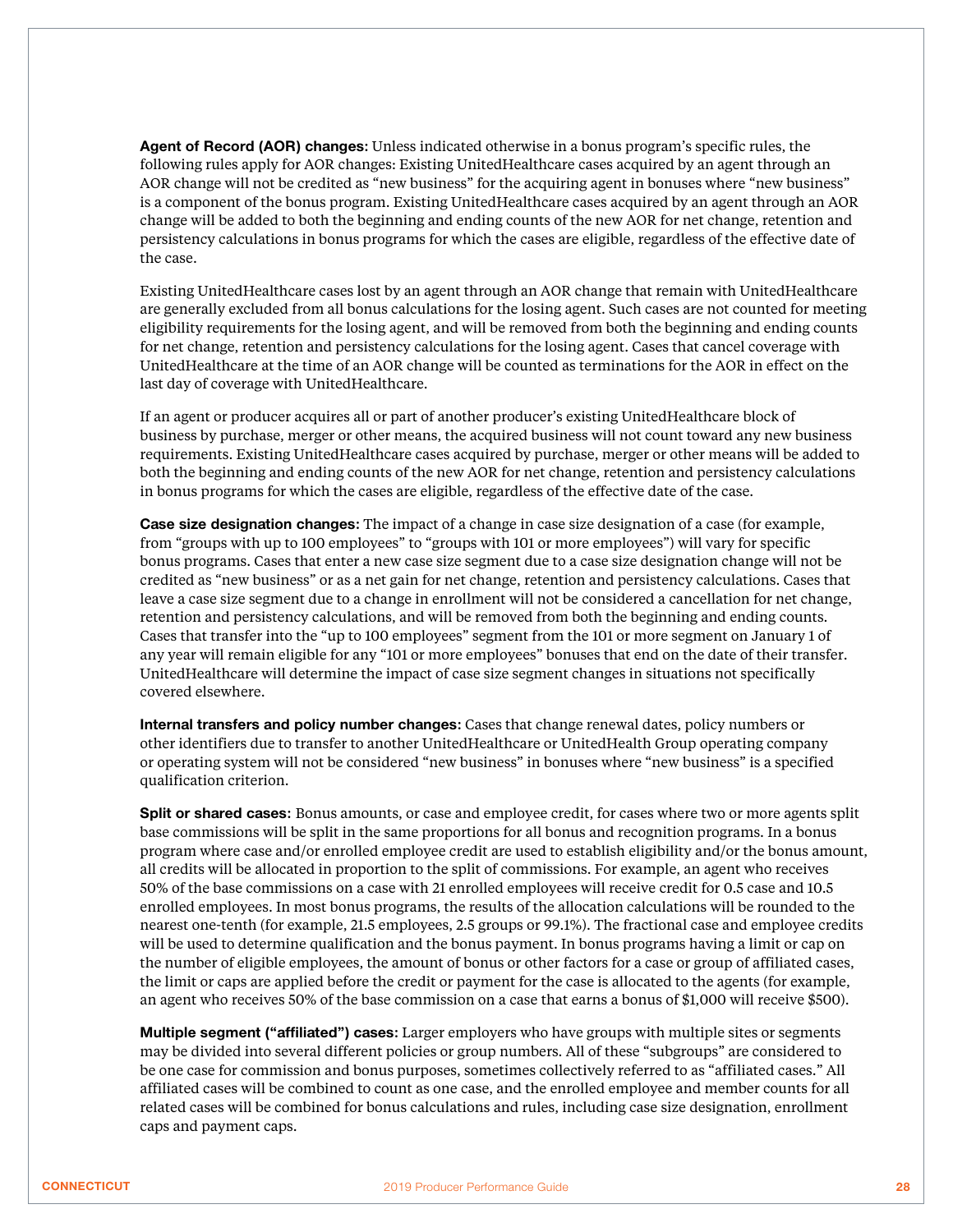**New business in existing accounts:** Employees added to existing cases due to routine hiring, expanded hours or the addition of work shifts are not considered "new business" in bonuses where "new business" is a specified qualification. If a discrete block of new covered employees are brought to UnitedHealthcare through the addition of a new segment or site to an existing group, the employees in the new segment may be considered "new business" at our discretion. We will determine whether the additional employees will be considered "new business" following a review of the circumstances related to adding the new employees and the rules of the bonus program in question.

**Case caps:** Some bonus programs limit the number of enrolled employees, members, premium or other factors that will be eligible for a bonus program. These caps apply to any eligible group, and are applied to the combined counts for multiple segment (or affiliated) cases.

**Agencies with multiple locations:** UnitedHealthcare's bonus programs are designed to pay for business sold by agency locations within a local health plan area. Therefore, bonuses for agencies that have multiple branches working through different health plans will be based on the business placed through each local branch location. UnitedHealthcare reserves the right to determine whether an agency location qualifies as a separate eligible branch location for bonus purposes.

**Policy of combining business for UnitedHealthcare bonus programs:** UnitedHealthcare's policy for bonus and recognition programs is to direct rewards to the Agent of Record's branch location directly responsible for producing and maintaining the business within a local branch office within a local health plan area.

We do not allow unrelated agents or agencies to combine their business through assignment or other means with the intent of maximizing bonus payments or achieving higher tiers in United Advantage® or other recognition programs. We only allow agents and agencies to combine business if they are in the same health plan coverage area, and then only if there is a true business relationship between the parties. For the purposes of this requirement, we define a "true business relationship" as some form of common ownership of the agency business, plus other tangible evidence that the relationship represents a merger of all aspects of the business. Such evidence includes the sharing of office space, staff, phone and computer systems, combining of all expenses and all revenues from all carriers, and sharing in profits or losses related to the sale and retention of health insurance. Creating a partnership, corporation, LLC or other business entity without also merging all revenues, expenses, ledgers, assets and other aspects of the business, and sharing in profits or losses, does not meet the definition of a "true business relationship." UnitedHealthcare is the sole arbiter regarding whether a "true business relationship" exists between parties, and may adjust or terminate bonus payments, and suspend or terminate bonus eligibility, for agents and agencies found to be in violation of this policy. If we allow combining of business, the change will be made on a prospective basis only, and no prior bonuses will be recalculated.

**Voluntary participation:** Agents and agencies may voluntarily withdraw from participation in bonus programs. Such withdrawal must be for all programs and for all customers. Requests for exclusion of a specific customer or customers from bonus programs will not be accepted unless there are special considerations related to regulatory or conflict of interest concerns. UnitedHealthcare will retain full discretion on whether specific cases can be eliminated from bonus consideration for such reasons. Such exclusions must be agreed to in advance.

Requests to reinstate bonus eligibility after a voluntary withdrawal will be subject to acceptance by UnitedHealthcare. Such requests will generally be considered only for bonus periods beginning after the date of the request. UnitedHealthcare will, at its sole discretion, establish the dates for the reinstatement of the agent's eligibility for the various bonus programs, and may prorate or otherwise adjust bonus payments covering partial bonus periods. Prior to accepting an agent's request to be reinstated for bonus eligibility, the agent must confirm that they have advised their customers that they will be accepting bonuses. UnitedHealthcare may, at its sole discretion, require that the agent advise all customers in writing that they are now accepting bonuses as a condition of reinstatement of bonus eligibility.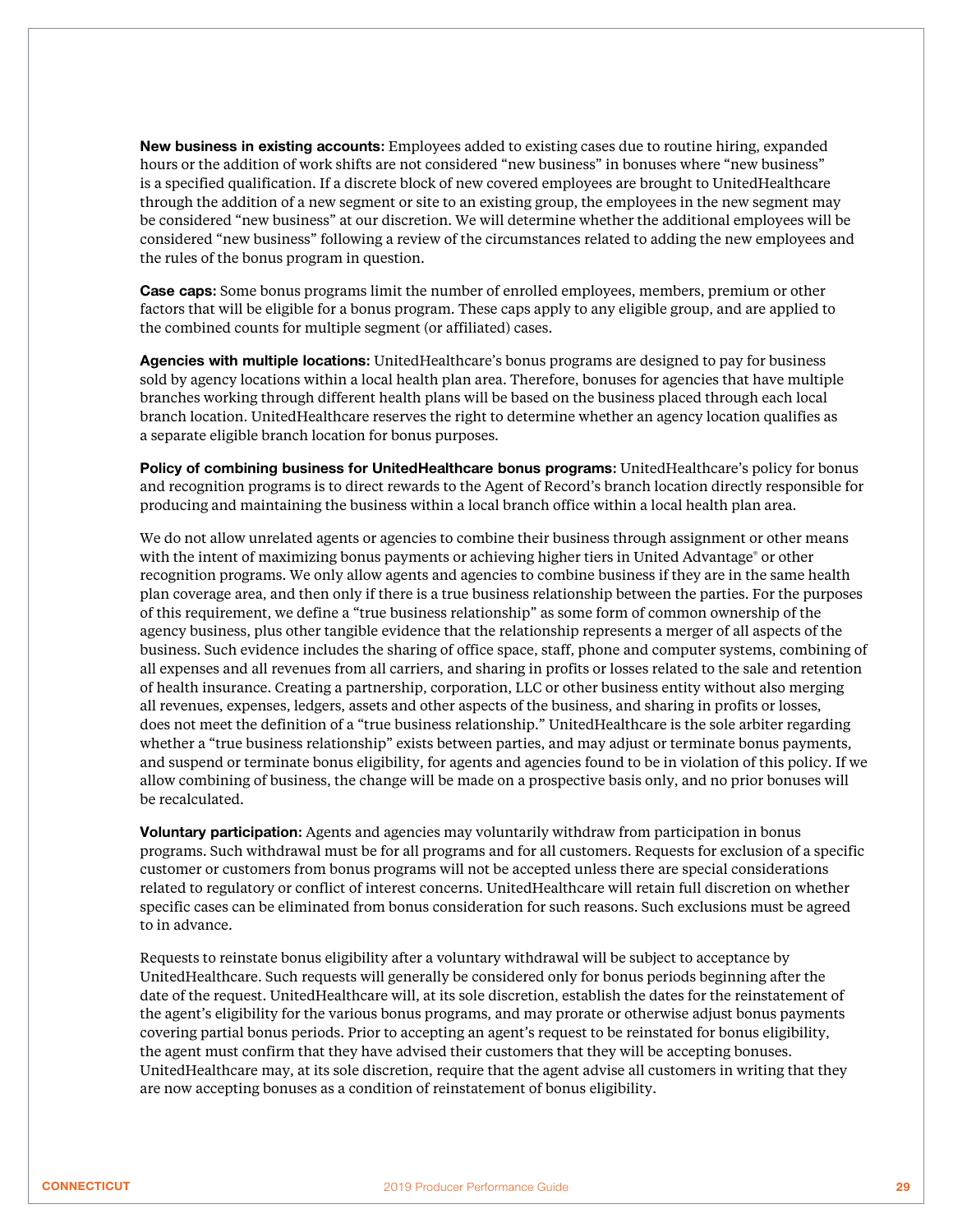**Exclusion of Professional Employer Organizations (PEOs) from bonus programs:** Business written through a PEO arrangement with a UnitedHealthcare Master Medical Plan is excluded from all bonus and override programs.

**General Agents:** General Agents receiving compensation under General Agent's or special compensation arrangements are not eligible for bonuses or other compensation except as specifically allowed by their agreement with us.

**Bonus eligibility of non-commissionable cases:** Special rules apply to the payment of bonuses and overrides on "non-commissionable cases" (please see definition on page 7).

State-specific case exclusions: All non-commissionable business in New Mexico, Montana and any other states or jurisdictions where regulations prohibit such payments is excluded from all bonus and override programs.

Specific bonus programs: Some specific bonus programs may exclude all non-commissionable cases from bonus eligibility.

Written customer approval required for other non-commissionable cases: To ensure that our customers have an opportunity to understand the compensation being paid on their cases, we require written customer approval before paying bonuses and non-General Agent overrides on non-commissionable cases. However, non-commissionable cases will not be eligible for any bonus or override programs and payments (even with customer permission) if we determine that legal or regulatory prohibitions would preclude the case from eligibility for such programs or payments. We have sole discretion in determining whether such legal or regulatory prohibitions exist. If no legal or regulatory prohibitions exist, non-commissionable cases will be eligible for bonus and non-General Agent override programs, but bonuses or non-General Agent overrides will be paid on such cases only if we receive written acknowledgment and approval for the payment by an authorized representative of the customer. This acknowledgment and approval must include all the information found on the template available for this purpose, and must be signed by an official authorized to sign legal documents for the customer. There are special customer and acknowledgment requirements for non-commissionable Governmental Entities, and the documents for these customers must meet the special requirements for Governmental Entities and be signed by an official authorized to sign contracts for the Governmental Entity. Eligibility for bonuses is subject to acceptance by UnitedHealthcare.

Bonus eligibility for existing cases that change from commissionable to non-commissionable during the bonus period: If an existing customer that is eligible for bonuses converts from commissionable to non-commissionable status during a bonus period, the case will be considered eligible for that bonus if the change from commissionable to non-commissionable occurred after a designated point in time:

- For annual bonus programs that end on December 31 or January 1, the case will be eligible for the bonus if the case was commissionable as of March 15 of the specified bonus period, and was eligible for the bonus at the time it changed to non-commissionable.
- For bonus programs that are paid on any other time period, the case will be eligible for the bonus subject to UnitedHealthcare's discretion. Generally, if the change from commissionable to non-commissionable occurred after 20% of the specified bonus period had passed, the case will be considered eligible, provided that the case was eligible for the bonus at the time it changed to non-commissionable.

The above rules apply to all customers, including Governmental Entity cases, provided that the governmental case had the required customer acknowledgment letter in place prior to the payment of the bonus.

The transitional rules in this section apply only to the bonus period in effect when the case changes from commissionable to non-commissionable status. In order to be eligible for subsequent bonus programs, commercial groups have to present written customer approval as detailed elsewhere in this guide.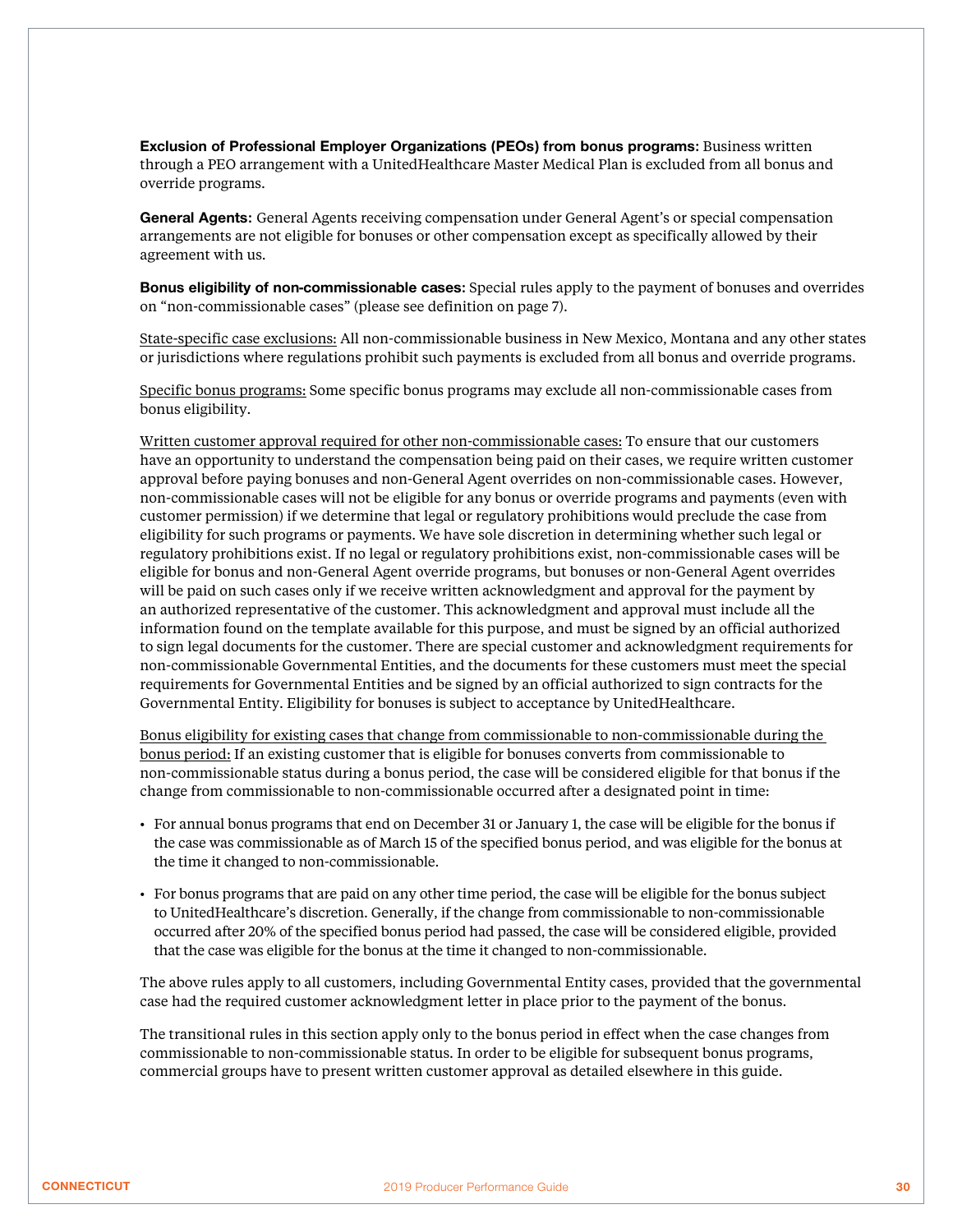The following table summarizes the eligibility of non-commissionable cases for bonus programs:

## **Summary Table — Bonus Eligibility of Non-Commissionable Groups.**

The eligibility of non-commissionable cases depends on their effective date, the date the case became non-commissionable and whether they are a Governmental Entity. The following table indicates the eligibility of non-commissionable cases for both governmental and non-governmental business.

| <b>Category of Group</b>                                                                                                                                                                  | <b>Eligibility for Bonuses with</b><br><b>Bonus Periods Covering the</b><br><b>Date the Group Converts to</b><br><b>Non-Commissionable Status</b>                                                                                                                                       | <b>Eligibility for Bonus Programs</b><br><b>That Begin After the Date</b><br>the Group Converts to<br><b>Non-Commissionable Status</b>                       |  |
|-------------------------------------------------------------------------------------------------------------------------------------------------------------------------------------------|-----------------------------------------------------------------------------------------------------------------------------------------------------------------------------------------------------------------------------------------------------------------------------------------|--------------------------------------------------------------------------------------------------------------------------------------------------------------|--|
| <b>Governmental Groups*</b>                                                                                                                                                               |                                                                                                                                                                                                                                                                                         |                                                                                                                                                              |  |
| Existing governmental group that<br>changes from commissionable to<br>non-commissionable status during<br>the bonus period*                                                               | Eligible if we had the required<br>Governmental Entity customer<br>approval letter when the case<br>was commissionable, OR after<br>February 1, 2019: eligible if we<br>have the required Governmental<br>Entity customer approval letter<br>or document.                               | After February 1, 2019: eligible if<br>we have the required Governmental<br>Entity customer approval letter<br>or document.                                  |  |
| New non-commissionable<br>governmental group with effective<br>dates during the bonus period*<br>Existing governmental group that<br>was non-commissionable prior to<br>the bonus period* | After February 1, 2019: eligible if<br>we have the required Governmental<br>Entity customer approval letter<br>or document.<br>[Not eligible prior to February 1, 2019]                                                                                                                 | [Not eligible prior to February 1, 2019]                                                                                                                     |  |
| <b>Commercial (Non-Governmental) Groups*</b>                                                                                                                                              |                                                                                                                                                                                                                                                                                         |                                                                                                                                                              |  |
| Existing group that changes<br>from commissionable to<br>non-commissionable status<br>during the bonus period*                                                                            | Eligible if the case was eligible for<br>at least 20% of the bonus period,<br><b>OR</b> if we get written customer<br>approval (either service fee billing<br>agreement or separate letter)<br>after the conversion to<br>non-commissionable and before<br>the end of the bonus period. | Eligible if we have customer                                                                                                                                 |  |
| New non-commissionable group<br>written during the bonus period*                                                                                                                          | Eligible if we have customer<br>approval (either service fee billing<br>agreement or separate letter) before                                                                                                                                                                            | approval (either service fee billing<br>agreement or separate letter) before<br>the end of the bonus period.<br>[Not eligible without customer<br>approval.] |  |
| Existing group that was<br>non-commissionable prior to<br>the bonus period*                                                                                                               | the end of the bonus period.<br>[Not eligible without customer<br>approval.]                                                                                                                                                                                                            |                                                                                                                                                              |  |

\*Non-commissionable cases in New Mexico, Montana and any other states or jurisdictions where regulations prohibit such payments are excluded from all bonus and override programs.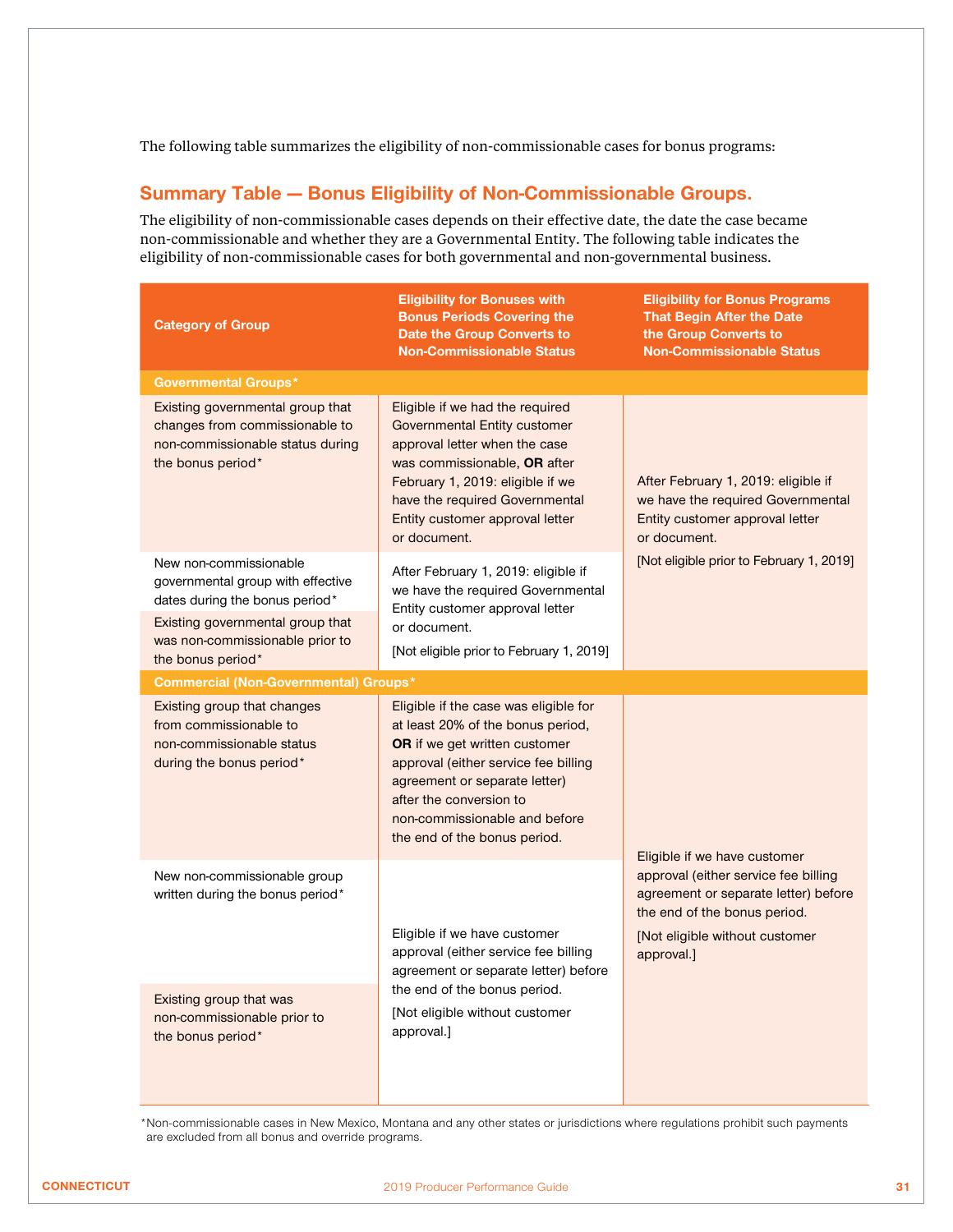## **Data Security for Customer Information.**

Carriers and their agents have a responsibility to protect customer data. In other words, it's the right thing to do. It's also the law: There are federal and state regulations that require carriers and their agents to implement reasonable and appropriate security measures to ensure Protected Health Information (PHI) and Personally Identifiable Information (PII) is protected from unauthorized access, use and disclosure. In order to comply with these various laws, and as part of ongoing efforts to ensure protection of customer data, we will be asking you to confirm that your computer equipment and practices are compliant with certain security standards. Where applicable, here are some of the areas we will be covering as part of this process:

#### **1. Multi-Factor Authentication:**

For remote employees, companies are required to have multiple levels of authentication before allowing anyone to enter the network. To meet this standard, at least two factors must be used to confirm identity. For example, in addition to a username and password combination, anyone trying to enter the network is asked to verify their identity with something that they — and only they — know, such as a Token Code. Multi-factor authentication should be implemented to authorize all remote access — including third parties (e.g., vendor access for support and maintenance).

#### **2. Password Management:**

Organizations must ensure that all users have a unique user ID and password assigned and that IDs and passwords are not shared amongst users. Doing so establishes audit trails and accountability for individual user actions. Group or shared accounts represent significant security and compliance risks from intentional, accidental or indirect misuse of shared privileges.

#### **3. Performing Risk Assessments:**

Risk assessments are required to be performed, at least annually, to identify and quantify administrative, physical and technical risks posed to the company. New threats are constantly emerging and require ongoing vigilance. Please remember that any material breach to your systems that contain PHI or PII must be reported to UnitedHealthcare immediately.

#### **4. Full-Disk Encryption:**

Company devices (server, desktop, laptop, mobile devices) that access, process or store PHI or PII are required to have 256-bit full-disk encryption. Full-disk encryption helps secure important information and prevents breaches by encrypting all of the data on a hard drive at rest. Without the proper encryption key, even if a hard drive is removed and placed in another machine, the data remains inaccessible.

#### **5. Physical Security:**

Companies are required to provide a secure physical environment for areas that contain servers, desktops or laptops with PHI or PII to ensure that only authorized personnel are allowed access. Example controls include locked doors, security cameras and similar measures to ensure that only authorized personnel are allowed access to servers and critical hardware.

#### **6. Management of Removable Media:**

Technical controls are required to restrict and/or block removable media (USB drives, external hard drives or similar media), due to the ease of data loss and/or malicious code that can be transferred via removable media. However, if removable media is required for business purposes, policies and procedures must be formally documented to include: identifying those individuals who are permitted to use removable storage devices, tracking and monitoring usage and access, and removable media containing PHI/PII must have 256-bit encryption enabled.

#### **7. Vulnerability Scanning and Patch Management:**

Vulnerability scanning and related software patching are required to monitor computers and systems to protect against and uncover any hacking of operational systems or files. This monitoring should include automated tool(s) to perform periodic scans of the organization's network, operating systems, network devices and web browsers to continuously check for vulnerabilities. System vulnerabilities identified during regular scans are required to be patched as per industry security standards.

#### **8. Anti-Virus and Anti-Malware:**

Anti-virus/anti-malware software must be enabled on all devices to prevent, detect and remove malicious code, such as Trojans, spyware, worms and more. Weaknesses in an organization's workstations, operating systems and web browsers can be exploited by malicious code if left undetected and unaddressed.

We look forward to working with you to help assure that customer data remains as secure as possible. We will contact you with further information. In the meantime, please email or call UnitedHealthcare's Broker Data Security Team at **securebroker@uhc.com** or **952-979-5614** with any questions. Thank you for your attention to this important topic.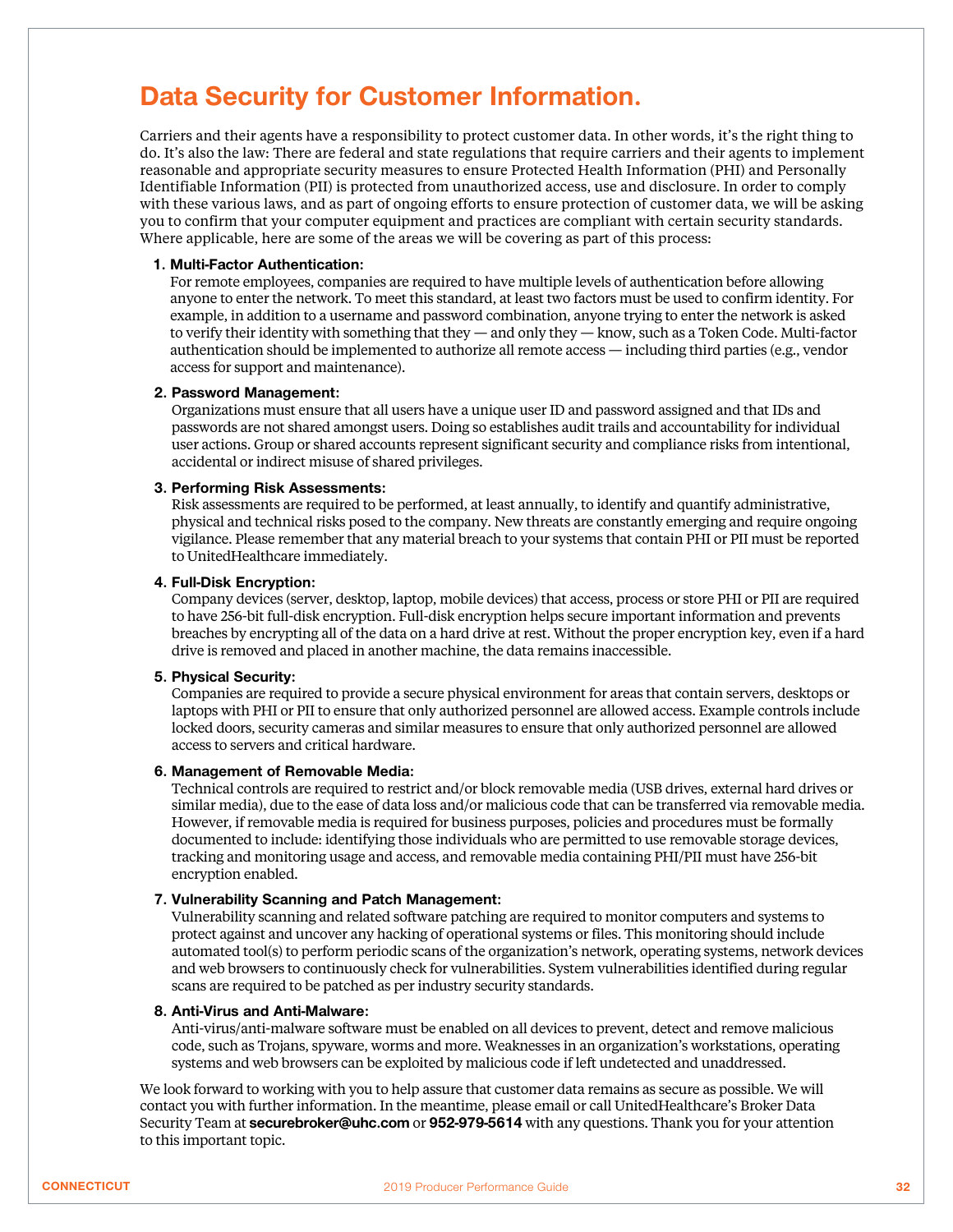## **UnitedHealth Group Reputation and Recognition.**

**UnitedHealth Group** serves 139 million people residing in all 50 states in the United States and more than 130 other countries. UnitedHealth Group is a diversified health care company providing health care coverage and benefits services through UnitedHealthcare, and information and technologyenabled health services through Optum® . Our mission is to help people live healthier lives and help make the health system work better for everyone.

- UnitedHealth Group was the top-ranking company in the insurance and managed care sector on *Fortune's* **2018 "World's Most Admired Companies"** list. This is the eighth straight year UnitedHealth Group ranked **No. 1 overall in its sector** and the ninth year in a row the company has been rated **No. 1 in its sector for innovation.**
- UnitedHealth Group is a member of the **Dow Jones Industrial Average**, a blue chip group of 30 companies deemed industry leaders, and has been listed in the **Dow Jones Sustainability World Index** and **Dow Jones North America Index** annually since 1999.
- **The Civic 50** ranked UnitedHealth Group one of America's **50 most community-minded companies.** The annual initiative from Points of Light recognizes companies that **improve the quality of life in the communities where they do business.**

\**FORTUNE® Magazine*, February 2018. *FORTUNE* is a registered trademark of Time, Inc. FORTUNE and Time Inc. are not affiliated with, and do not endorse products or services of, UnitedHealth Group.

## **UnitedHealthcare Competitive Differences.**

**UnitedHealthcare** is dedicated to simplifying the health care experience, meeting consumer health and wellness needs, and sustaining trusted relationships with care providers. The company provides global health care benefits, serving individuals, employers, and Medicare and Medicaid beneficiaries.

- UnitedHealthcare served more than **51 million people** in 2017.
- UnitedHealthcare was named a winner in the **Customer Service Department of the Year**  category, presented by the Stevie Awards in 2018, an international awards program recognizing outstanding performances in the workplace. In addition, UnitedHealthcare was named a **Silver award winner for its proprietary Advocate4Me® service**.

## **Our Foundations.**

- **United Health Foundation** is a not-for-profit, private foundation dedicated to improving the quality and cost-effectiveness of medical care, providing health care services for those in challenging circumstances, and enhancing community well-being.
- The **UnitedHealthcare Children's Foundation** is a nonprofit 501(c)(3) charity that provides medical grants to help pay for medical treatments, services or equipment not covered, or not fully covered, by a family's commercial insurance plan.

Source: UnitedHealth Group Fact Book (July 2018); At A Glance (August 2018).

To learn more about UnitedHealthcare's capabilities, please contact your UnitedHealthcare representative.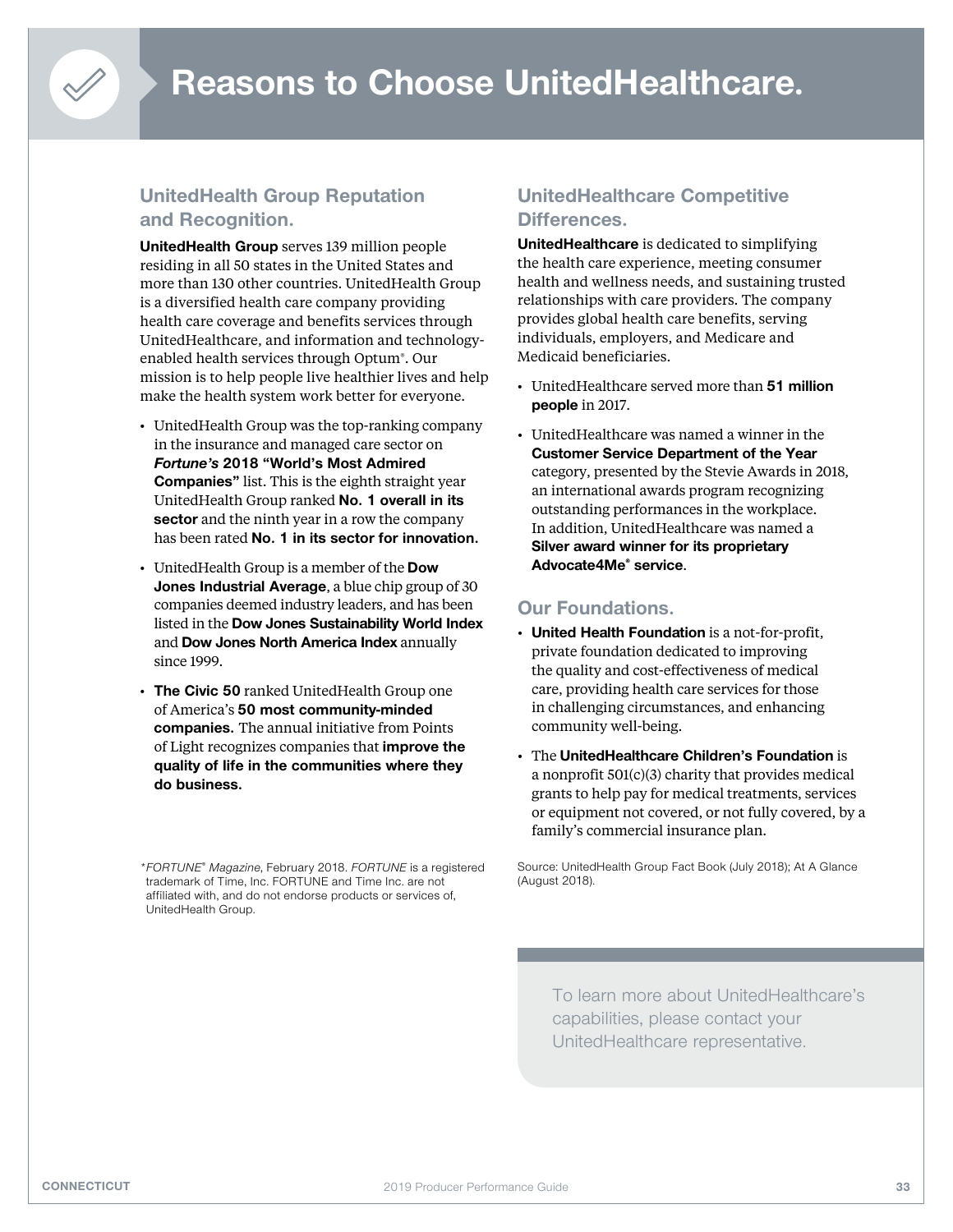

#### **Information When, Where and How You Want It.**

- **[Oxfordhealth.com](http://Oxfordhealth.com)** Self-service and online administration available to producers and employers via our website. Producers can check commissions and group billing, eligibility and benefits; perform group and member transactions and view program materials. Benefits administrators (BAs) can check employee eligibility, enroll employees or dependents and perform monthly bill inquiries. Members can access their respective **[oxfordhealth.com](http://oxfordhealth.com)** or **[myuhc.com](http://myuhc.com)®** member website to check benefits, view claims activity, request materials or ID cards, and search for physicians.
- **Customer Service model** Client Service teams work with BAs to help them administer their plans.
- Oxford Express<sup>®</sup> A 24-hour interactive voice response (IVR) system. BAs can check member eligibility status and obtain billing and payment information.

## **Offering Access to Quality Care.**

- **Freedom Network** Access to more than 106,000 New York, New Jersey and Connecticut providers.1
- **Liberty Network** Access to nearly 100,000 New York, New Jersey and Connecticut providers.<sup>1</sup>
- **Metro Network** Access to more than 40,000 physicians and 71 hospitals in New York;<sup>2</sup> more than 23,100 physicians and 62 hospitals in New Jersey.3
- **Garden State Network** Access to more than 22,000 physicians and 62 hospitals in New Jersey.4
- **National UnitedHealthcare Choice Plus Network** — Most plans allow members to access more than 933,159 UnitedHealthcare Choice Plus Network participating health care professionals and 5,639 participating hospitals outside of the tri-state area.5 This is great news for "snow birds," travelers and parents of students attending an out-of-state college.
- **Pharmacy network** Members with pharmacy benefits have access to more than 64,000 retail network pharmacies, including all large national chains, many local, community pharmacies and the OptumRx® Mail Service Pharmacy for their prescriptions.<sup>6</sup>
- **UnitedHealth Premium® Program** This program can help members find a doctor who meets guidelines for providing quality and costeffective care. The program identifies physicians whose claims data demonstrates that they have met or exceeded nationally developed, objective quality standards developed by organizations such as the National Quality Forum, Ambulatory Care Quality Alliance and the National Committee for Quality Assurance.

### **Revolutionizing Health Care Coverage.**

- **Complementary & Alternative Medicine (CAM) Program** — Members can access the area's first fully credentialed network of alternative medicine providers,<sup>7</sup> including chiropractors, acupuncturists, massage therapists, yoga instructors, naturopaths (in Connecticut only) and nutritionists.
- **Network and out-of-network coverage** With our point-of-service and open-access plans, members can receive covered care from doctors outside our network.

### **Specialty Benefits.**

We understand how important it is for employers to have the ability to offer their employees a comprehensive benefits package. For employers looking to purchase specialty benefits alongside their Oxford plan from UnitedHealthcare, we offer a full suite of dental, vision, life and disability products, in addition to our medical products.

*Continued on next page*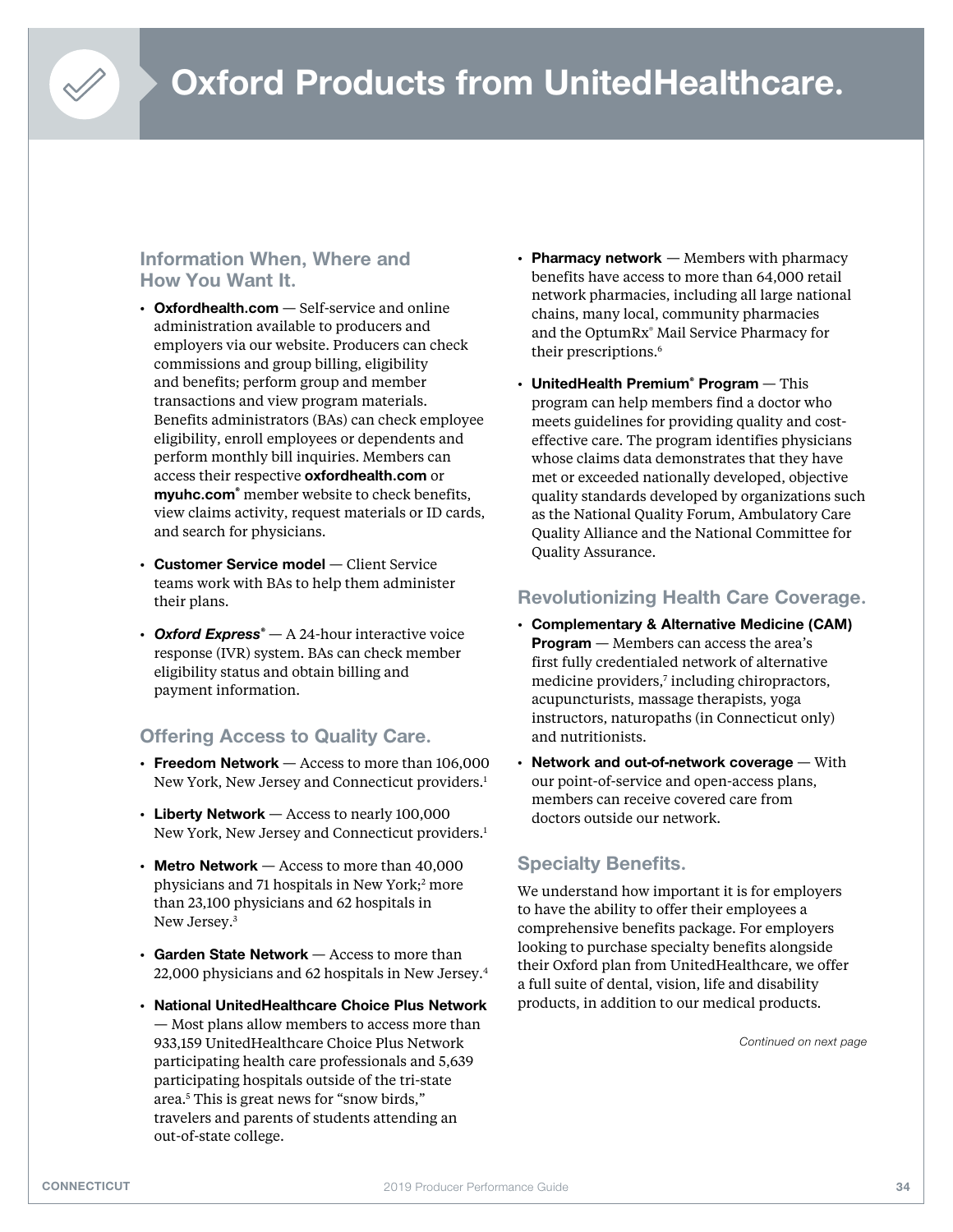### **Making Wellness a Part of Our Members' Lives.**

- **Preventive Care Benefits** Preventive care consists of the following services performed by network participating providers for the purpose of promoting good health and early detection of disease: well-baby and well-child care, adult periodic physical exams, adult immunization, well-woman exams, family planning, prostate cancer screening, and diabetic supplies, education and self-management.
- *• Oxford Healthy Mother, Healthy Baby®* — Educational information and resources to help pregnant mothers and newborns maintain good health and well-being.
- *•* **HealtheNote Reminders** We send special mailings to the homes of our Oxford plan members to help them improve their health and remember the importance of preventive care. These HealtheNote Reminders cover topics such as: Women's Health, Child and Adolescent Immunizations, Coronary Artery Disease and Diabetes.
- **Population Health Programs**  Oxford Population Health programs are intended to help empower members to better manage their health and stay focused on their wellness goals. With an emphasis on preventive measures, the programs are meant to help members get healthy or stay healthy, while helping employers build a healthier workforce. These programs include: **Heart SmartSM** , **Better Breathing®** , **Smoking Cessation** and **Exam Reminders**.
- **Condition Management Programs** Cancer Support; Chronic Kidney Disease; Coronary Artery Disease; Diabetes; Heart Failure; Kidney Resource Services; End-Stage Renal Disease; Managed Infertility; Managed Transplant; Neonatal Resource Services.
- **Health Discounts** Members can save 10 percent to 50 percent on health and wellness services that may not be covered by their medical plan.
- *Healthy Mind Healthy Body®* — A personal e-newsletter that gives members health and wellness information.
- **An Innovative Wellness Experience** Rally® is a user-friendly, interactive health and wellness enhancement to the member website experience. By harnessing the power of data, social connections and rewards, Oxford members can receive personal lifestyle plans that focus on goals, competition, progress tracking and healthy living.
- Oxford On-Call<sup>®</sup> A 24-hour health care guidance line staffed by registered nurses who can help guide members to an appropriate source of care.
- **Health4Me® app** Bringing personal health information within reach from nearly anywhere makes it easier than ever for members to manage their health and health plan while they're on the go.

## **Sweat Equity — Member Wellness Rewards.**

It's not your typical gym reimbursement program. The Oxford Sweat Equity program helps motivate eligible members to get started or continue with an exercise plan by offering a wide range of qualifying exercise options. Members complete 50 "workouts" in six months to be eligible for reimbursement toward a fitness center membership and exercise class fees.

1 Network Report, November 2017. This data represents all participating providers except ancillary providers (i.e., laboratories, radiology centers, urgent care centers, etc.) and hospitals. Dental and complementary and alternative medicine providers are included. Providers who are board certified in more than one specialty are counted multiple times.

2Network 360 data as of March 2018. National network access is not available with the Oxford Metro Network.

3UnitedHealth Networks Report as of Feb. 2018.

4Strennus Network 360 data as of March 2017. National network access not available with the Oxford Garden State or Oxford Metro Networks.

5UnitedHealthcare, E&I National Network Statistics; internal analysis, Q3 2018. National network may not be available to all members, including members of New York Metro, New Jersey Garden State and Connecticut Liberty Networks.

6UnitedHealthcare Network Data; 2016. OptumRx, a business unit of Optum, a UnitedHealth Group platform, provides pharmacy benefit management services. Participating pharmacies may vary by state and are subject to change without notice.

7Restrictions may apply. Depending on a member's plan, a member may have access to CAM through paying a contracted rate (applies to nutritionists, naturopaths [in CT only], yoga instructors, chiropractors, massage therapists, and acupuncturists); standard in-network benefits (applies to chiropractors; applies to naturopaths only in CT); out-of-network benefits; or an alternative medicine rider if purchased by the employer. Members can check their Certificate of Coverage for the specifics of their plan.